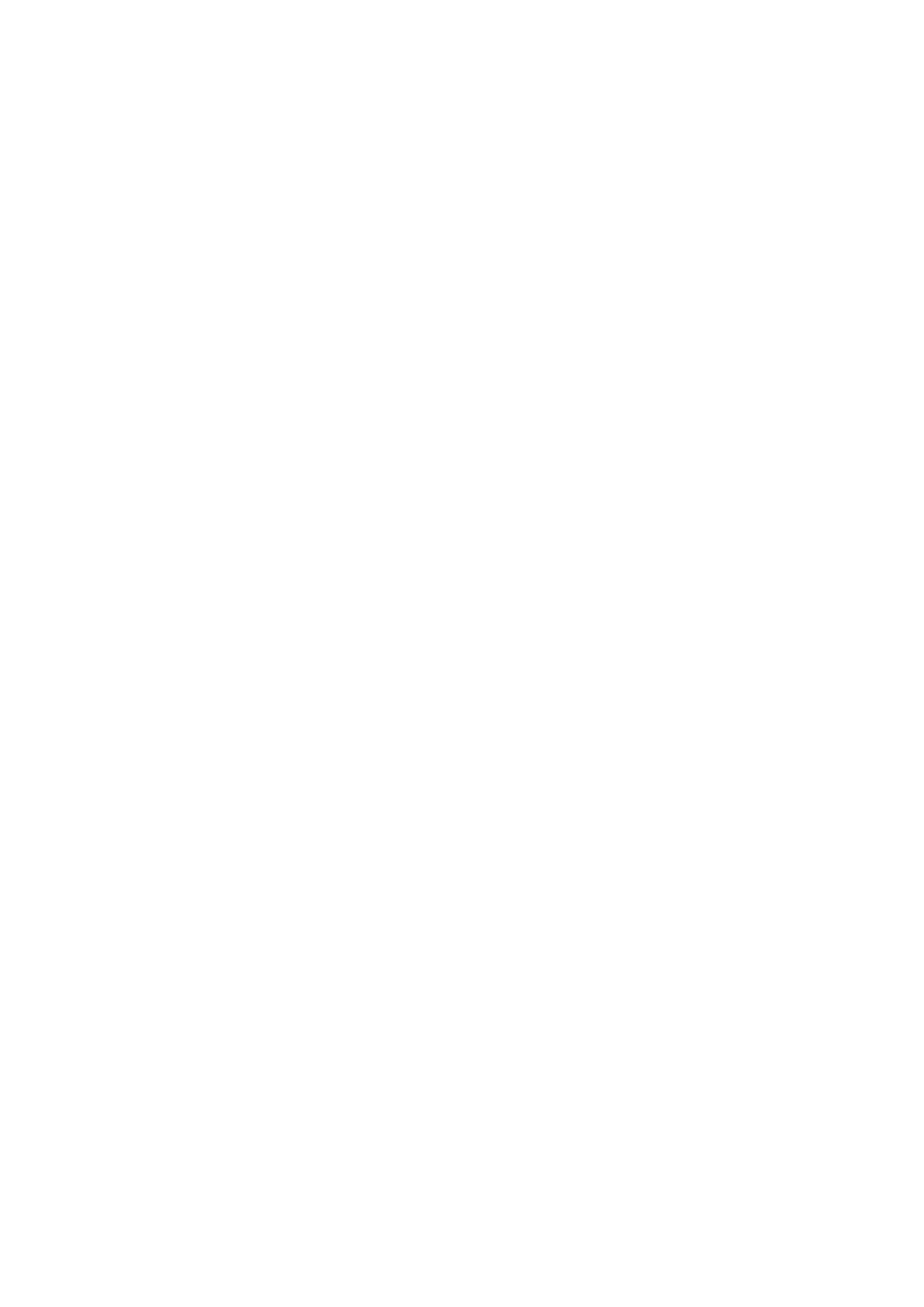# **Contents**

| 1              |     | What is MusicT <sub>F</sub> X ?<br>$\overline{\mathbf{4}}$                                                                     |
|----------------|-----|--------------------------------------------------------------------------------------------------------------------------------|
|                | 1.1 | $\overline{4}$                                                                                                                 |
|                |     | $\overline{4}$<br>1.1.1                                                                                                        |
|                |     | $\overline{5}$<br>1.1.2                                                                                                        |
|                |     | Music tokens, rather than a readymade generator $\dots \dots \dots \dots \dots$<br>6<br>1.1.3                                  |
|                |     | 1.1.4<br>$\overline{7}$                                                                                                        |
|                |     | $\overline{7}$<br>Setting anything on the score $\dots \dots \dots \dots \dots \dots \dots \dots \dots$<br>1.1.5               |
|                | 1.2 | $\overline{7}$                                                                                                                 |
|                | 1.3 | 8                                                                                                                              |
|                |     | 8<br>1.3.1                                                                                                                     |
|                |     | 1.3.2<br>8                                                                                                                     |
|                |     | 8<br>1.3.3                                                                                                                     |
|                |     | 8<br>1.3.4                                                                                                                     |
|                | 1.4 | $\boldsymbol{9}$<br>How to get it $\ldots \ldots \ldots \ldots \ldots \ldots \ldots \ldots \ldots \ldots \ldots \ldots \ldots$ |
|                | 1.5 | 9                                                                                                                              |
|                |     | 9<br>1.5.1                                                                                                                     |
|                |     | 9<br>1.5.2<br>The tie/slur problem $\dots \dots \dots \dots \dots \dots \dots \dots \dots \dots \dots \dots$                   |
|                |     | 10<br>1.5.3                                                                                                                    |
|                |     | 1.5.4<br>10                                                                                                                    |
|                | 1.6 | 10                                                                                                                             |
|                |     |                                                                                                                                |
| $\overline{2}$ |     | Practical use<br>11                                                                                                            |
|                | 2.1 | 11                                                                                                                             |
|                | 2.2 | 11                                                                                                                             |
|                |     | 13<br>2.2.1                                                                                                                    |
|                |     | 13<br>2.2.2                                                                                                                    |
|                | 2.3 | 13                                                                                                                             |
|                |     | 13<br>Typing the first system $\ldots \ldots \ldots \ldots \ldots \ldots \ldots \ldots \ldots$<br>2.3.1                        |
|                |     | 13<br>2.3.2<br>Easy selecting note spacing $\ldots \ldots \ldots \ldots \ldots \ldots \ldots \ldots$                           |
|                | 2.4 | 14                                                                                                                             |
|                | 2.5 | 14                                                                                                                             |
|                |     | 15<br>2.5.1<br>Single (spacing) notes $\dots \dots \dots \dots \dots \dots \dots \dots \dots \dots \dots$                      |
|                |     | 15<br>2.5.2<br>Non-spacing (chord) notes $\dots \dots \dots \dots \dots \dots \dots \dots \dots \dots \dots$                   |
|                |     | Shifted non-spacing (chord) heads $\ldots \ldots \ldots \ldots \ldots \ldots \ldots$<br>2.5.3<br>16                            |
|                |     | 16<br>2.5.4                                                                                                                    |
|                |     | 2.5.5<br>Non-spacing single notes $\ldots \ldots \ldots \ldots \ldots \ldots \ldots \ldots \ldots$<br>16                       |
|                |     | 2.5.6<br>Single (spacing) stemless notes $\ldots \ldots \ldots \ldots \ldots \ldots \ldots \ldots$<br>17                       |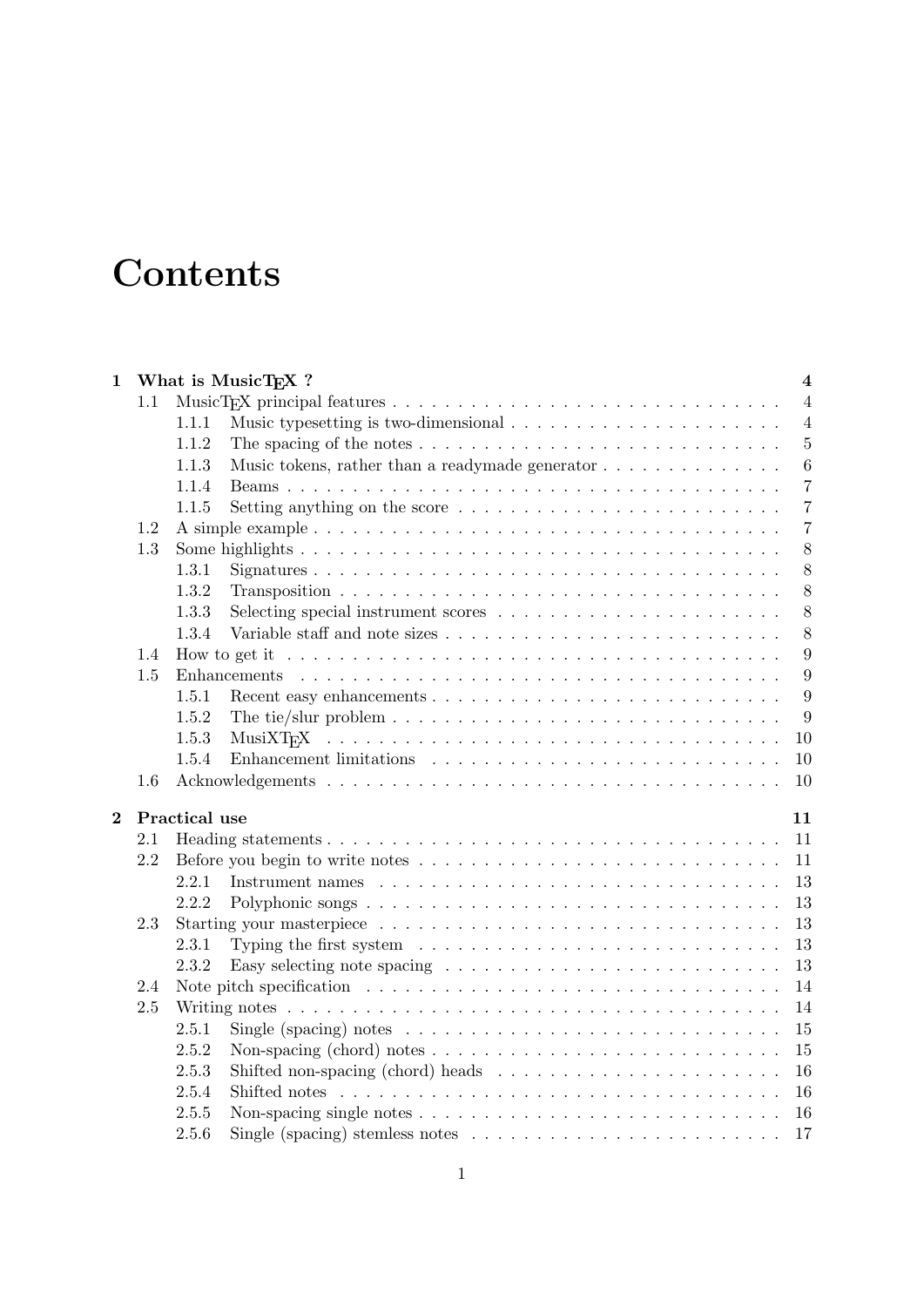|     | 2.5.7                                                                                                   |  |  | 17 |
|-----|---------------------------------------------------------------------------------------------------------|--|--|----|
| 2.6 |                                                                                                         |  |  | 17 |
|     | 2.6.1                                                                                                   |  |  | 18 |
|     | 2.6.2<br>Repeated pattern beams                                                                         |  |  | 20 |
|     | Semi-automatic beams<br>2.6.3                                                                           |  |  | 20 |
| 2.7 |                                                                                                         |  |  | 21 |
|     | 2.7.1                                                                                                   |  |  | 21 |
|     | 2.7.2                                                                                                   |  |  | 21 |
| 2.8 |                                                                                                         |  |  | 21 |
| 2.9 |                                                                                                         |  |  | 22 |
|     |                                                                                                         |  |  | 22 |
|     |                                                                                                         |  |  | 23 |
|     |                                                                                                         |  |  | 25 |
|     |                                                                                                         |  |  | 25 |
|     | 2.12.2 Problem with large slur ends $\ldots \ldots \ldots \ldots \ldots \ldots \ldots \ldots$           |  |  | 26 |
|     |                                                                                                         |  |  | 26 |
|     |                                                                                                         |  |  | 26 |
|     |                                                                                                         |  |  | 27 |
|     |                                                                                                         |  |  | 27 |
|     |                                                                                                         |  |  | 27 |
|     |                                                                                                         |  |  | 28 |
|     |                                                                                                         |  |  | 28 |
|     |                                                                                                         |  |  | 29 |
|     |                                                                                                         |  |  | 31 |
|     |                                                                                                         |  |  |    |
|     |                                                                                                         |  |  | 31 |
|     | 2.16.2 Safe and correct coding $\ldots \ldots \ldots \ldots \ldots \ldots \ldots \ldots \ldots$         |  |  | 32 |
|     |                                                                                                         |  |  | 32 |
|     | 2.16.4 Large scope repeats $\dots \dots \dots \dots \dots \dots \dots \dots \dots \dots \dots \dots$    |  |  | 33 |
|     |                                                                                                         |  |  | 33 |
|     |                                                                                                         |  |  | 33 |
|     |                                                                                                         |  |  | 34 |
|     |                                                                                                         |  |  | 34 |
|     | 2.17.4 New line synchronization of coding $\ldots \ldots \ldots \ldots \ldots \ldots \ldots$            |  |  | 35 |
|     |                                                                                                         |  |  | 36 |
|     |                                                                                                         |  |  | 37 |
|     |                                                                                                         |  |  | 37 |
|     |                                                                                                         |  |  | 39 |
|     |                                                                                                         |  |  | 39 |
|     |                                                                                                         |  |  | 40 |
|     | 2.18.5 Other note shapes $\ldots \ldots \ldots \ldots \ldots \ldots \ldots \ldots \ldots \ldots \ldots$ |  |  | 40 |
|     |                                                                                                         |  |  | 41 |
|     | 2.19.1 Moving from 20pt to 16pt general staff sizes and conversely $\dots \dots$                        |  |  | 41 |
|     | 2.19.2 Changing staff size for certain instruments $\dots \dots \dots \dots \dots \dots$                |  |  | 41 |
|     |                                                                                                         |  |  | 42 |
|     |                                                                                                         |  |  | 42 |
|     |                                                                                                         |  |  | 44 |
|     | 2.20.3 Changing the vertical distance between consecutive systems                                       |  |  | 45 |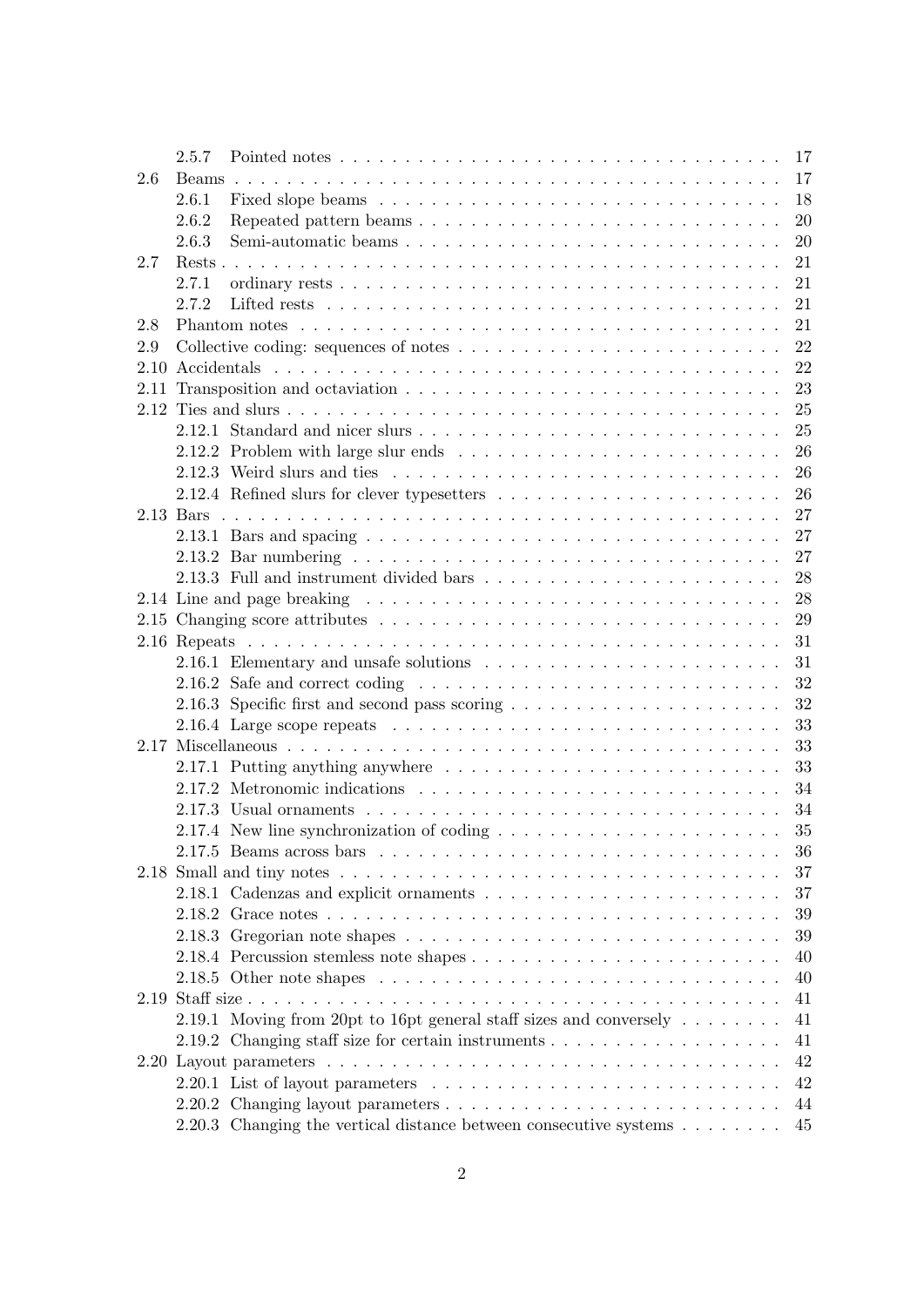|   |                               |                                                                                                                                                                                                                                | 45 |  |  |  |  |  |
|---|-------------------------------|--------------------------------------------------------------------------------------------------------------------------------------------------------------------------------------------------------------------------------|----|--|--|--|--|--|
|   |                               | 2.20.5 Changing the number of lines in staffs $\dots \dots \dots \dots \dots \dots \dots$                                                                                                                                      | 45 |  |  |  |  |  |
|   |                               |                                                                                                                                                                                                                                | 46 |  |  |  |  |  |
|   |                               | 2.20.7 Typesetting one-line excerpts rather than larges scores $\dots \dots \dots$                                                                                                                                             | 46 |  |  |  |  |  |
|   |                               |                                                                                                                                                                                                                                | 46 |  |  |  |  |  |
|   |                               |                                                                                                                                                                                                                                | 47 |  |  |  |  |  |
|   |                               | 2.22 The musicsty macros $\dots \dots \dots \dots \dots \dots \dots \dots \dots \dots \dots \dots \dots \dots$                                                                                                                 | 47 |  |  |  |  |  |
|   |                               |                                                                                                                                                                                                                                | 49 |  |  |  |  |  |
|   |                               |                                                                                                                                                                                                                                | 49 |  |  |  |  |  |
|   |                               | 2.23.2 Music score without clefs or with special clefs                                                                                                                                                                         | 49 |  |  |  |  |  |
|   |                               |                                                                                                                                                                                                                                | 51 |  |  |  |  |  |
|   |                               | 2.24 Writing your own macros: the <b>\catcode</b> problems                                                                                                                                                                     | 52 |  |  |  |  |  |
|   |                               |                                                                                                                                                                                                                                | 52 |  |  |  |  |  |
|   |                               |                                                                                                                                                                                                                                | 52 |  |  |  |  |  |
|   |                               |                                                                                                                                                                                                                                | 53 |  |  |  |  |  |
|   |                               | 2.25.3 The \catcode problems $\ldots \ldots \ldots \ldots \ldots \ldots \ldots$                                                                                                                                                | 53 |  |  |  |  |  |
|   |                               |                                                                                                                                                                                                                                | 53 |  |  |  |  |  |
| 3 |                               | Installation                                                                                                                                                                                                                   | 55 |  |  |  |  |  |
|   | 3.1                           |                                                                                                                                                                                                                                | 55 |  |  |  |  |  |
|   | 3.2                           |                                                                                                                                                                                                                                |    |  |  |  |  |  |
|   | 3.3                           |                                                                                                                                                                                                                                | 56 |  |  |  |  |  |
|   |                               | 3.3.1                                                                                                                                                                                                                          | 56 |  |  |  |  |  |
|   |                               | 3.3.2                                                                                                                                                                                                                          | 57 |  |  |  |  |  |
| 4 | Index                         |                                                                                                                                                                                                                                | 58 |  |  |  |  |  |
| 5 |                               | <b>Examples</b>                                                                                                                                                                                                                | 65 |  |  |  |  |  |
| 6 | <b>Summary of denotations</b> |                                                                                                                                                                                                                                |    |  |  |  |  |  |
|   | 6.1                           |                                                                                                                                                                                                                                | 67 |  |  |  |  |  |
|   | 6.2                           | Notes and Rests responses in the set of the set of the set of the set of the set of the set of the set of the set of the set of the set of the set of the set of the set of the set of the set of the set of the set of the se | 67 |  |  |  |  |  |
|   | 6.3                           |                                                                                                                                                                                                                                | 68 |  |  |  |  |  |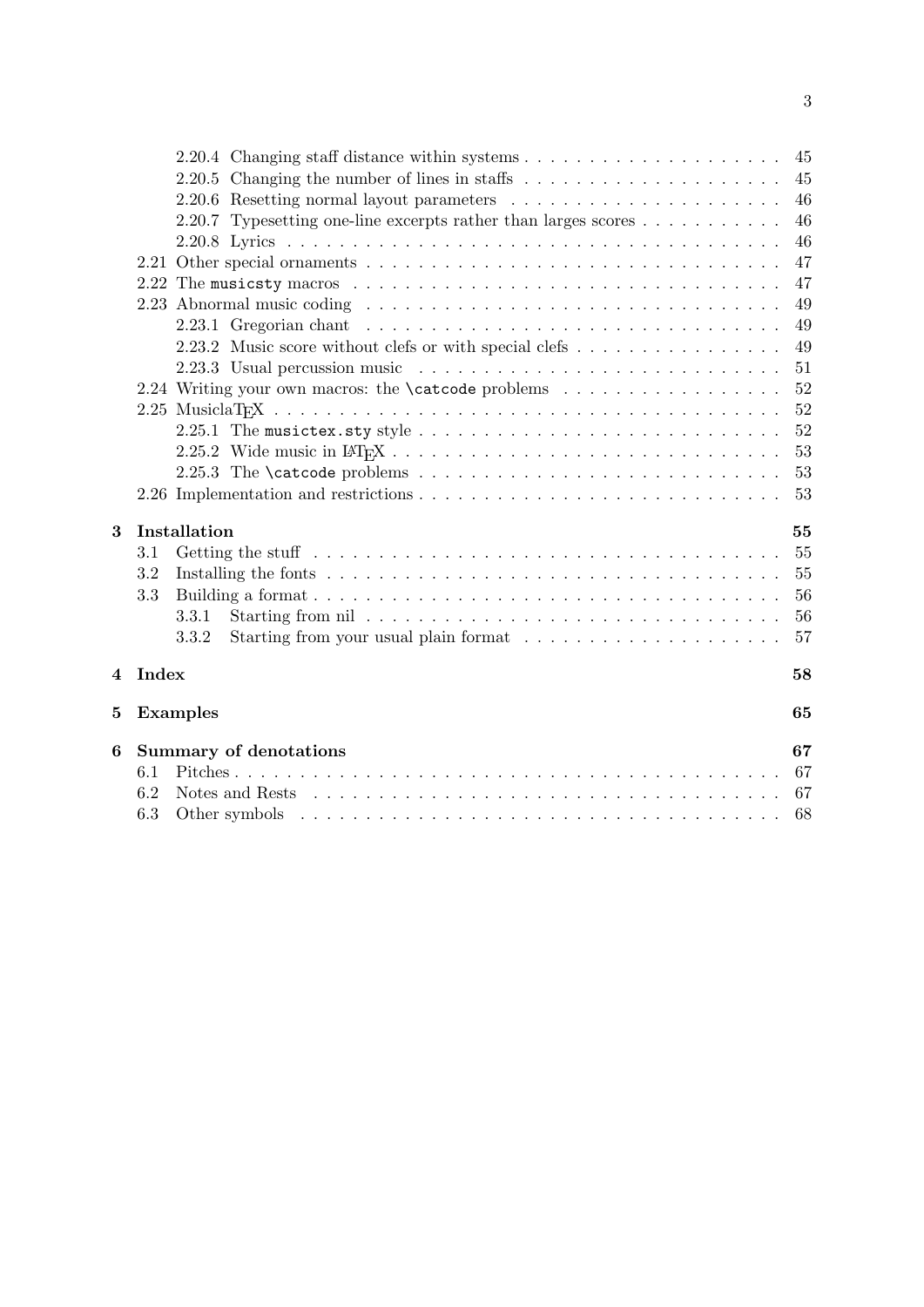# Chapter 1

# What is MusicT<sub>F</sub>X ?

MusicT<sub>EX</sub> is a set of T<sub>EX</sub> macros to typeset polyphonic, orchestral or polyphonic music. Therefore, it is mainly supposed to be used to type wide scores – just because true musicians seldom like to have to frequently turn pages – and this is not really compatible with  $\mathbb{F}T\mathbb{F}X$ 's standard page formats, even the A4.sty the \textheight and \textwidth of which are too small for musician needs.

However, a LAT<sub>EX</sub> style has been also provided (and it is used for the typing of the present paper) but this musictex style is fit for musicographic books rather than for normal scores to be actually played.

It should be emphasized that MusicTEX is not intended to be a compiler which would translate some standard musical notations into TEX nor to decide by itself about aesthetic problems in music typing. MusicT<sub>EX</sub> only typesets staves, notes, chords, beams, slurs and ornaments as requested by the composer. Since it makes very few typesetting decisions, MusicTEX appears to be a versatile and rather powerful tool. However, due to the important amount of information to be provided to the typesetting process, coding MusicT<sub>EX</sub> might appear to be awfully complicated, just as the real keyboard or orchestral music. Therefore, it should be interfaced therefore by some pre-compiler in the case of the composer/typesetter wanting aesthetic decisions to be automatically made by somebody (or something) else.

# 1.1 MusicT<sub>F</sub>X principal features

#### 1.1.1 Music typesetting is two-dimensional

Most of the people who just learnt a bit of music at college probably think that music is a linear sequence of symbols, just as literary texts to be T<sub>EX</sub>-ed. In fact, with the exception of strictly monodic instruments like most orchestral wind instruments and solo voices, one should be aware that reading music actually is a matricial operation: the non-soloist musician successively reads columns of simultaneous notes which he actually plays if he is a pianist, clavichordist or organist, which he actually reads and watches if he conducts an orchestra, and which he is supposed to check and partially play when he is a soloist who wants to play in time with the accompanying instrument or choir.

In fact, our personal experience of playing piano and organ as well as sometimes helping as an alternate Kapellmeister leads us to think that actual music reading and composing is a slightly more complicated intellectual process: music reading, music composing and music thinking seems to be a three layer process. The musician usually reads or thinks several consec-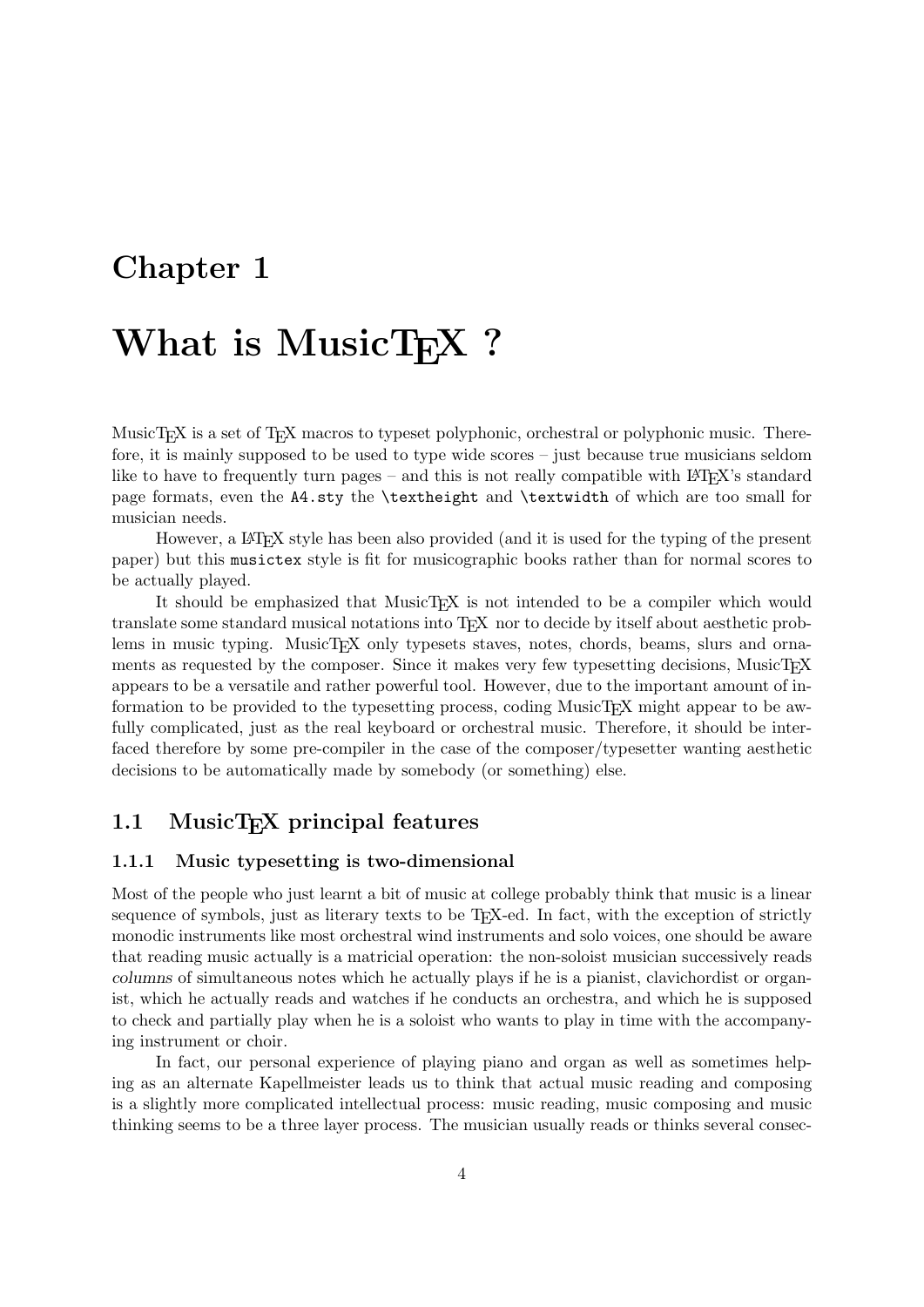| note sequence one  | note seq. four  | $note\;seq.\;seven$ | note seq. ten    |
|--------------------|-----------------|---------------------|------------------|
| note sequence two  | note seq. five  | note seq. eight     | note seq. eleven |
| note segence three | note seq. $six$ | note seq. $nine$    | note seq. twelve |

Table 1.1: The order in which a musician reads music

utive notes (typically a long beat or a group of logically connected notes), then he goes down to the next instrument or voice and finally assembles the whole to build a part of music lasting roughly a few seconds. Then he handles the next beat or bar of his score.

Thus, it appears that the humanly logical way of coding music consists in horizontally accumulating a set of vertical combs with horizontal teeth as described in Table 1.1.

This is the reason why, in  $MusicT_FX$  the fundamental macro is of the form

\notes ... & ... & ... \enotes

where the character  $\&$  is used to separate the notes to be typeset on respective staffs of the various instruments, starting from the bottom.

In the case of an instrument whose score has to be written with several staffs, these staffs are separated by the character |. Thus, a score written for a keyboard instrument and a monodic instrument (for example piano and violin) will be coded as follows:

\notes ... | ... & ... \enotes

for each column of simultaneous groups of notes. It is worth emphasizing that we actually said "groups of notes": this means that in each section of the previous macro, the music typesetter is welcome to insert, not only chord notes to be played at once, but small sequences of consecutive notes which build something he understands as a musical phrase. This is why note typing macros are of two kinds in MusicT<sub>EX</sub>, namely the note macros which are not followed by spacing afterwards, and those which induce horizontal spacing afterwards.

#### 1.1.2 The spacing of the notes

It seems that many books have dealt with this problem. Although it can lead to interesting algorithms, we think it is not in practice an important point.

In fact, each column of notes has not necessarily the same spacing and, in principle, this spacing should depend on the shortest duration of the simultaneous notes. But this cannot be established as a rule, for at least two reasons:

- 1. spacing does not depend only on the local notes, but also on the context, at least in the same bar.
- 2. in the case of polyphonic music, exceptions can easily be found. Here is an example:

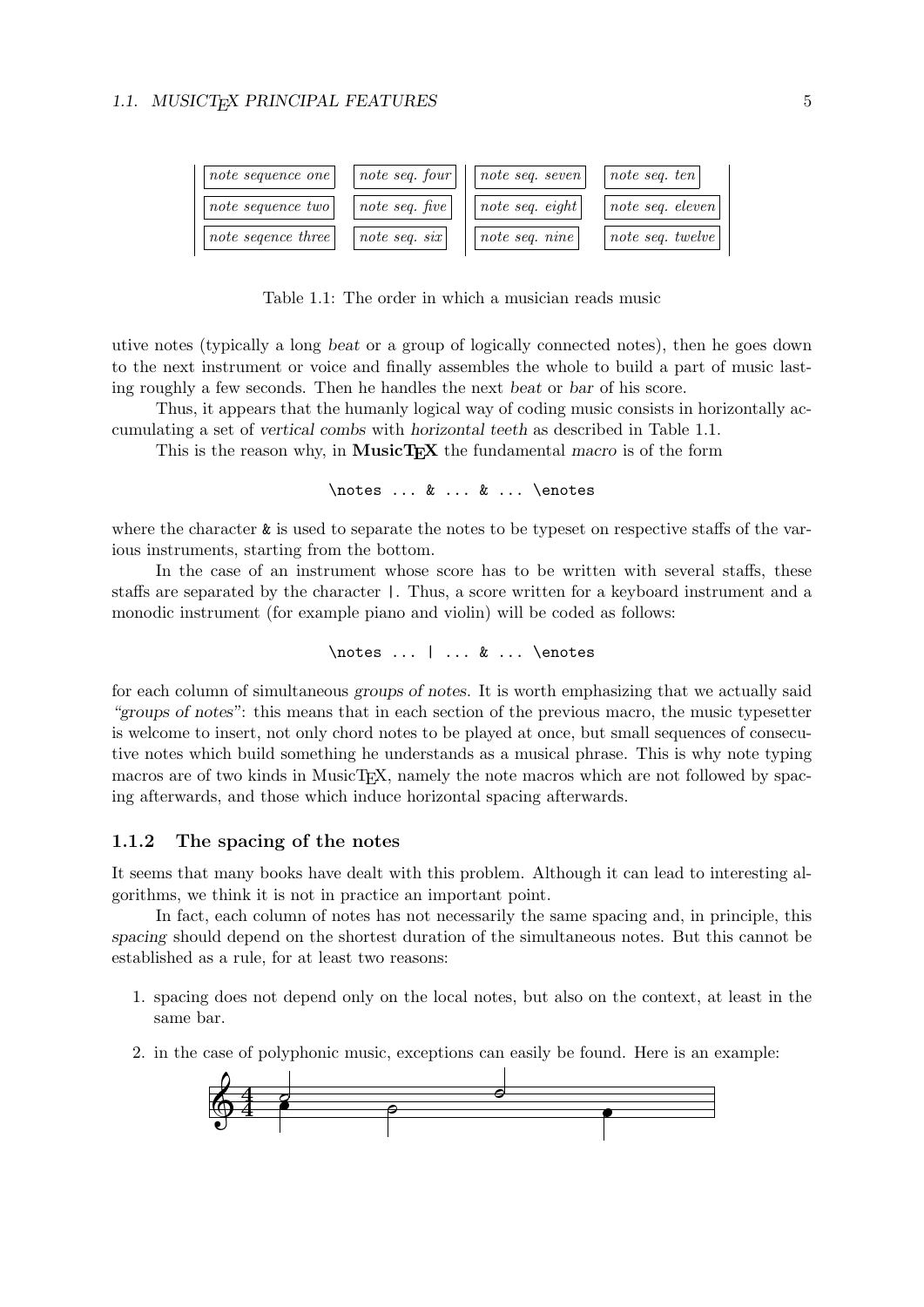where it can be clearly seen that the half notes at beats 2 and 3 must be spaced as if they were quarter notes since they overlap, which is obvious only because of the presence of the indication of the meter 4/4.

Therefore, we preferred to provide the composer/typesetter with a set of macros, the spac-I herefore, we preferred to provide the composer/typessetter with a set c<br>ing of which increases by a factor of  $\sqrt{2}$  (incidentally, this can be adjusted):

> \notes ... & ... & ... \enotes % 1 spatial unit \Notes ... & ... & ... \enotes % 1.4 spacial unit \NOtes ... & ... & ... \enotes % 2 spatial units \NOTes ... & ... & ... \enotes % 2.8 spatial units \NOTEs ... & ... & ... \enotes % 4 spatial units \NOTES ... & ... & ... \enotes % 5.6 spatial units

The size of the spatial unit ( $\text{elementsip}$ ) can be freely adjusted. In addition, MusicTEX provides a means of adjusting the note spacing according to an average number of elementary spaces within a line (macro \autolines).

#### 1.1.3 Music tokens, rather than a readymade generator

The tokens provided by MusicT<sub>E</sub>X are:

- the note symbols without stem;
- the note symbols with stems, and hooks for eighth notes and beyond;
- the indications of beam beginnings and beam ends;
- the indications of beginnings and ends of ties and slurs;
- the indications of accidentals;
- $\bullet$  the ornaments: arpeggios, trills, mordents, pincés, turns, staccatos and pizzicatos, fermatas;
- the bars, the meter and signature changes, etc.

Thus,  $\forall$ wh a produces an A (of nominal frequency 222.5 Hz, unless transposed) of duration being a whole note. In the same way,  $\mathbf{w}$  h produces an A (445 Hz) of duration represented by a whole note,  $\gamma$ qu c produces a  $C$  (250 Hz approx.) whose value is a quarter note with stem up,  $\c{1}$  J produces a C (125 Hz approx.) of duration equal to an eighth note with stem down, etc.

To generate quarter, eighth, sixteenth, etc. chords, the macro  $\zeta$  can be used: it produces a quarter note head the vertical position of which is memorized and recalled when another stemmed note (possibly with a hook) is coded; then the stem is adjusted to link all simultaneous notes. Thus, the perfect C-major chord, i.e.



is coded  $\zeta$   $\zeta$   $\zeta$   $\zeta$   $\zeta$   $\eta$  is a more concise way,  $\zeta$   $\zeta$   $\zeta$   $\eta$  is (stem up): in fact, single notes are treated... like one-note chords.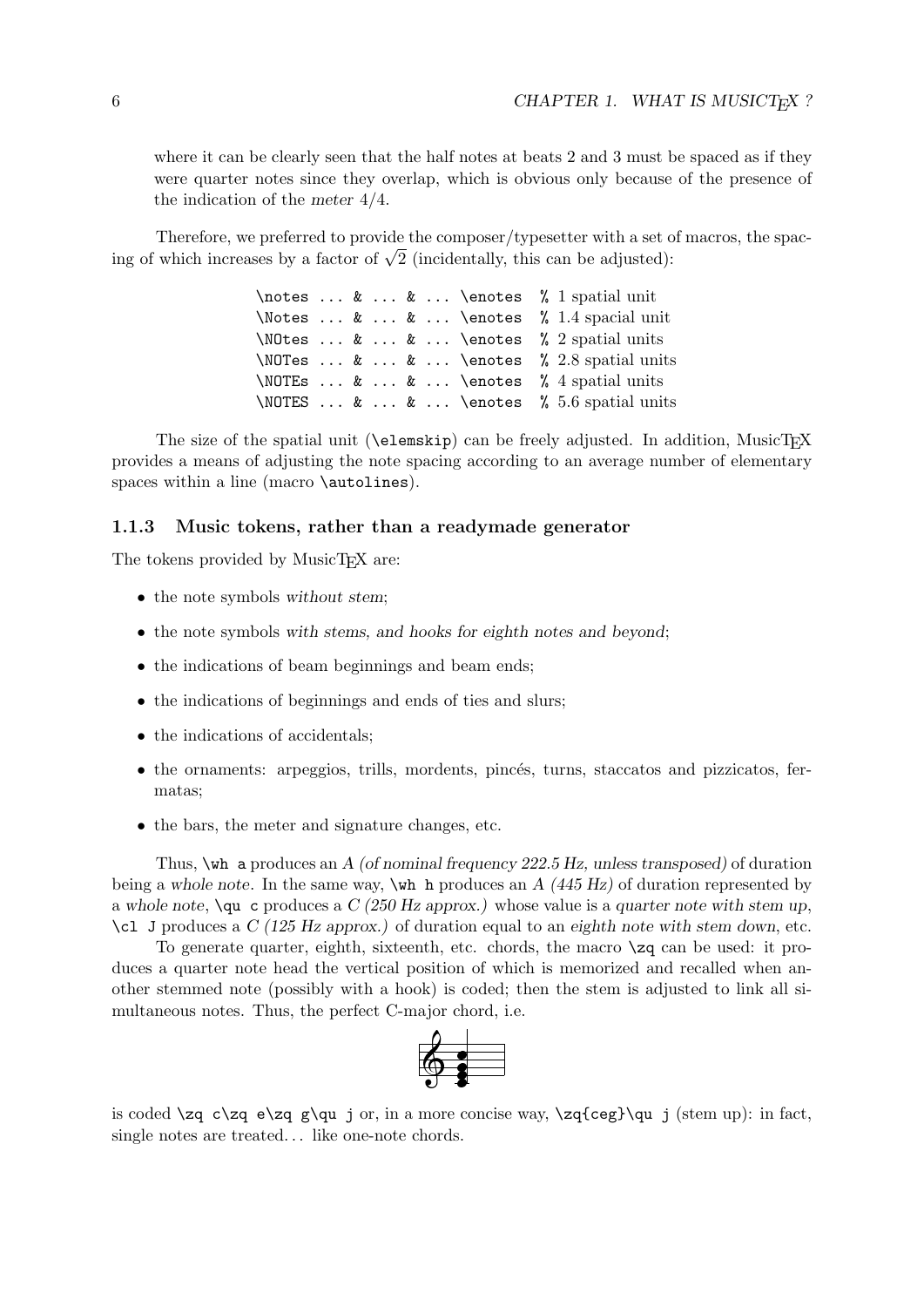#### 1.1.4 Beams

Beams are generated using macros which define their beginning (at the current horizontal position), together with their altitude, their direction (upper of lower), their multiplicity, their slope and their reference number. This latter feature – the reference number – appears to be necessary, since one may want to write beams whose horizontal extents overlap: therefore, it is necessary to specify which beam the notes hang on and which beam is terminated at a given position.

#### 1.1.5 Setting anything on the score

A general macro (\zcharnote) provides a means of putting any sequence of symbols (in fact, some  $\hbar s(x, \ldots)$  at any pitch of any staff of any instrument. Thus, any symbol defined in a font (letters, math symbols, etc.) can be used to typeset music.

### 1.2 A simple example

Before giving more details, we give below an example of the two first bars of the sonata in Cmajor K545 by Mozart:



The coding is set as follows:

```
\begin{music}
\parindent 1cm
\def\nbinstruments{1}\relax % a single instrument
\def\instrumenti{Piano}% % whose name is Piano
\nbporteesi=2\relax % with two staffs
\generalmeter{\meterfrac{4}{4}}\relax % 4/4 meter chosen
\debutextrait % starting real score
\normal % normal 12 pt note spacing
\temps\Notes\ibu0f0\qh0{cge}\tbu0\qh0g|\hl j\enotes
\temps\Notes\ibu0f0\qh0{cge}\tbu0\qh0g|\ql l\sk\ql n\enotes
\barre % bar
\Notes\ibu0f0\qh0{dgf}|\qlp i\enotes
\notes\tbu0\qh0g|\ibbl1j3\qb1j\tbl1\qb1k\enotes
\temps\Notes\ibu0f0\qh0{cge}\tbu0\qh0g|\hl j\enotes
\finextrait % terminate excerpt
\end{music}
```
- \ibu0f0 begins an upper beam, aligned on the f, reference number 0, slope 0
- \tbu0 terminates this beam before writing the second g by means of  $\qquad$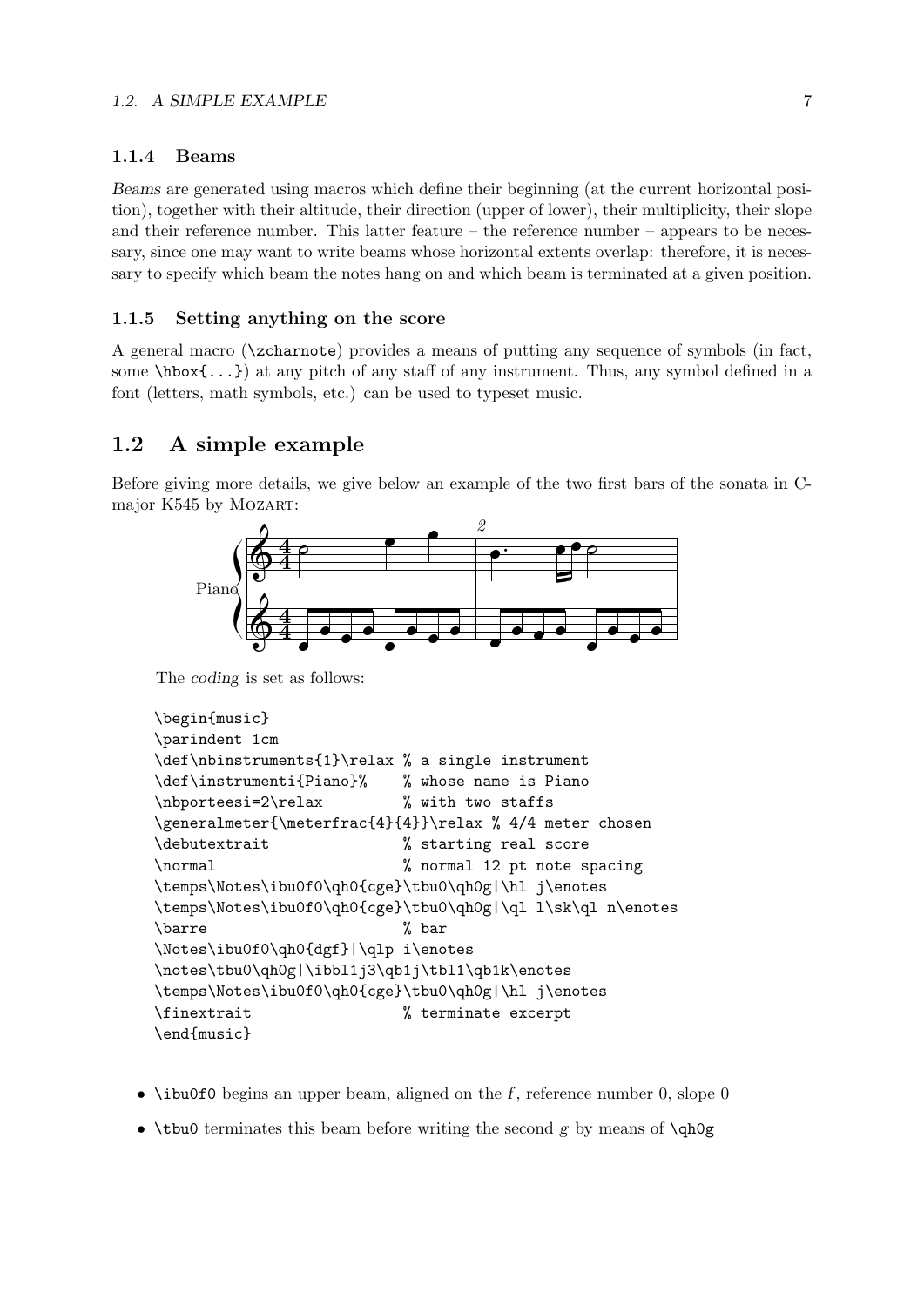- \qh.. indicates a note hanging on a beam.
- \sk sets a space between the two quarters at the right hand, so that the second is aligned with the third eighth of the left hand.
- \qlp is a quarter with a point.
- \ibb11j3 begins a double beam, aligned on the  $C$  (j at this pitch) of slope 0.15.

# 1.3 Some highlights

#### 1.3.1 Signatures

Signatures can be stated either for all instruments, for example by  $\generalsignature{-2}$ which sets two flats on each staff, or separately for each instrument. Thus, the \generalsignature can be partly overridden by \signii=1 which puts one sharp on the staffs of instrument number 2 (ii). Of course, the current signature may change at any time as well as the meters and clefs.

## 1.3.2 Transposition

An important question is: "can MusicT<sub>EX</sub> transpose a score ?". The answer is now 99.5  $\%$  yes. If fact, there is an internal register named \transpose the default value of which is zero, but it may be set to any reasonable positive of negative value. In that case, it offsets all symbols pitched with letter symbols by that number of pitch steps. However, it will neither change the signature nor the local accidentals, and if – for example – you transpose a piece written in  $C$  by 1 pitch, MusicTEX will not know whether you want it in  $D_{\mathfrak{b}}$ , in D or in  $D_{\mathfrak{b}}$ . This might become tricky if accidentals occur within the piece, which might have to be converted into flats, naturals, sharps or double sharps, depending on the new chosen signature. To avoid this trouble, relative accidentals have been implemented, the actual output of which depends on the pitch of this accidental and of the current signature.

#### 1.3.3 Selecting special instrument scores

Another question is: "can I write an orchestral score and extract the separate scores for individual instruments ?" The answer is 95 % yes: in fact, you can define your own macros \mynotes...\enotes, \myNotes...\enotes with as many arguments as there are in the orchestral score (hope this is less or equal to 9, but TEXperts know how to work around) and change its definition depending on the selected instrument (or insert a test on the value of some selection register). But the limitation is that the numbering of instruments may change, so that  $\sigma$  is a set of become  $\sigma$  if instrument *iii* is alone. But, in turn, this is not a serious problem for average T<sub>E</sub>X wizard apprentices.

## 1.3.4 Variable staff and note sizes

Although the staff size is 20 pt as a standard, MusicT<sub>EX</sub> allors scores of 16 pt staff sizes. In addition, any instrument may have a special staff size (usually smaller than the overall staff size) and special commands \smallnotesize or \tinynotesize enable notes (and also beams or accidentals) to be of a smaller size, in order to quote optional notes or cadenzas.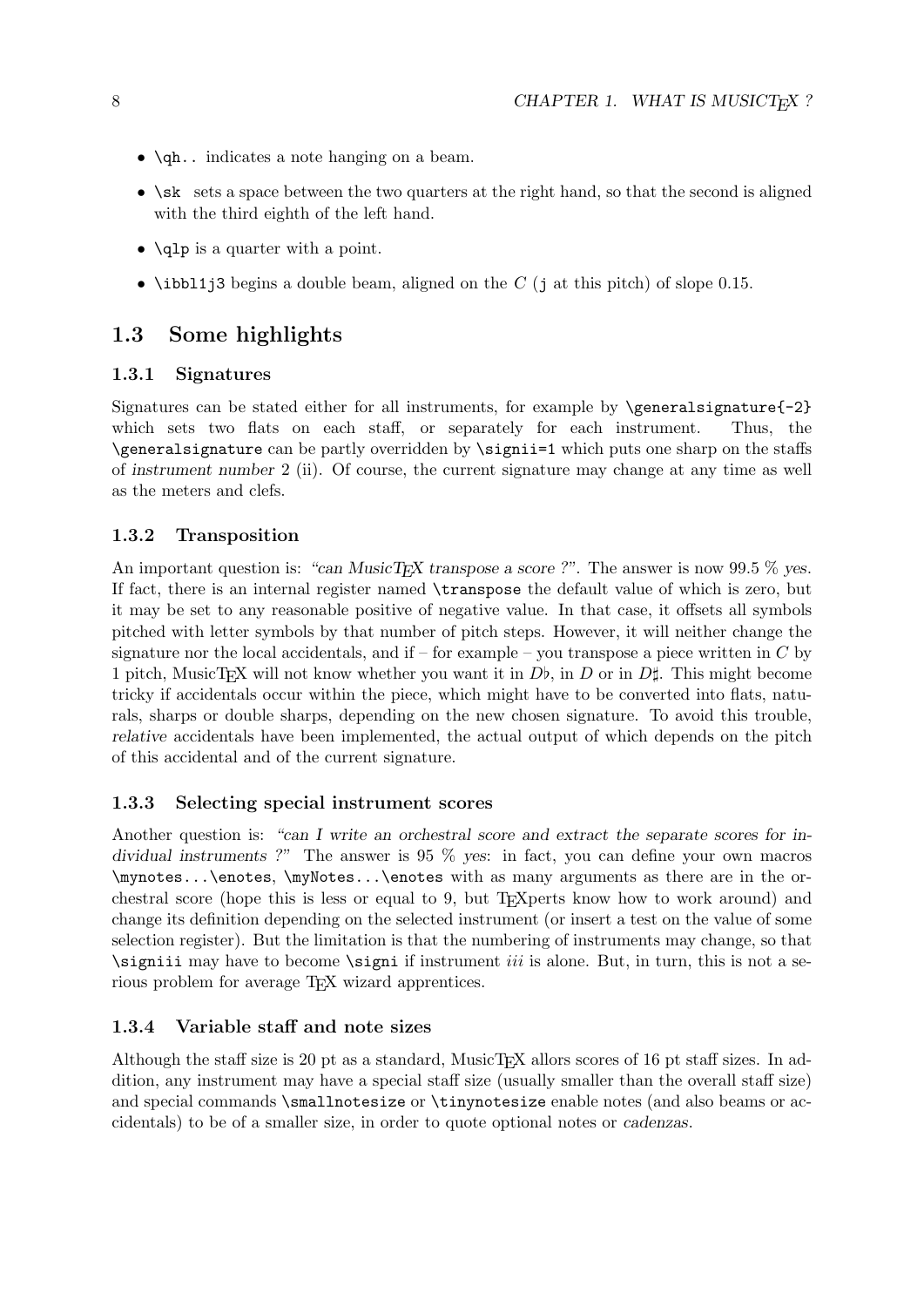#### 1.4 How to get it

The whole distribution fits into a single 1.2Mbyte or 1.44Mbyte diskette. It can also be obtained through an anonymous ftp at rsovax.lps.u-psud.fr (193.55.39.100), after selecting the subdirectory [.musictex]. All sources (including fonts) are provided, either separately or "zipped" or as VMS "savesets".

#### 1.5 Enhancements

#### 1.5.1 Recent easy enhancements

Many enhancements have been asked for, and this is a proof that MusicT<sub>EX</sub> is considered as useful by many people. Some of these enhancements which seemed hard were in fact rather easy to implement, for example small notes to represent grace notes and cadenzas. But others may induce heavy problems, for example the need of having nice slurs and ties.

In the same way, we recently introduce Andreas EGLER's fonts to have nicer braces at the left of the score, for example for piano music.

Besides, we recently found a hard incompatibility of MusicT<sub>EX</sub> and a genuine product of the author's native country, namely french.sty by Bernard GAULLE which is the standard of the French TEX user group, namely the GUTenberg association. This was partly due to macro name collisions — easy to solve — and to the fact that french.sty sets a lot of characters as \active characters in order to make them handle correctly the French spacing before and after punctuation marks. This seems to have been solved in the 4.99 version of MusicT<sub>E</sub>X, with the restriction that French macros cannot be used — at least easily — within lyrics.

Besides, MusicT<sub>EX</sub> has been adapted — since version  $5.00$  — to score gregorian chant and percussion music.

#### 1.5.2 The tie/slur problem

While typesetting notes and even beams is a rather simple problem because it is a *local type*setting, ties and slurs are much more difficult to handle.

Of course there is small problem in case of a typesetter wanting a slur or a tie binding two consecutive notes, not separated by a bar. In practice this very restricted use of slurs or ties can easily be solved by putting some symbols extracted from the slur16 or slurn16/slurn20 fonts somewhere on the staffs using the general use  $\zeta$ zcharnote macro.

But serious music typesetters or composers know that many ties are supposed to link notes which are on both sides of a bar, which is a likely place to insert line breakings, so that the coding of ties must have various versions and sizes to resist that possible line breaking. What has been said about ties is still more serious in the case of *phrasing slurs* which may extend over several bars, lines and sometimes pages. In this case, their shape is not only a question of producing a long curved symbol of nice looking shape, it also has to cope with glue. An then the worst is that music way of typing does not accept ragged lines but equal length lines, even for the last line of a music piece. Thus, long distance slurs and ties need to be cut into separate parts (beginning, continuing(s), endings) which  $T_{\rm F}X$  can only link using horizontal line overlaps or \leaders to insure slur continuity over this unavoidable glue.

Therefore and up to now, ties and slurs have been implemented in a way which may look rather ugly, but we think it is the only way of implementing in one pass ties and slurs which run across glue. The principle is to have tie/slur symbols with a rather long horizontal part.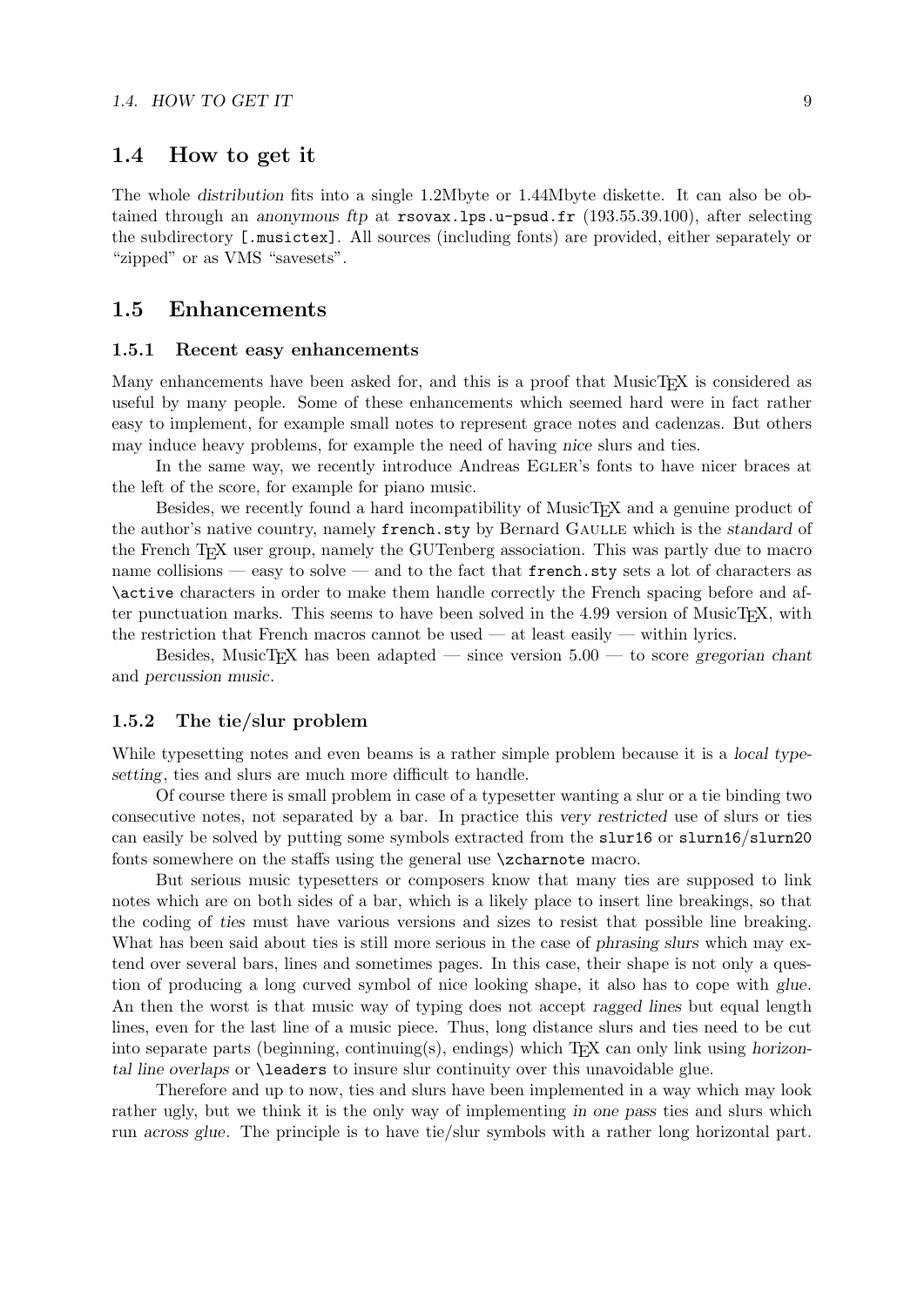Then, at each time a glue occurs and at each time a group of notes is coded while a slur or tie is pending, an \hrule is issued which overlaps the preceding tie/slur symbol so that the final output seems to contain a continuous line. Unfortunately, this is possible only in the glue expansion direction, namely in the horizontal direction.

Variable size initial and final curved slur symbols have recently been implemented; the user has to choose them according to his intention to have short or long range slur symbols.

### $1.5.3$  MusiXT<sub>E</sub>X

MusiXT<sub>E</sub>X is a new package, heavily derived from MusicT<sub>EX</sub> by Andreas EGLER and Ross MITCHELL. Its fundamentals are taken from MusicT<sub>EX</sub>, but it works in three passes :

- 1. The first pass TEXes the source with a different set of macros, which generate a special file telling where slurs/ties start and begin.
- 2. The second pass (a C program) computes the optimal length of the slurs/recorded.
- 3. The third pass generates the definitive DVI from the initial source, owing to information produced by the second pass, name to choose the adequate slur/tie symbols according to the chosen final note spacing.

We do not decribe MusiXTEX here, but we give some suggestion to make the same MusicTEX source runable with both MusicT<sub>E</sub>X and MusiXT<sub>E</sub>X.

#### 1.5.4 Enhancement limitations

Many requested improvements have not been yet implemented for several reasons:

- The author's natural lazyness (!)
- More seriously: many of them would require using some more registers; unfortunately, TEX registers are not numerous (256 of each kind and the limit of \dimen registers is nearly reached) and we are afraid many requested new features would make T<sub>E</sub>X stupidly crash even when typesetting reasonable scores.
- We do not think it is wise to introduce in MusicT<sub>EX</sub> itself a great number of macros which would be poorly used by most users: the reason is that T<sub>EX</sub> memory is hardly limited and that unused macros may occupy some TEX storage which could make things crash because of TeX capacity exceeded...

## 1.6 Acknowledgements

The idea of implementing the present package is due to the previous work  $(M^{\mathsf{UT}}\mathbb{F}X)$  of Andrea STEINBACH and Angelika  $SCHOFER<sup>1</sup>$ . This work provided the basis of the Metafont codes and some line breaking procedures, which both are still used here... with 99% corrections and updates.

Besides, the original fonts of MusicT<sub>F</sub>X, named musicn20, musicn16, musicn13 and musicn11, have been recently reviewed by Andreas Egler and the new release — used in the version 5.00 and above of MusicT<sub>E</sub>X — is called musikn20, musikn16, musikn13 musikn11 and musicbrb.

<sup>&</sup>lt;sup>1</sup>Steinbach A. & Schofer A., Theses (1987, 1988), Rheinische Friedrich-Wilhelms Universität, Bonn, Germany.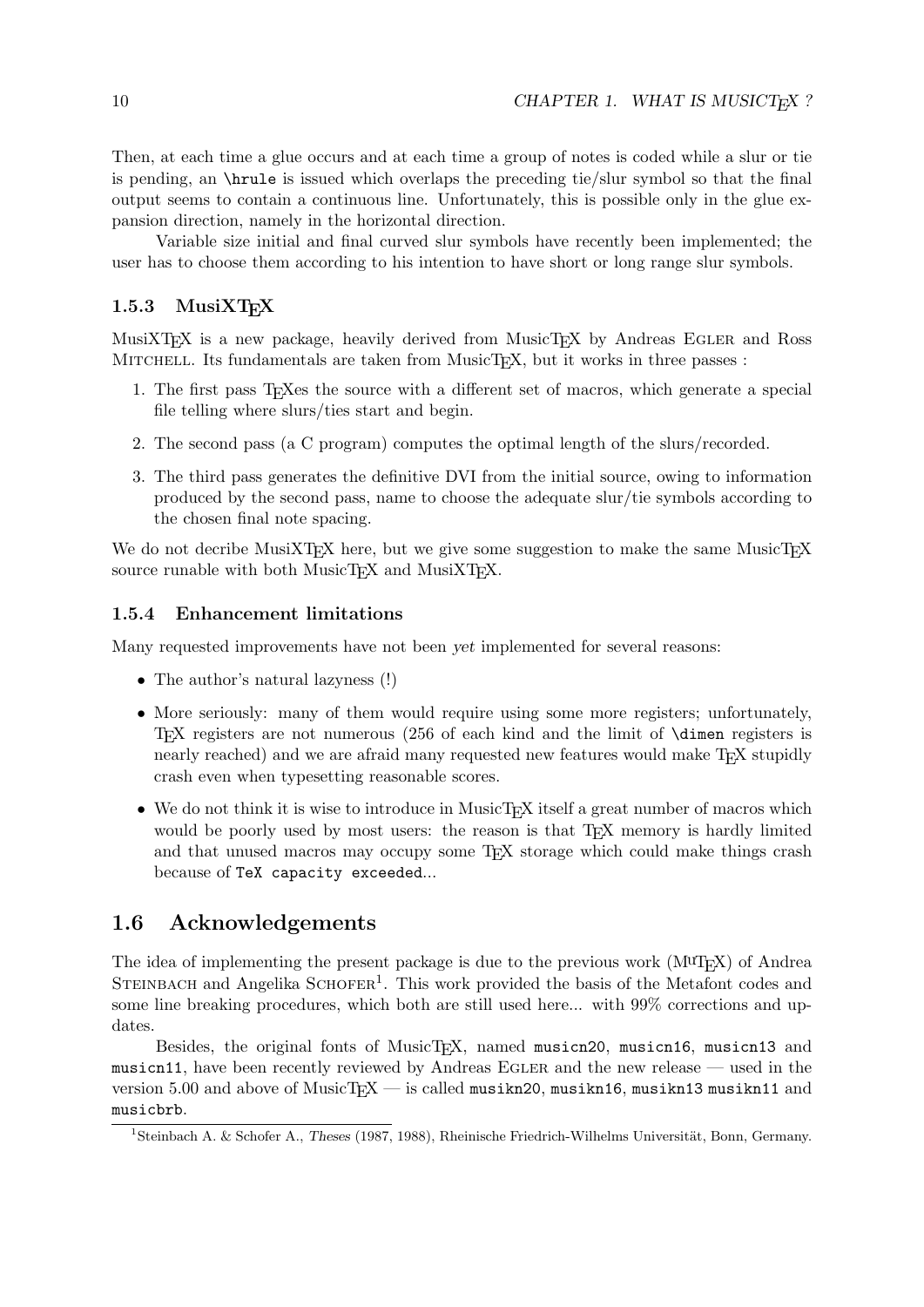# Chapter 2

# Practical use

# 2.1 Heading statements

Before any reference to MusicT<sub>F</sub>X macros:

\input musicnft \input musictex

which may be followed by **\input** musicadd in the case you have more than six instruments (voice is two instruments: one for the music, one for the text) or more than 6 simultaneous beams or ties or slurs.

After that, you may write a complete book of T<sub>EX</sub> provided that you do not use  $\&$  as a tabulation character (its \catcode has been changed) inside the music score and that you do not overwrite MusicT<sub>EX</sub>'s definitions. This means that no special macros have been designed to help you write titles, author names, comments, literature excerpts, etc., unless you use LATEX with the musictex style.

# 2.2 Before you begin to write notes

You should first specify whether you want to typeset music in size 20pt per staff or 16pt. This only optional, the default value being 20pt. If you want the 16pt size, then you have to say:

```
\musicsize=16
```
Then, the first compulsory declaration is:

 $\det\h$ hbinstruments $\{n\}$ 

where  $n$  is the number of instruments, used by MusicT<sub>EX</sub> to performs loops building staffs, setting signatures, meters, etc. Therefore, it must be defined before any other statements. An instrument may consist of several staffs, e.g. the piano. The difference between one instrument of several staffs and several instruments is as follows:

- distinct instruments may have distinct signatures, distinct staffs of a unique instrument share the same signature.
- stems may be hung to beams belonging to differents staffs of the same instrument.
- chords may extend across several staffs of the same instrument.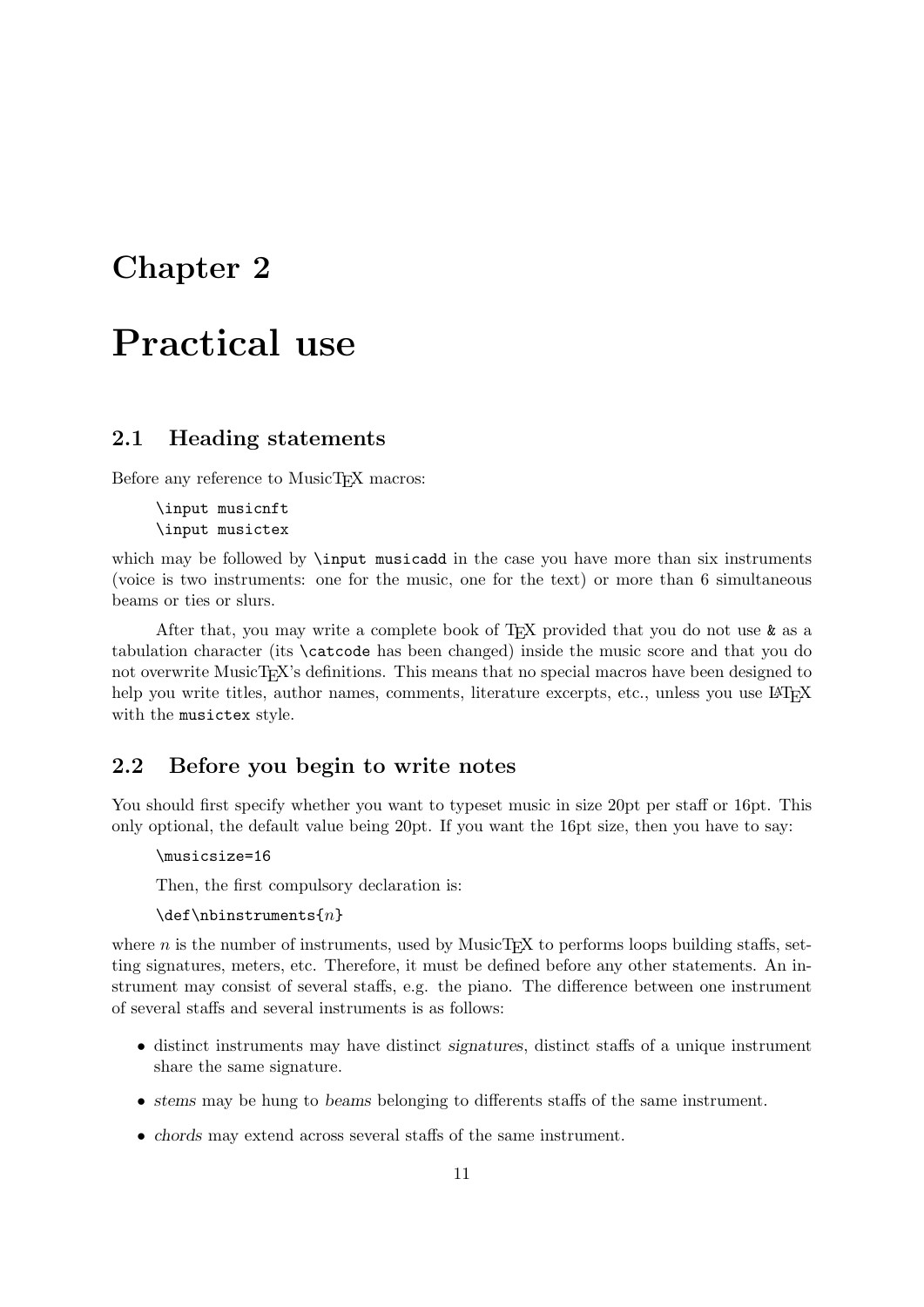• staffs of a unique instrument are tied together with a big brace at the beginning of each line.

If the number of staffs (in French "portées") is not equal to one, this number must be specified by:

#### $\hbox{\scriptsize\textsf{h}}$

where  $p$  is the number of staffs, and where  $r$  is the roman numeral of the instrument considered (e.g. \nbporteesiii for the 3rd instrument, starting from the bottom). This value may be zero, in which case the staff lines are omitted, and this instrument may be used to code the lyrics of a song, below the actual "instrument" representing the notes of the song.

Unless all your instruments only use the violin clef, you have to specifiy all the clefs used for all the instruments. This is done by coding:

#### $\text{cleftoks} = \{ \{ s1\} \{ s2\} \{ s3\} \{ s4\} \}$

where r is the roman numeral of the instrument, s1 specifies the clef of the lower staff, s2 the clef of the second staff, etc. One must always give four values with the above syntax, otherwise...  $s_1 = 0$  means the violin clef (clef de sol in French),  $s_1 = 1$  through  $s_1 = 4$  mean the alto clef (clef d'ut in French) set on first (lower) through fourth (next to upper line of the staff),  $s1 = 5$  means the bass clef at third (middle) line, and  $s1 = 6$  means the usual bass clef (clef de fa in French) at the usual fourth line. As an example, a standard piano score should include:

\cleftoksi={{6}{0}{0}{0}}% or \cleftoksi={6000}%

If the signature is not void, one should code:

#### $\qquad \qquad$  \generalsignature{s}\relax

where  $s > 0$  indicates the number of sharps in the signature and  $s < 0$  the number of flats<sup>1</sup>.

If there a meter indication is to be posted, it should be specified using the macro

#### $\text{Peralmeter}\{m\}$ %

where  $m$  is the description of the meter indication which should appear on each staff. If it is a fraction (e.g. 3/4) on should code

#### \generalmeter{\meterfrac{3}{4}}%

or, in a simpler way (if the numbers are less than 10):

#### \generalmeter{\meterfrac 34}%

Special denotations can be used, such as **\allabreve** to get  $\mathbb{C}$  and **\meterC** to get  $\mathbb{C}$ .

However, not all music scores have the same meter in each staff. Especially, some staffs may have ternary meters while others have binary. This can be specified by using the \generalmeter macro to set the meter for most of the scores and overriding it by means of a more sophisticated command:

#### \metertoksii={{\meterfrac{12}8}{\allabreve}{}{}}%

which sets the meter to 12/8 for the first (lower) staff, and alla breve for the second staff of the instrument number  $2(ii)$ . Note that there is room for 4 staffs and that void items must be specified, otherwise T<sub>E</sub>X weird errors occur.

<sup>&</sup>lt;sup>1</sup>We have seen once a score in G-minor where the signature consisted of two flats (B and E) plus one sharp  $(F)$ . This is not supported by MusicT<sub>E</sub>X.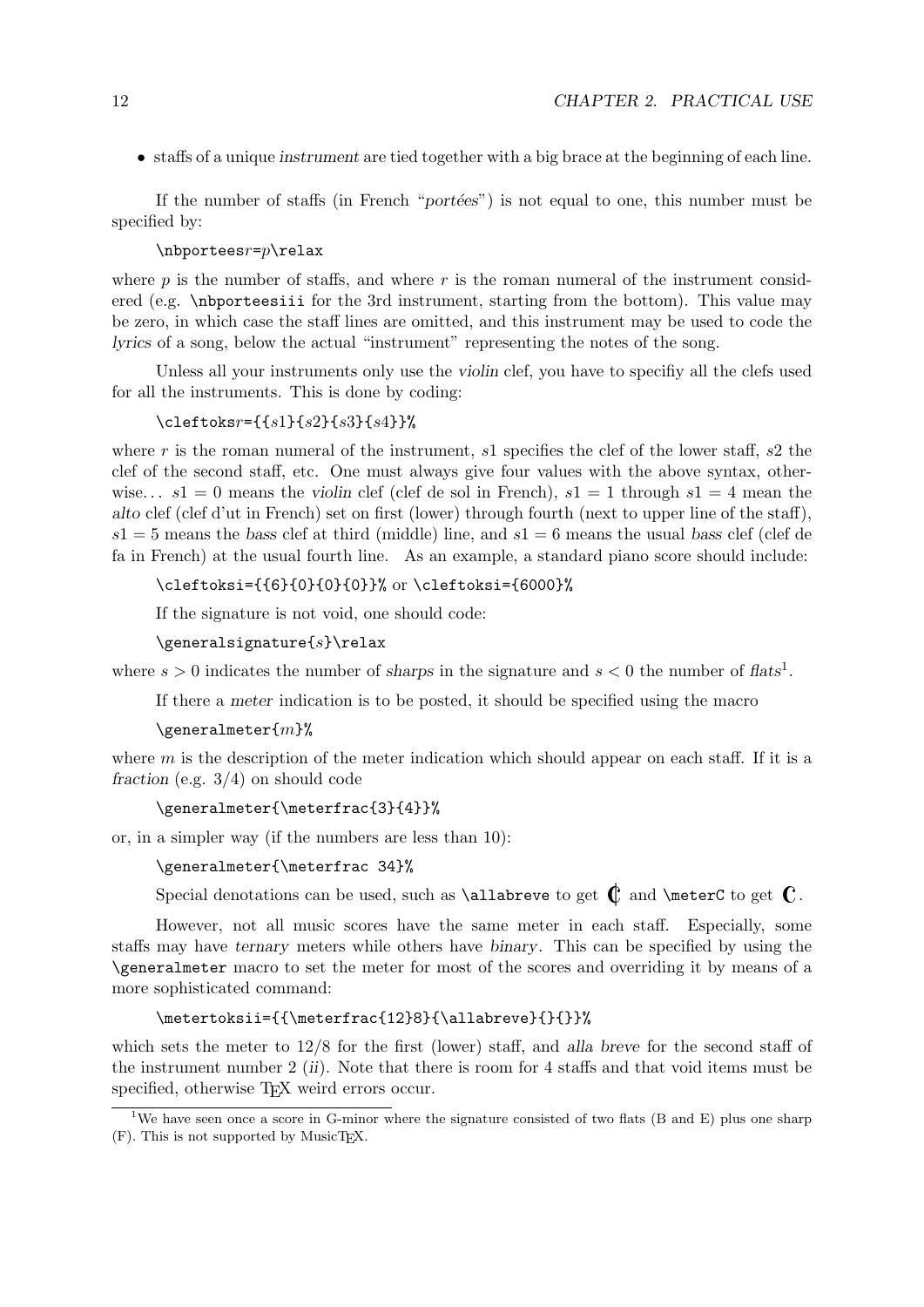#### 2.2.1 Instrument names

If you want the name of the instruments (or the name of the voices) to be displayed in front of their respective staffs at the beginning, you may code:

#### \def\instrumentr{name of the instrument}%

where  $r$  is the roman numeral of the instrument considered. In this case, you should also adjust the \parindent dimension so that the long name of an instrument does not spill too far into the left margin.

#### 2.2.2 Polyphonic songs

Except staffs of a unique instrument tied together with a big brace, staffs normally begin on the left with a thin vertical rule. However, it is usual to tie all human voices together with a left heavy and right thin vertical rule. This can be specified (but only once per system) by specifying

```
\det\lowersonginstrum{m}\det\uparrow n
```
where  $m$  and  $n$  are the intrument numbers of the first and last choral voices. An example of using this feature is given in PRAETORI and – more complicated – also in ANGESCAM and ANGESCAO.

# 2.3 Starting your masterpiece

#### 2.3.1 Typing the first system

Just code

#### \debutmorceau

which will initiate (with indentation \parindent) the first set of staffs for all instruments you have previously defined. But that is not sufficient to begin writing notes and silences. In fact, you also must choose the spacing of the notes.

#### 2.3.2 Easy selecting note spacing

The easiest way of getting a reasonable note spacing is done by saying

#### \normal

This defines an elementary spacing of  $10pt$ . If you say  $\langle\langle\rangle$  the elementary spacing This defines an elementary spacing of 10pt. If you say  $\langle$  arge- the elementary spacing ( $\langle$  elementary is set to 12pt. Once this is done, you can select  $\sqrt{2}$  multiples of this value to select specific note spacing by initiating your note column with  $\not\equiv$  (spacing  $\ell$ elemskip),  $\N$ otes (spacing 1.4\elemskip), etc.

The is also a macro named  $\text{virt}$  which yields narrower<sup>3</sup> spacings but not increasing in the same way.

In practice, the choice of the macro \notes, \Notes, \NOtes, etc., to initiate of column of notes sets an internal dimension register, named \noteskip to the given multiple of \elemskip.

 $2$ To avoid problems with the LAT<sub>E</sub>X macro of the same name, this macro is only activated under LAT<sub>E</sub>X when \begin{music} is invoked.

<sup>&</sup>lt;sup>3</sup>Etroit means narrow in French.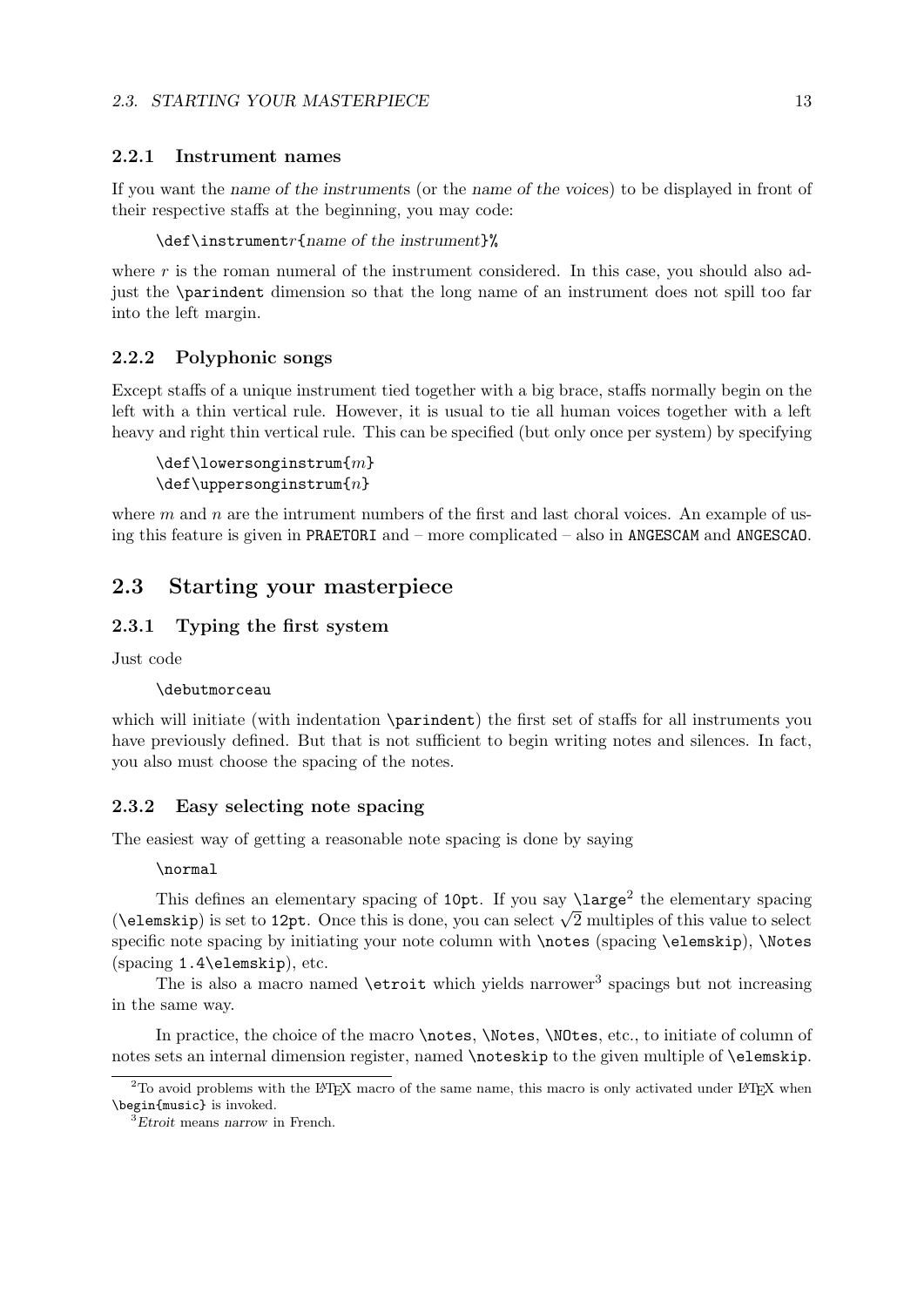Thus, each spacing note  $(\qquad \hbar, \hbar, \text{etc.})$  will be followed by a spacing of  $\not\text{noteskip. Then,}$ the advantage of the definition of \elemskip is that, whenever it is changed, all subsequent \noteskips will be updated proportionally so that a simple change of \elemskip can expand or shrink all consecutive note spacings as a whole.

If these values of \elemskip are not fit to your needs, you can also say

\normal\elemskip=15pt

or revert to the basic note introducing sequence:

 $\n\$  vnotes q  $\elements$  pote specifications  $\enotes$ 

where  $q$  is a positive integer or decimal number.

Of course, if you are sufficiently skilled with T<sub>E</sub>X, you can also compute **\elemskip** according to the number of bars you want in a line and the number of notes in each bar.

However, you may also prefer to ask MusicT<sub>EX</sub> to compute the size of **\elemskip** from the current page width (\hsize) after assuming a constant number of bars of a constant number of beats within each line<sup>4</sup>. In this case, you have better use the **\autolines** macro, which is described below (see: 2.14, "Line and page breaking").

## 2.4 Note pitch specification

Note pitches are usually specified by letters ranging from a to z for those which are usually written under the G-clef (a corresponds to the A of nominal frequency  $222.5$  Hz; the G of the G-clef is denoted  $g$ ). Lower pitch notes are specified using upper case letters ranging from A to N (the F of the F-clef is denoted M, and F is one octave below).

If necessary, a numeric symbol can be used to place a symbol independently of the active clef.

Besides, notes below A (i.e. the A of nominal frequency  $55.625$  Hz), namely the lowest octave of the modern pianos, can only be coded using the transposition features (see below: transposition and octaviation) or in absolute vertical position using numbers.

### 2.5 Writing notes

There are two major kinds of note macros:

- 1. those which terminate a note/chord stem and are followed by a horizontal spacing of value \noteskip,
- 2. those which initiate or extend a note/chord stem and do not cause horizontal spacing.

The first kind is used to type a melody, the second kind is used to type chords.

<sup>&</sup>lt;sup>4</sup>This does not meet the requirements of contemporaneous music, but fits very well to baroque and romantic music.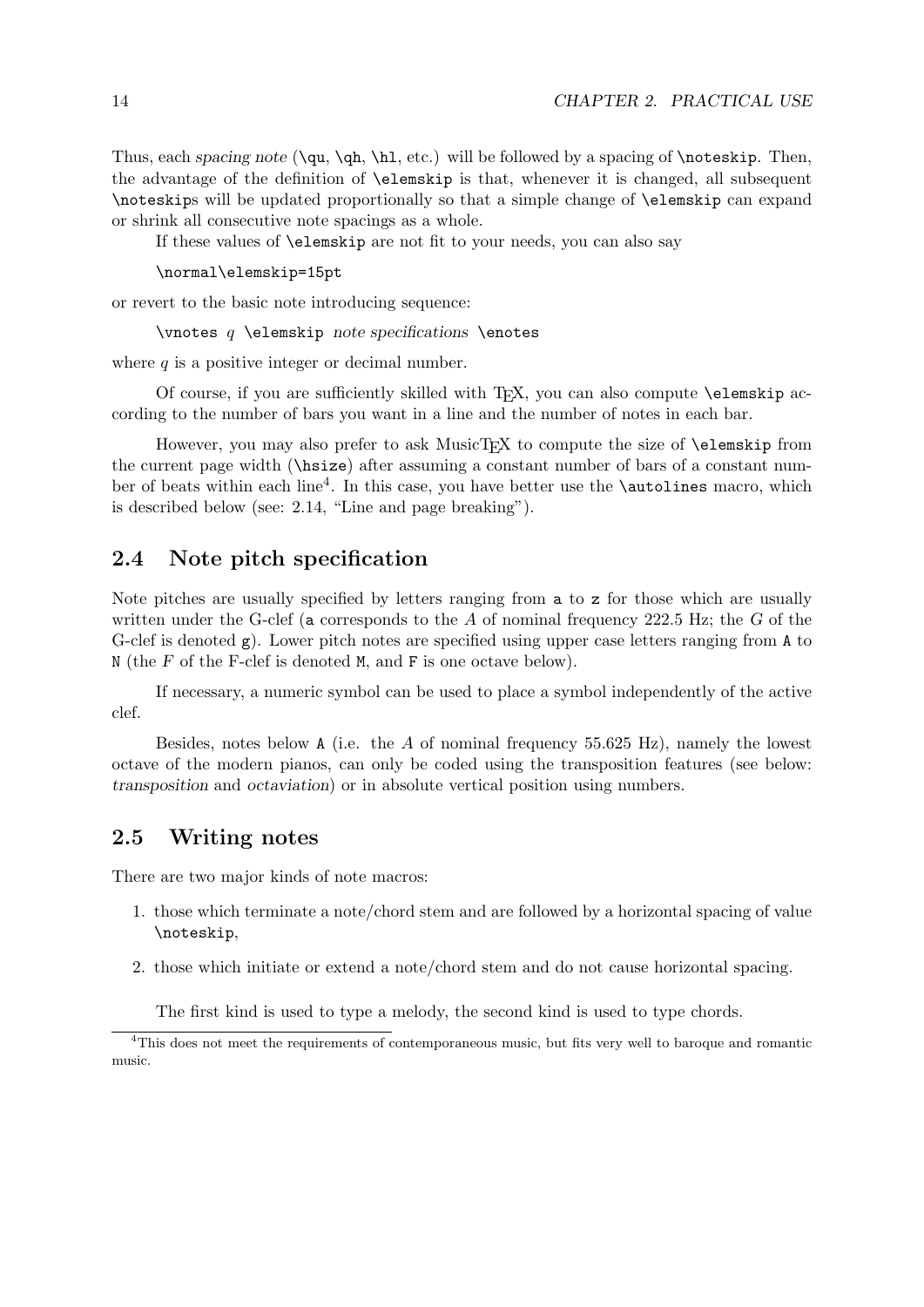#### 2.5. WRITING NOTES 15

#### 2.5.1 Single (spacing) notes

 $\forall$ wh p : whole note at pitch p.

- $\lambda p$ : half note at pitch p with stem up.
- $\hbar$  p : half note at pitch p with stem down.
- $\qquad$   $p$  : quarter note at pitch p with stem up.
- \ql  $p$ : quarter note at pitch  $p$  with stem down.
- $\cu$  *p* : eighth note<sup>5</sup> at pitch *p* with stem up.
- $\text{cl } p :$  eighth note at pitch p with stem down.
- $\text{ccu } p :$  sixteenth note at pitch p with stem up.
- $\ccot c1$  p : sixteenth note at pitch p with stem down.
- \cccu  $p$ : 32-th note at pitch  $p$  with stem up.
- \cccl  $p$ : 32-th note at pitch  $p$  with stem down.
- \ccccu  $p$ : 64-th note at pitch  $p$  with stem up.
- $\ccoccl p : 64-th note at pitch p with stem down.$

As an example, the sequence:



was coded as:

\notes\cu c\temps\cl j\enotes\barre \notes\ccu c\temps\ccl j\enotes\barre \notes\cccu c\temps\cccl j\enotes\barre \notes\ccccu c\temps\ccccl j\enotes

If these notes are preceded by non-spacing notes (i.e. macros  $\zeta$  or  $\zeta$ ) their stem is extended up or down so as to join all notes into a single chord.

#### 2.5.2 Non-spacing (chord) notes

 $\zeta$ zq p : quarter (or shorter) note head at pitch p with no spacing after.

 $\zeta$  half note head at pitch p with no spacing after.

It must be pointed out that the pitch  $p$  of these notes is memorized so that the stem of the further spacing note will join them into a chord. This stem top and bottom pitch is reset at each spacing note.

REMARK : Notes of duration longer than whole notes are always non-spacing. This saves one useless definition, since these notes are always longer than other simultaneous ones. If needed they can be followed by  $\succeq$  sk to force spacing.

 $5$ The \c of this macro name is taken from the French word "croche" which is by the way one half of the english "crotchet";  $\ccsc.$ ..,  $\ccsc.$  are standing for "double croche", "triple croche", etc.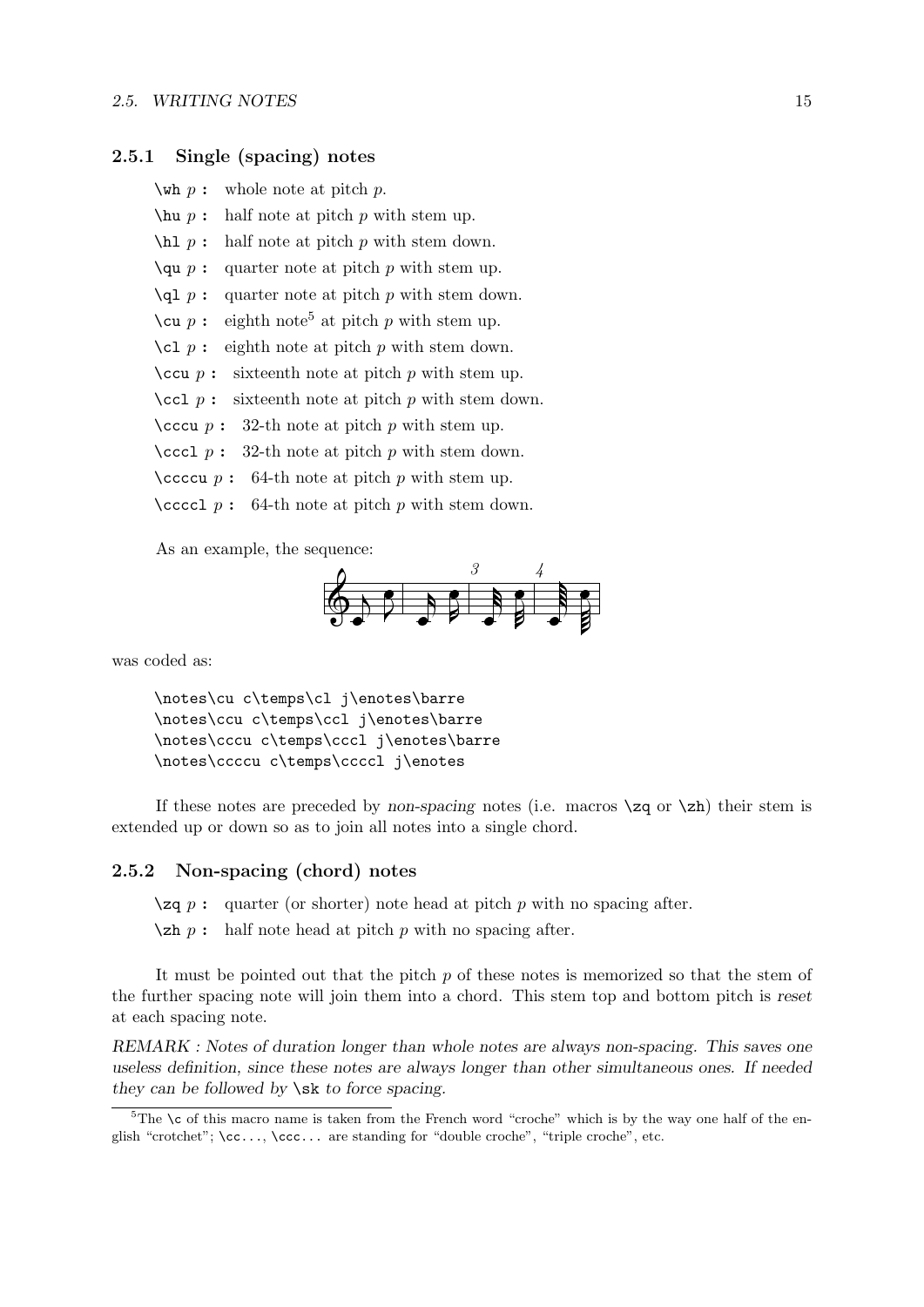#### 2.5.3 Shifted non-spacing (chord) heads

These symbols are used mainly in chords where second intervals are present. It is the responsibility of the typist to choose which heads should be shifted left or right.

 $\forall$ rw p : whole note head shifted right by one note width ( $\approx$  6pt), no spacing.

 $\lambda w p$ : whole note head shifted left by one note width ( $\approx$  6pt), no spacing.

 $\mathcal{L}_{r}$  p : half note head shifted right by one note width ( $\approx$  6pt), no spacing.

 $\ln p$ : half note head shifted left by one note width (≈ 6pt), no spacing.

 $\text{Tr}q p$ : quarter note head shifted right by one note width ( $\approx 6$ pt), no spacing.

 $\lceil \log p \rceil$  quarter note head shifted left by one note width ( $\approx 6pt$ ), no spacing.

Except that they are shifted left of right, these macros act like  $\zeta$ ... macros for stem building.

#### 2.5.4 Shifted notes

\rqu : acts like \qu but the note head is shifted one note width. This is used for chords with upper note on the right side of the stem.

\rql : same with stem down.

\rhu : same as above for a half note, stem up.

\rhl : same with stem down.

In addition on can use the command **\roff** to offset any note character by one quarter note head, e.g.:

\roff{\zqup h}

which will post a pointed quarter note with stem up, offset by one quarter note head with respect to its normal abscissa.  $\ref{...}$  is heavily recommended instead of  $\q$ sk if the score is intended to be run also with MusiXTEX.

#### 2.5.5 Non-spacing single notes

- \zhu : half note with stem up but no spacing. It acts like \hu for stem building.
- \zhl : half note with stem down but no spacing. It acts like \hl for stem building.
- \zqu : quarter note with stem up but no spacing. It acts like \qu for stem building.
- \zql : quarter note with stem down but no spacing. It acts like \ql for stem building.
- \zcu : eighth note with stem up but no spacing. It acts like \cu for stem building.
- \zcl : eighth note with stem down but no spacing. It acts like \cl for stem building.
- \lhu, \lhl, \lqu, \lql : same as above, but the whole of the note is shifted one note width on the left.
- $\angle$ zw p : whole note at pitch p with no spacing after.
- $\zeta$ zwq p : arbitrary duration note ( $\omega$ ) at pitch p with no spacing after.
- \zbv  $p$ : breve note  $(\equiv)$  at pitch p with no spacing after.
- \zsb p : semi-breve note  $(\equiv)$  at pitch p with no spacing after.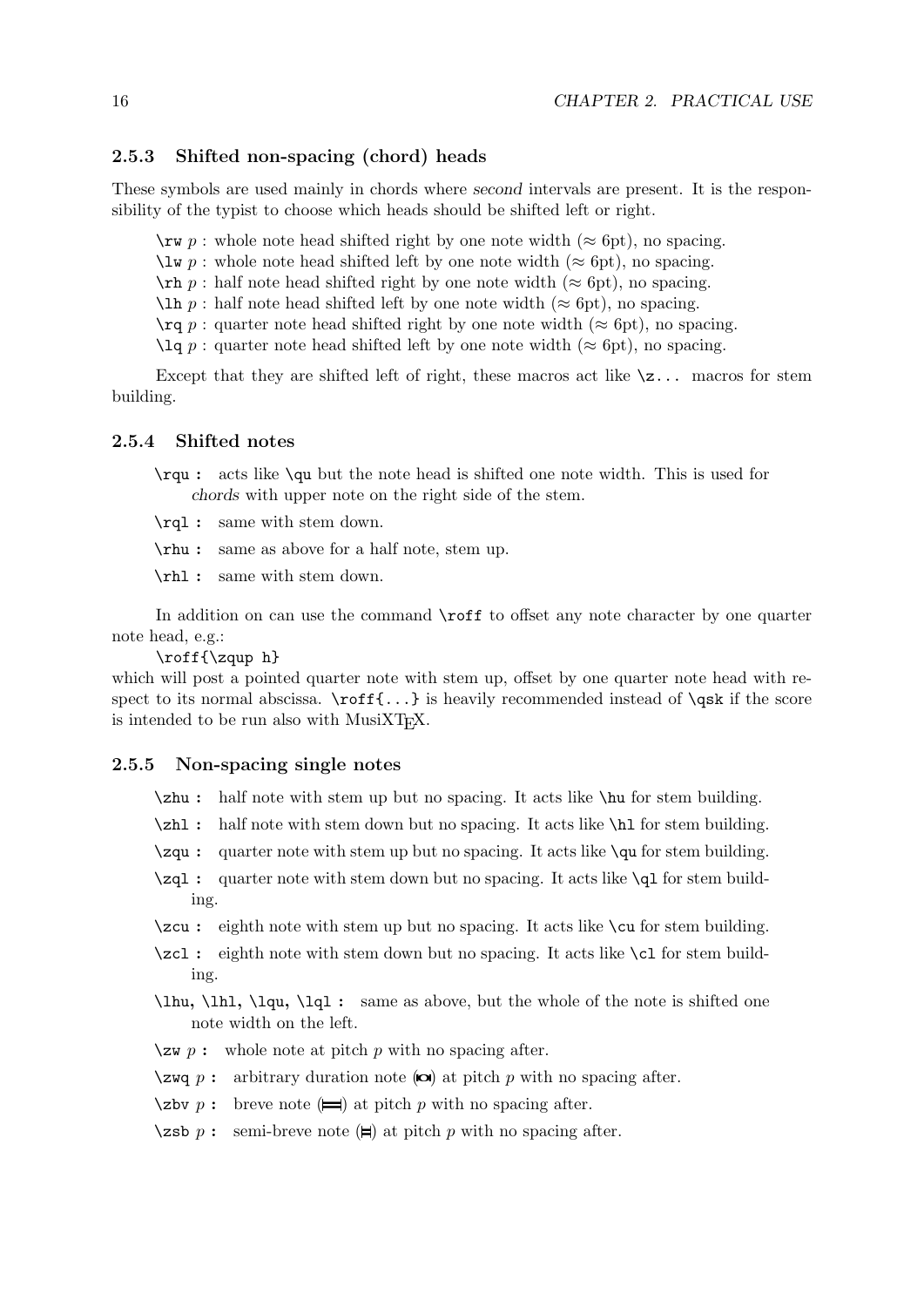#### 2.5.6 Single (spacing) stemless notes

Although not standard in real music scores, one may need to have stemless quarter and half noteheads posted in the same way as whole notes. This can be done with the following commands:

 $\nh p : \nh$  notehead at pitch p.

 $\ln q$  p : quarter notehead at pitch p.

As an example, the sequence:



was coded as:

\notes\nq c\temps\nq j\enotes\barre \Notes\nh c\temps\nh j\enotes\barre \notes\nq {cdef}\enotes\finextrait

In case of special need, non spacing variants have been provided, namely  $\zeta$ nh and  $\zeta$ nq.

#### 2.5.7 Pointed notes

One simple way of doing consists in putting  $\pi$  to get a dot after the normal note head at pitch p. Thus a quarter note with a point can be coded  $\pi h\qquad$ h.

A simpler way of doing consists in using compact macros, namely: \qup, \qupp, \quppp,  $\zeta$ ,  $\zeta$  (these three  $\zeta$ ...p are useful in chords),  $\hbar$ ,  $\qh$ p,  $\qh$ p,  $\qh$ p,  $\qh$ p,  $\qh$ p,  $\qh$ \qlpp, etc.

You may also introduce pointed notes, especially in groups by coding a period before (not after) the letter representing the pitch:  $\qu{a.\hat{b.c}}$  which is equivalent to:

#### \pt{a}\qu{a}\pt{b}\sh{b}\qu{b}\pt{c}\qu{c}

Finally, pointed nots can also be produced without spacing after, using  $\zeta \to \zeta$ , \zqup, \zqlp, \zcup, \zclp, and the same with two p's for double-pointed notes.

# 2.6 Beams

Beams are not automatically handled, but they must be declared explicitely, before the first spacing note involving them is coded. Two kinds of macros are provided:

- 1. fixed slope beams have an arbitrary slope chosen by the user in the range  $-45\%$  to  $+45\%$ (by multiples of  $5\%$ );
- 2. semi-automatic beams have their slope computed knowing the number of \noteskip over which they are supposed to extend, and knowing the initial and final pitch of the notes they are supposed to link.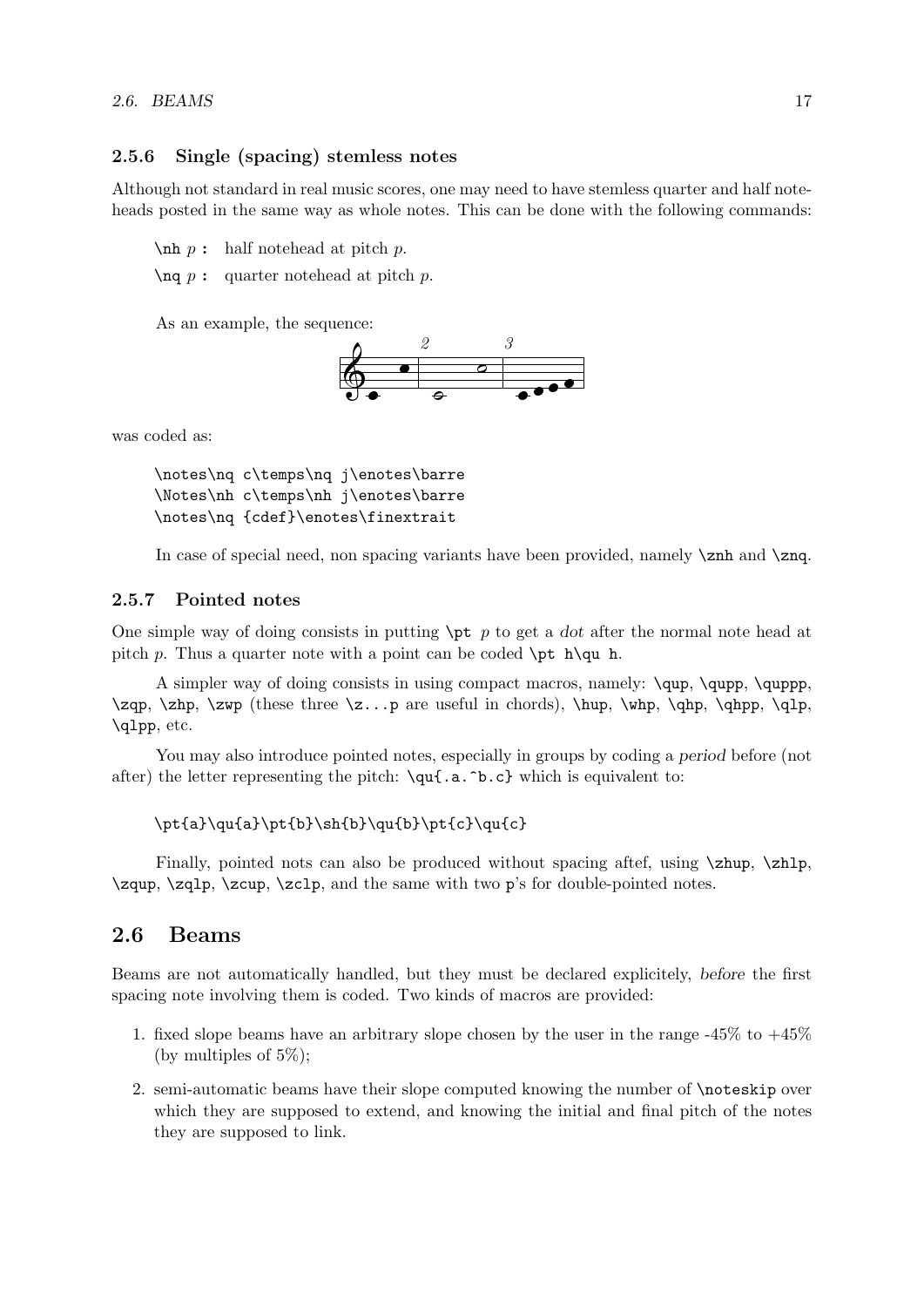#### 2.6.1 Fixed slope beams

\ibu nps : initiates an upper beam 3 horizontal line spacings above the pitch p; m is its reference number, which must be in the range  $[0-5]$  ( $[0-9]$  if musicadd file has been  $\infty$ ; s is the slope of the beam.

s is an integer in the range [-9,9].  $s = 1$  means a slope of 5%,  $s = 9$  means a slope of 45% (the maximum with the beamn20 or beamn16 fonts),  $s = -3$  means a slope of -15%, etc. With usual spacings a slope of 2 or 3 is fit for ascending scales. A slope of 6 to 9 is fit for ascending arpeggios.

 $\tilde{\text{lab}}$  initiates a lower beam 3 horizontal line spacings below the pitch p. Other parameters as above.

\ibbu nps : initiates a double upper beam (same parameter meaning).

\ibbl nps : initiates a double lower beam (same parameter meaning).

\ibbbu nps : initiates a triple upper beam (same parameter meaning).

\ibbbl nps : initiates a triple lower beam (same parameter meaning).

\ibbbbu nps : initiates a quadruple upper beam (same parameter meaning).

\ibbbbl nps : initiates a quadruple lower beam (same parameter meaning).

\ibbbbbu nps : initiates a quintuple upper beam (same parameter meaning).

\ibbbbbl nps : initiates a quintuple lower beam (same parameter meaning).

Beam termination is also not automatic. The termination of a given beam must be explicitely declared before coding the last spacing note connected to that beam.

 $\theta$  is terminates upper beam number *n* at current position.

\tbl n : terminates lower beam number n at current position.

\tbu and \tbl terminate beams of any multiplicity. Therefore 32-th notes hanging on a triple beam are initiated by  $\iota$  bobbu nps and terminated by  $\iota$  to n.

It is also possible to code beams whose multiplicity is not the same at the beginning. The multiplicity can be increased at any position. For instance,  $\hbar$  which sets the multiplicity of upper beam number n to 2 starting at the current position,  $\hbar b$ bbu n sets its multiplicity to 3, \nbbbbu n sets its multiplicity to 4, and \nbbbbblu n sets it to 5. \nbbl  $n \ldots$  \nbbbbbl n perform the same functions for lower beams.

Notes hanging or standing on beams are coded in the form  $\qquad$   $\qquad$   $\qquad$   $\qquad$   $\qquad$   $\qquad$   $\qquad$   $\qquad$   $\qquad$   $\qquad$   $\qquad$   $\qquad$   $\qquad$   $\qquad$   $\qquad$   $\qquad$   $\qquad$   $\qquad$   $\qquad$   $\qquad$   $\qquad$   $\qquad$   $\qquad$   $\qquad$   $\qquad$   $\qquad$   $\qquad$   $\$ is the beam number and  $p$  the pitch of the note head. MusicT<sub>EX</sub> adjusts the length of the note stem to link the bottom of the chord to an upper beam (normally with \qh) and the top of the chord to a lower beam (normally with  $\qquadvarphi)$ ).

Note that the difference between upper and lower beams does not mainly consist in the beam being above or below the note heads; rather, it specifies whether the abscissa of the beginning and the end of this beam is aligned on the right (upper beam) or on the left (lower) beam. Thus, the sequence: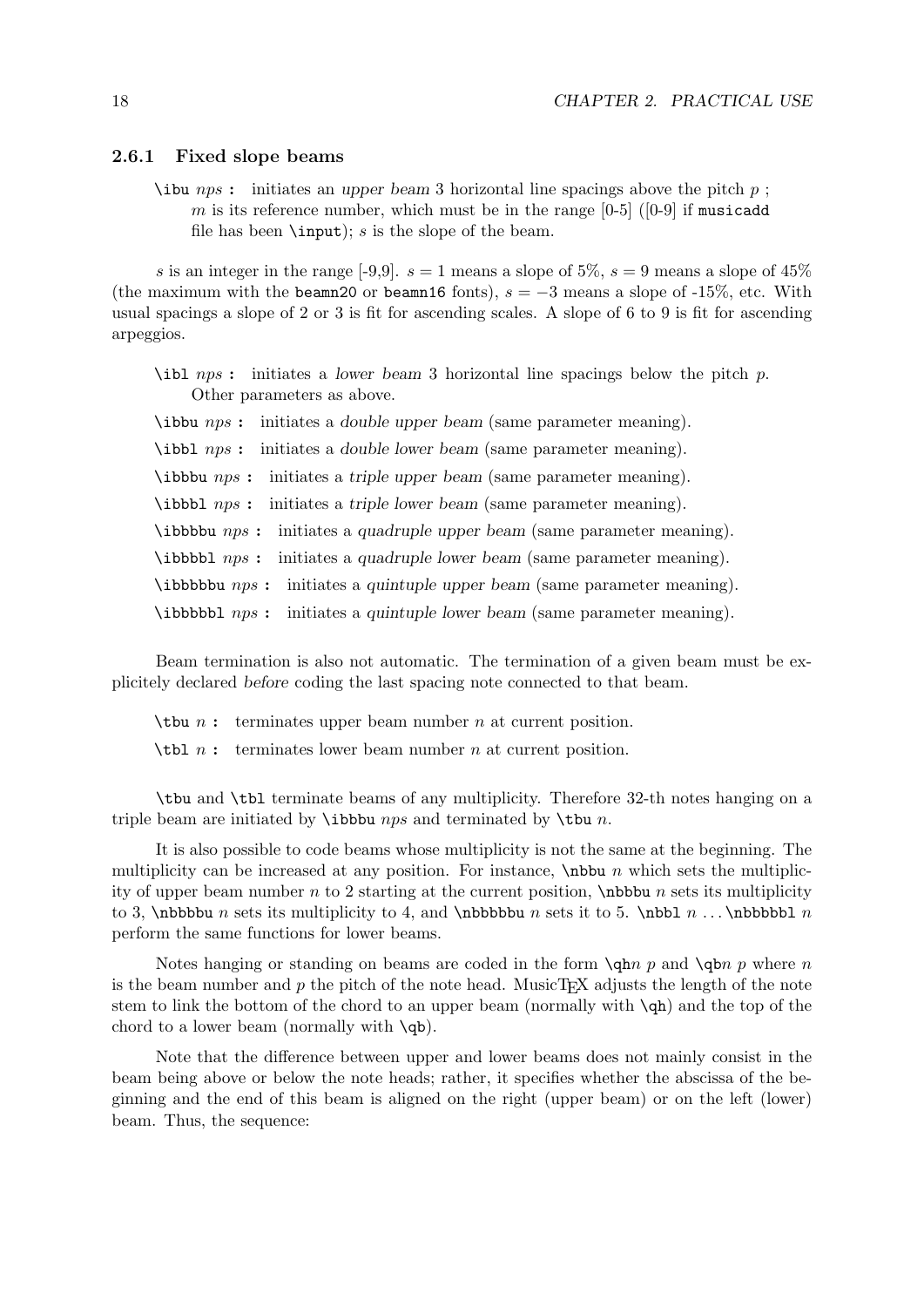has been coded as

\notes\ibu0h0\qh0e\nbbu0\qh0e\nbbbu0\qh0e\nbbbu0\relax \qh0e\nbbbbu0\qh0e\nbbbbu0\qh0e\tbu0\qh0e\enotes

It is quite possible to terminate with  $\theta$  a beam initiated with  $\theta$ . This may give:<br>  $\theta \in \theta$ 



which has been coded as

\notes\ibl0p0\qb0p\nbbl0\qb0p\nbbbl0\qb0p\tbu0\qh0e\enotes

Partial termination of beams is also possible, by using  $\tbb{bbu}$  or  $\tbb{bb1}$ : these macros terminate the current beam except that of order 1 (eighths). \tbbbu or \tbbbl terminate the current beam except those of order 1 and 2, etc.

The macros \tbbu and \tbbl may also be invoked when only a single beam is active. Then, a second beam (upper or lower according the initiating procedure) is opened one note width before the current position, and closed immediately. Thus the following sequence



is coded:

\notes\ibu0e0\qh0e\tbbu0\tbu0\qh0e\enotes

The same behaviour occurs in the case of \tbbbu, \tbbbl, \tbbbbu, \tbbbbl, \tbbbbbu and \tbbbbbl.

The symmetrical pattern is also possible. For example:



has been coded as:

\Notes\ibbl0j0\rlap{\qsk\tbbl0}\qb0j\tbl0\qb0j\enotes

REMARK: these codings may seem complicated. In fact, it is the responsibility of the user to define macros which perform the most common sequences in his masterpiece. For example, one could define sets of four sixteenths by the macro: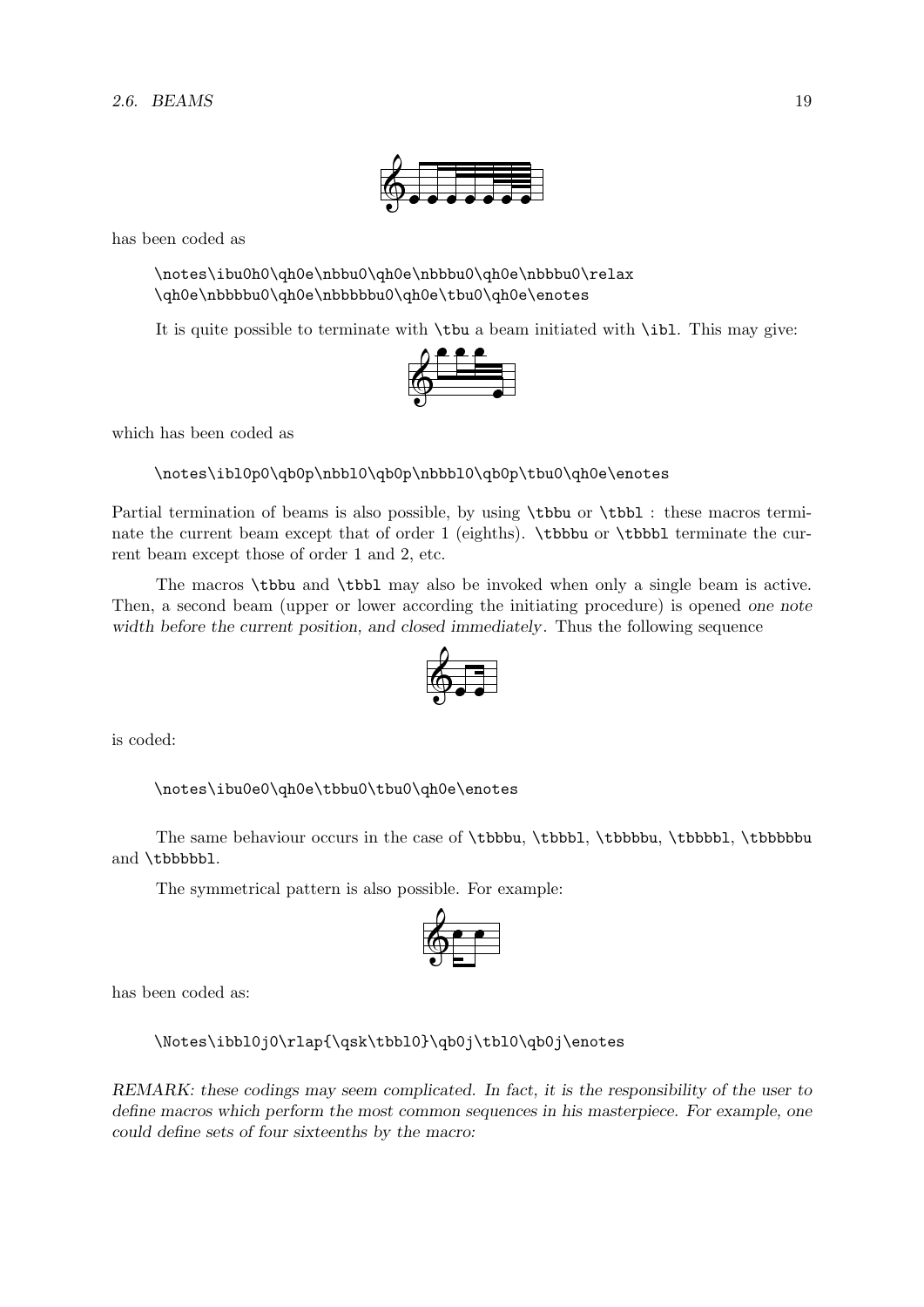```
\def\qqh#1#2#3#4#5{%
\ibbl0#2#1\qh #2\qh #3\tbl0\qh #4}
```
where the first argument is the slope and the other four arguments are the pitches of the four consecutive sixteenths wanted.

### 2.6.2 Repeated pattern beams

Note heads hanging on beams are not necessarily quarter (or higher order) note heads. It is possible to hang half note heads on beams using \hh and \hb macros, e.g.:



has been coded as:

\Notes\ibbl0j0\hb0j\tbl0\hb0j\enotes \Notes\ibbu0g0\hh0g\tbu0\hh0g\enotes

It is also possible to write



which was coded as:

\Notes\ibbl0j3\wh j\tbl0\wh l\enotes \Notes\ibbu0g3\wh g\tbu0\wh i\enotes

However, a better look could be obtained in a more sophisticated way<sup>6</sup>:



which was simply coded as:

\Notes\zw j\qsk\ibbl0j3\sk\tbl0\wh l\enotes \Notes\ibbu0g3\wh g\tbu0\qsk\wh i\enotes

#### 2.6.3 Semi-automatic beams

In order to avoid tedious checks to adjust the slope (and even the starting pitch) of beams in music with a lot of steep beams, a set of automatically slope computing has recently been implemented (file musicvbm.tex). If you say \Ibu2gj3 MusicTEX will understand that you want to build an upper beam (beam number 2) horizontally extending 3\noteskip, the first note of which is a g and the last note is a j. Knowing these parameters it will choose the highest slope

 ${}^{6}$ You are suggested to make your own macro if you have to type many of these.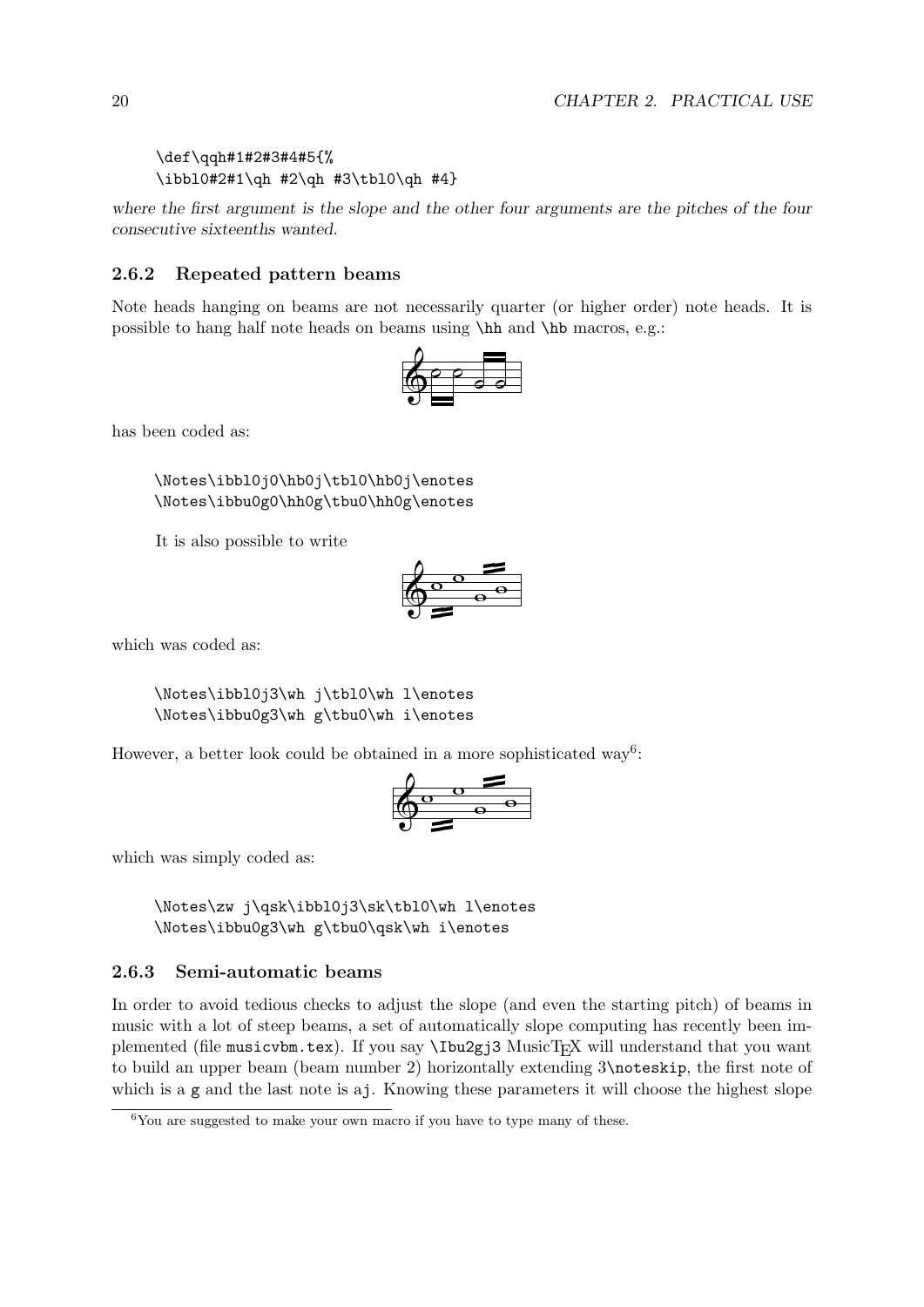number which corresponds to a slope not more than  $(j - g)/(3 \cdot k)$ . Moreover, if there is no sufficiently steep beam slope available, then it will raise the starting point.

Ten such macros are available: \Ibu, \Ibbu, \Ibbbu, \Ibbbbu, \Ibbbbbu, \Ibl, \Ibbl, \Ibbbl, \Ibbbbl and \Ibbbbbl. Examples of their use is given in marcello.tex.

# 2.7 Rests

Except that difference that they have no specific pitch, rests are coded in a very simple way.

#### 2.7.1 ordinary rests

Full bar rests (also called "pauses") are coded as \pause; smaller rests are \hpause (of duration equal to a half note), \soupir (duration equal to a quarter note), \dsoupir (duration equal to an eighth note, also  $\ds)$ ,  $\quartsoupir$  (duration equal to an sixteenth note, also  $\gs)$ ,  $\hbar$  (duration equal to an thirtysecond note, also  $\hbar$ ),  $\searrow$  (duration equal  $\hbar$ ) to an sixty fourth note, also  $\qquadmathsf{qqs}.$ 

Long rests (lasting several bars) can be coded as **\PAuse** and **\PAUSe**, which respectively yield:



#### 2.7.2 Lifted rests

All the previous rests are hboxes; this means that they can be vertically offset to meet polyphonic music requirements using the standard  $T<sub>F</sub>X$  command  $\text{raise.}$ 

In addition, two symbols have been provided to put a full rest or a half rest above or below the staff. Then the ordinary \pause or \hpause cannot be used since there is a need for small horizontal line to distinguish between the full and the half rest. They are :

- \expause p (spacing) for  $\bullet$  at pitch position p,
- \exhpause p (spacing) for  $\blacksquare$ ,
- \zexpause  $p$  (non spacing) for  $\rightarrow$ ,
- \zexhpause  $p$  (non spacing) for  $\blacksquare$ .

### 2.8 Phantom notes

It may be interesting, when coding a sequence of notes within a unique pair  $\not\in$ ... $\enotes$ , to skip one note place in order – for example – to set the third note of one staff at the same abscissa as that of the second note of another staff. This can be done by inserting \sk which causes a spacing of one \noteskip<sup>7</sup>.

 $^7$ Do not use **\kern** nor **\hskip** : in fact **\sk** not only causes a space but also records that space for correct handling of beams.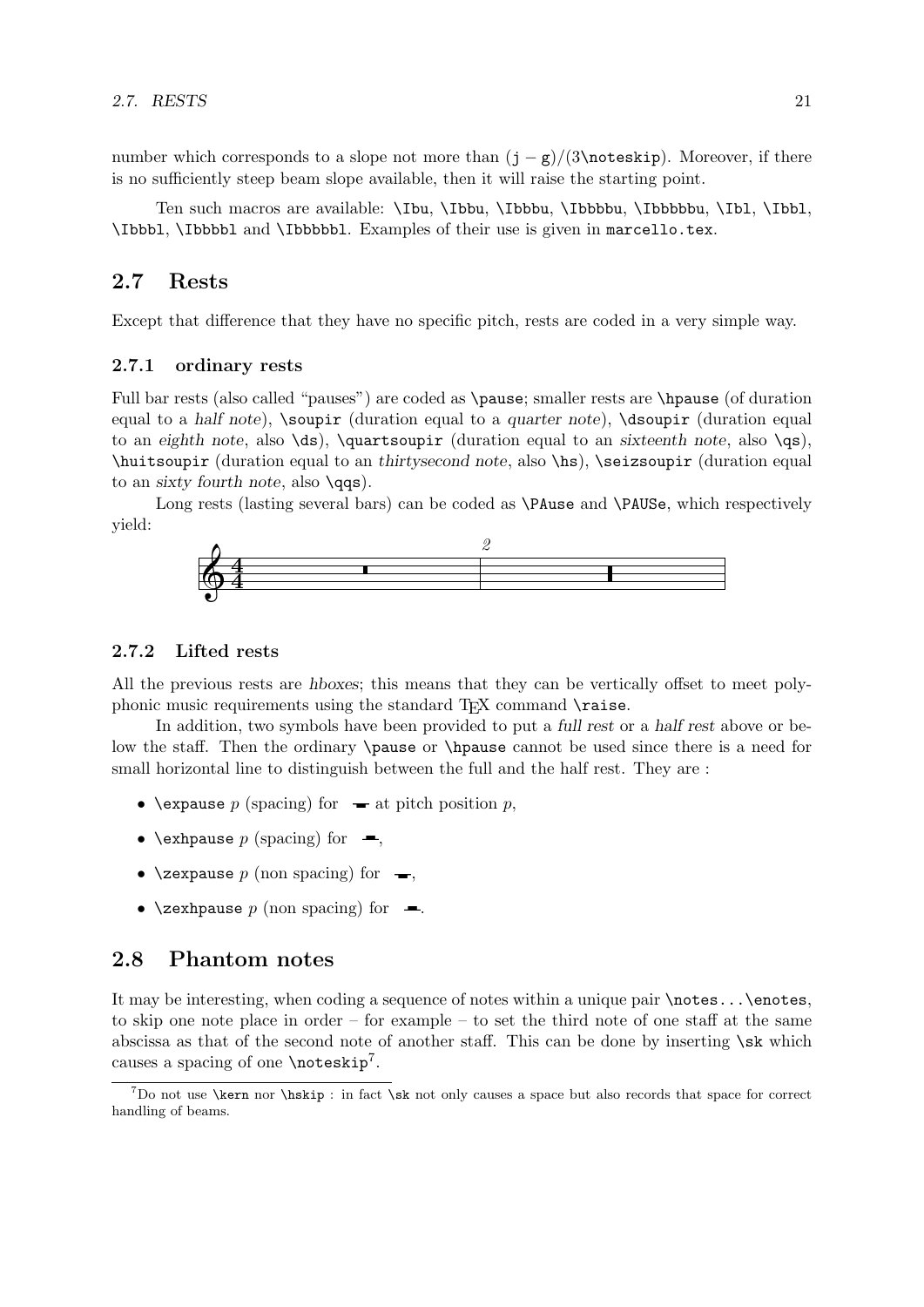If you just want to shift a note or a symbol by one note head width, you may write  $\qquad$ However, if you want to offset a note by one note head width in a chord, you have better use the  $\text{roff macro}^8$ .

Note that these two latter macros must be used inside a pair \notes...\enotes. If you want to make a spacing of one note head width outside, write \nspace. Conversely, a more general spacing is allowed within the \notes...\enotes pairs, namely:

 $\text{of} f \, d$ 

where  $d$  is any T<sub>E</sub>X valid dimension, for example \noteskip or 5\Interligne. In fact, if you look to the MusicT<sub>E</sub>X source, you will find that  $\of$ f is the basic control sequence used to define  $\sk$ ,  $\qquad$ sk, etc.

### 2.9 Collective coding: sequences of notes

As seen in the MOZART example, it is not necessary to write a macro sequence \notes...\enotes for each column. If, on all staffs of all instruments, spacings are equal or multiple of a unique value, the notes may be concatenated in each staff: each note in each staff makes the current position horizontally advance by the elementary spacing specified by the choice of **\notes**, **\Notes**, **\NOtes**, etc.

The major interest of this feature resides in that fact that the note macros are able to write several items; for instance  $\qu{\c{cdefghi}\}\$  writes the *C-major* scale in quarters with stem up. In the same way  $c1$  {abcdef^gh} writes the A-minor scale in eighths. Not all note generating macros can be used to perform collective coding, but most of them can. They are:

- all the spacing notes:  $\wedge \hbar$ ,  $\hbar$ ...  $\cccd$  and the beam hooked notes, i.e.  $\qquad$  and  $\qquad$
- all the chord notes with names of the form  $\zeta_2 \ldots$

Conversely, shifted notes are not supposed to be used in collective coding, mainly because they are used in very special cases which do not deserve wasting memory space to make them collective.

If necessary a void space can be inserted in a collective coding by using \*.

# 2.10 Accidentals

Accidentals can be introduced in two ways.

The first way, the manual way of coding them, consists for example in coding \fl a to put a flat at the pitch a, supposedly before the further note of that pitch. There is no control upon the fact that a note will be put at this position and at this pitch. Naturals, sharps, double flats and double sharps are coded  $\na p$ ,  $\sh p$ ,  $\al f$  p and  $\sh p$  respectively.

Alternate procedures \lfl, \lna, \lsh, \ldfl and \ldsh place the same accidentals, but their abscissa is shifted one note head width on the left. The purpose of this is to avoid collision of accidentals in a chord with narrow intervals.

<sup>&</sup>lt;sup>8</sup>The reason for that pertains to MusiXT<sub>E</sub>X which might dilate or shrink the \ spacing while the \roff offset is absolute.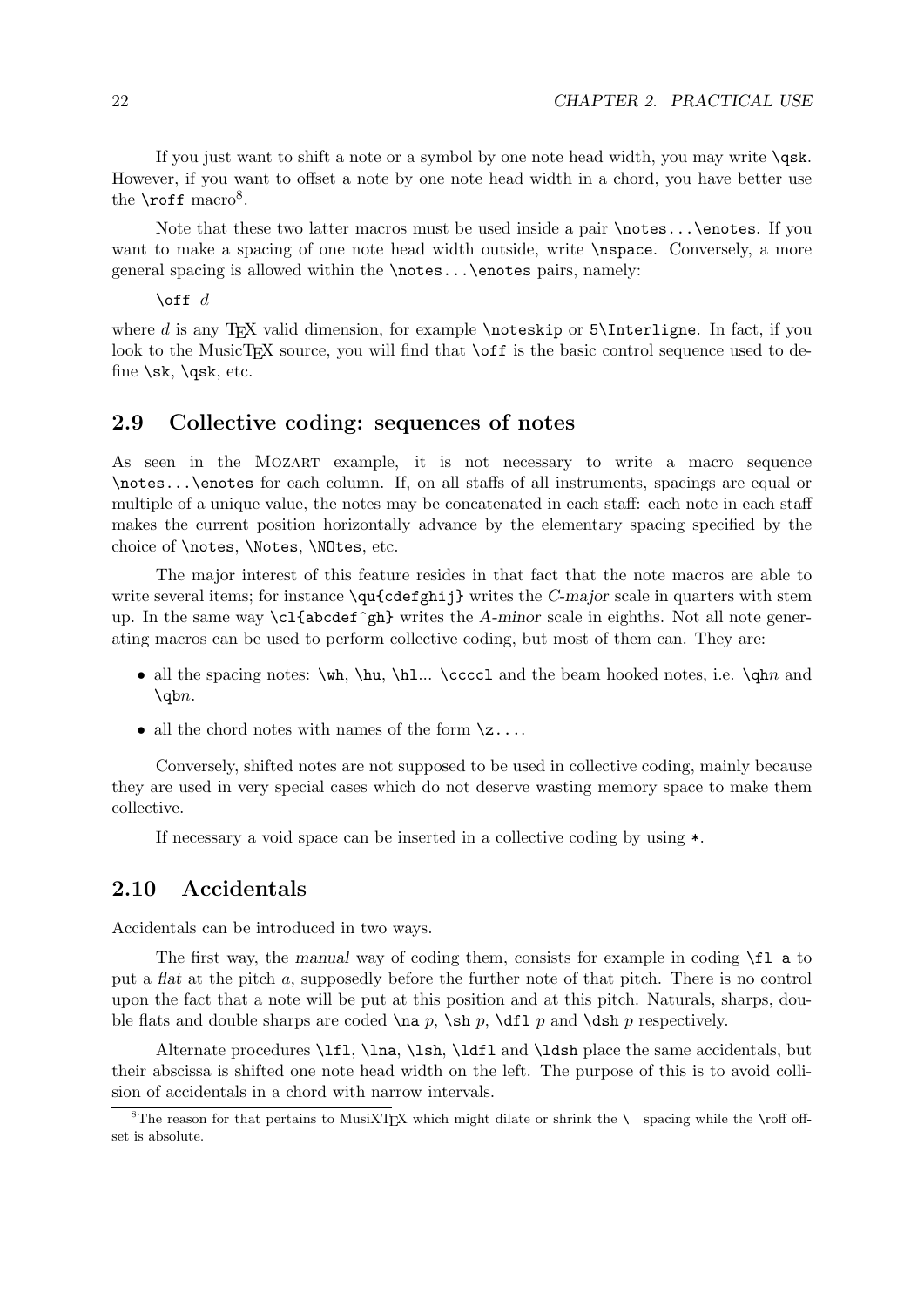#### 2.11. TRANSPOSITION AND OCTAVIATION 23

The second way of coding accidentals consists in putting the symbol  $\hat{\ }$  (sharp), the symbol  $\angle$  (flat), the symbol = (natural), the symbol > (double sharp), or the symbol < (double flat) within the coding of the note, e.g.:  $\qquad \qquad \qquad$  yields a  $G\sharp$ . This may very well be combined with collective coding, e.g.: \qu{ac^d}.

Two sizes are available for accidentals. They revert to the small version when notes are supposed to be too close to each other. These two sizes can be forces by coding \bigfl, \bigsh, etc., or \smallfl, \smallsh, etc. If one does not want to have any small accidentals, then one can declare \bigaccid (conversely \smallaccid or \varaccid – the latter restoring variable sizes).

Small accidentals can also be put above the note heads. This is done using  $\text{upper} \text{sn } p$ ,  $\text{upperna } p \text{ or } \text{upper1 } p$ :



It also possible to introduce cautionary accidentals on a score, i.e. small size accidentals between parentheses. This done by preceding the name of the accidental keyword by a c, e.g. by coding  $\ctan \cosh$  to get a cautionary flat. Available cautionary accidentals are  $\cosh \cosh \cosh$ ,  $\cosh$ \cdfl and \cdsh, which give:



Since cautionary accidentals are wider that normal ones, it might be useful to insert some spacing before them, either using  $\times$  a  $\sk$  within a  $\not\$ otes... $\enotes$  group.

# 2.11 Transposition and octaviation

An important feature is the existence of a special register \transpose the normal value of which is 0. If you say

#### \transpose=3

all subsequent pitches specified by upper or lower case letters will be transposed 3 positions. If you set \transpose to 7 you may write your music one octave below its final pitch. Thus, you can define octaviation macros like

#### \def\soqu#1{\zq{#1}{\transpose=7\relax \qu{#1}}}

to build quarter note octaves in a single call. Note that the octaviated note is coded within braces so that the transposition is only local.

Octaviation can also be performed in is another way, namely unsing special codes to transpose by multiples of 7 intervals. For example  $\qu{'ab}$  is equivalent to  $\qu{hi}$  and  $\qu{`kl}$ is equivalent to  $\qquad$ qu{de}. It should be emphasized here that the ' (acute accent) and the  $\qquad$ (grave accent) have cumulative effects, so that  $\qu{'}A'A'$  is equivalent to  $\qu{ah}$  and that the \transpose parameter is only reset to its initial value (not necessarily zero) when changing staff or instrument (i.e.  $\vert$  or  $\&$ ) or at \enotes. Since this may be confusing, it is useful to use the ! prefix to reset the \transpose register explicitely to the value it had when entering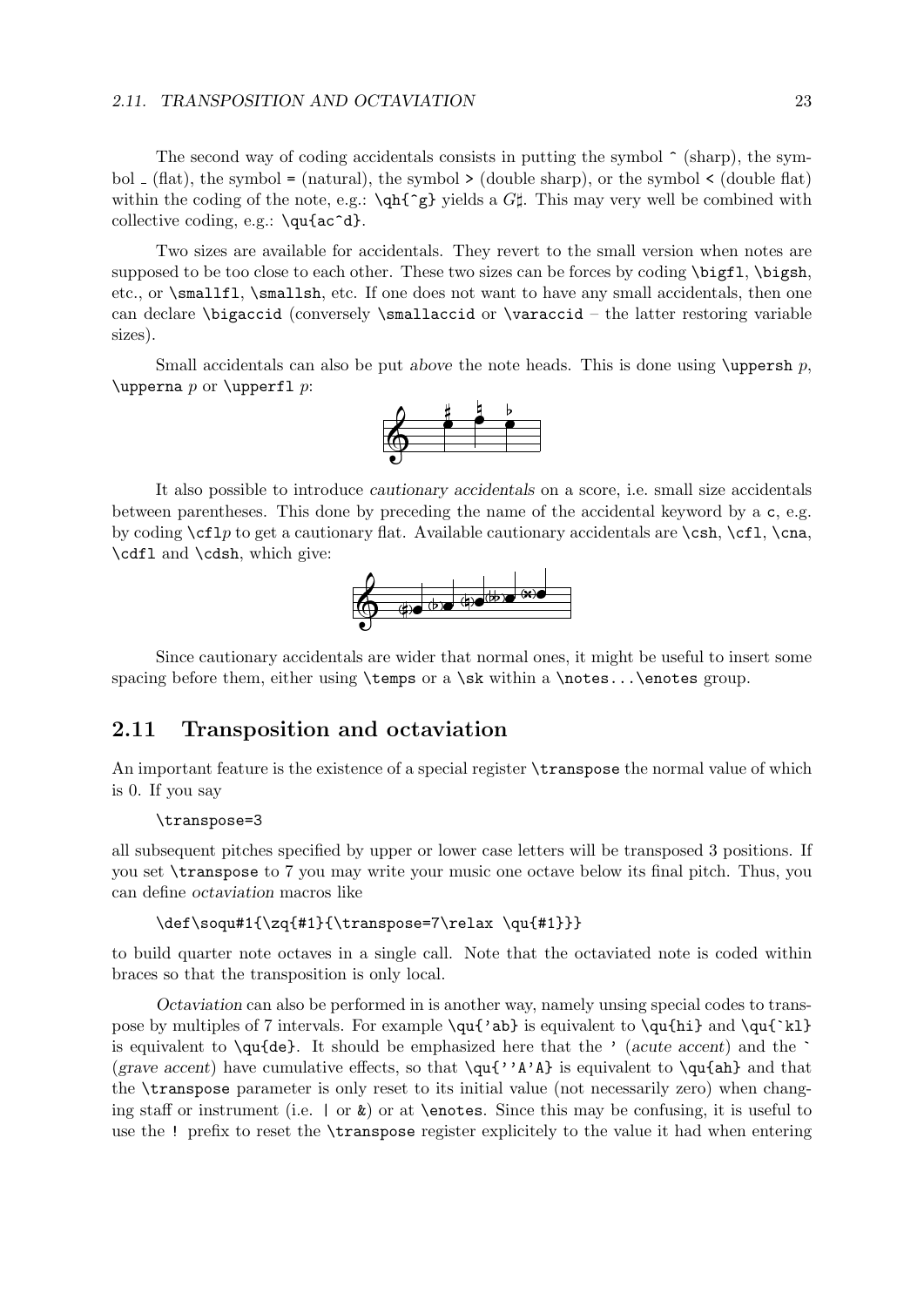\notes<sup>9</sup>. Thus \qu{!a'a} always gives the note a and its upper octave h shifted by the value of \transpose at the beginning of the current \notes...\enotes group (or \Notes...\enotes, etc.) whatever the number of previous grave and acute accents occurring inbetween.

The above processes indeed change the vertical position of the note heads and associated symbols (note stems, accents and beams) but they do not take care of the necessary changes of accidentals when transposing, i.e. the fact that an  $F\sharp$  occurring with a zero signature should become a  $B\natural$  when transposing from the tonality of C major to F major where the normal B is the  $B\flat$ . Since the intent of the composer is not obvious – he may want to shift a group of notes within the same tonality or conversely to transpose it in another tonality – this is not done automatically. Thus the  $\sh$ ,  $f1$ ,  $\na$ ,  $\dsh$  and  $\df1$  symbols are not affected by a change of the \transpose register.

But the composer/typesetter may ask MusicT<sub>EX</sub> to do that work. In this case, he should code \Sh, \Fl, \Na, \dSh and \dFl (or \bigSh, \bigFl, \bigNa, \bigdSh and \bigdFl or \smallSh, \smallFl, \smallNa, \smalldSh, \smalldFl, \cSh, \cFl, \cNa, \cdSh and \cdFl) instead of the usual lower case accidental symbols. The symbol  $\Sh$  (resp.  $\big\}$  and \smallSh) means that the corresponding pitch has to be raised by one half pitch with respect to its normal value according to the current signature. Thus  $\mathcal{S}$ h b means a  $B\sharp$  if the signature is zero or positive, and a  $B\natural$  if it is negative. The same logic applies for all accidentals having an upper case forelast letter.

Obviously, the computation is done after taking account of the value of the \transpose register.

The compact codes  $\hat{\ }$ ,  $\hat{\ }$ , = are normally not affected by transposition and signatures, but their behaviour can be changed by saying \relativeaccidentals and reset by \absoluteaccidentals (the default situation).

Although relative accidental coding is an easy and safe way of coding transposable scores, care should be exercised in getting rid of the habit of saying  $\na$  b to rise the pitch of a B when the tonality is F major (i.e. with  $\sigma=-1$  or  $\qquad$ eneral signature $\{-1\}$ ). An example of sophisticated transposition is given in the score souvenir.tex (which \inputs souvenix.tex). It should be noted that relative accidental coding is compatible with cautionary accidental coding: in this case, one should code \cNa, \cSh, \cFl, \cdSh, \cdFl respectively.

Besides, the typical piano octave transposition  $8 - - - - -$  can be obtained by coding:

 $\operatorname{locfin} p$  *n* 

which puts the 8 and dotted line symbols at the pitch p (usually  $p$  to r). The length is  $n\$ abort octaviation denotations. To transpose a whole line, use  $\octline p$ . Since  $\octline$  terminates with a small hook down, to indicate clearly where octaviation stops, you may also like to use \octsup which behaves like \octfin without the final hook. All this supposes you have an idea of the actual line breaking of your score in that section, and this is admittedly difficult to handle when octave transposition is supposed to long a large number of lines. In that latter case, you can use the  $\def\ee{...}$  to insert whatever code you like at each new line of score. This has been used to set octaviation in the score of the Toccata in F by Charles-Marie WIDOR<sup>10</sup>: at each bar (or virtual bar, namely

 $^{9}$ This value is saved in another register named \normaltranspose.

<sup>10</sup>A French organist (1844-1937) and composer who was in charge of the organ of St-Sulpice in Paris, from 1864 to 1934.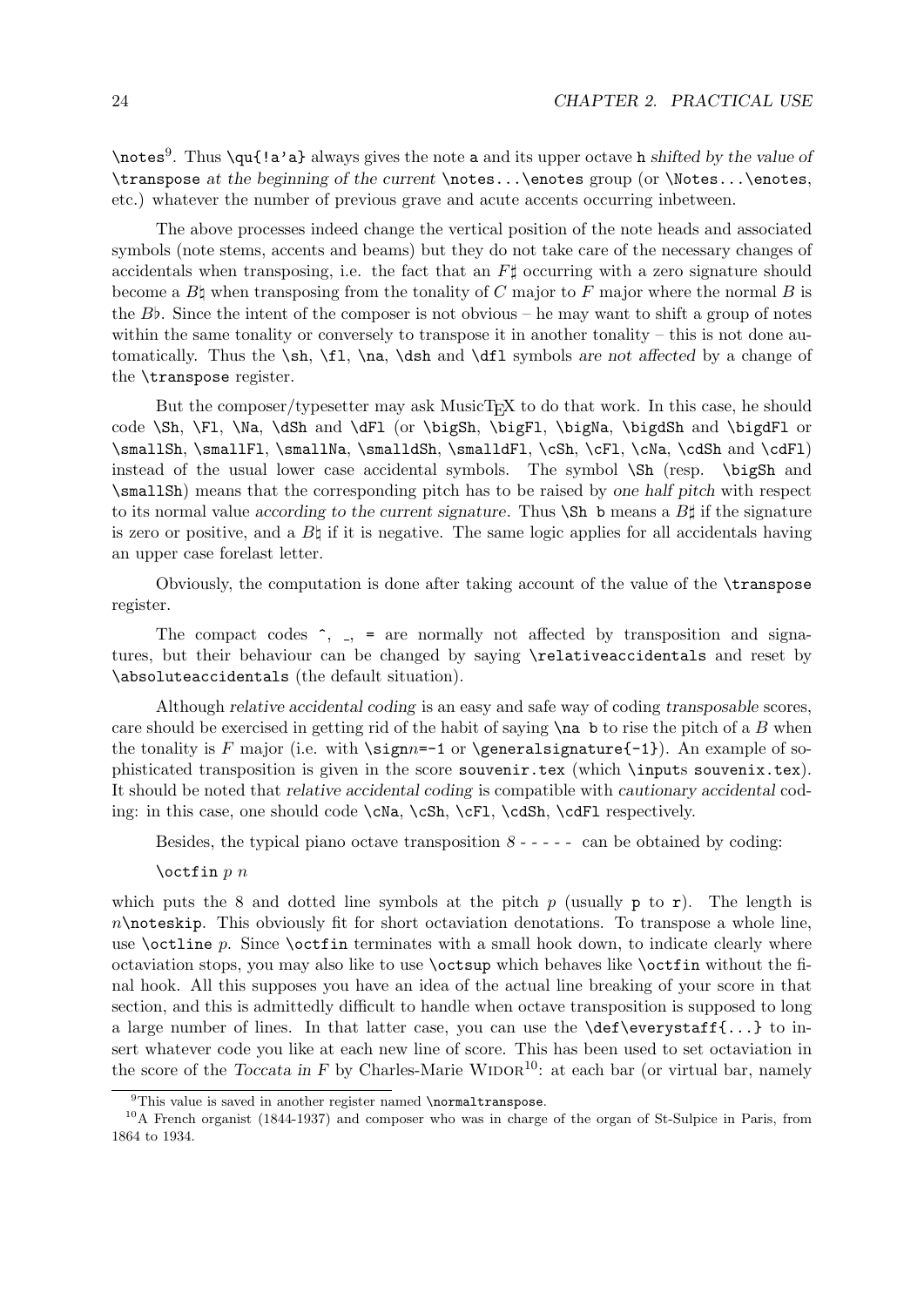\zbarre), the \everystaff procedure is updated to produce the convenient code, in case of the line breaking happening before the next definition.

# 2.12 Ties and slurs

They have been implemented in a way which may look rather ugly, but we think it is the only way of implementing in one pass ties and slurs which run across glue.

Slurs and ties must be initiated within the pair \notes...\notes before the spacing note is coded. They must be terminated also before the last note is coded.

 $\lambda$ itenu  $np$ 

(ten stands for the Italian word tenuto) initiates an upper tie (convex) at pitch p. Just like beams, ties have a reference number n, from 0 to 6 (or 9 if musicadd is included). \itenl  $np$ initiates a lower tie (concave).

The tie of reference number  $n$  is terminated by  $\theta$ .

Slurs are initiated with  $\iota$  legu np and  $\iota$  ilegl np, where leg stands for the Italian word legato, and they are terminated with  $\theta$ . Except that slurs start before the note position and stop after, ties and slurs work the same way with the same syntax. They also share the same registers so that slurs nesting tied notes should have numbers n distinct from each other.

#### 2.12.1 Standard and nicer slurs

Since version 4.7, beginnings and ends of slurs are produced using a special font (slurn16 or slurn20) rather than using T<sub>EX</sub> bracing tokens from cmex10. Thus the bending of slurs is now nicer and, moreover, several slur sizes are available. For example:



has been coded using **\Ilegu** rather than **\ilegu** (resp. using **\Ilegl** rather than **\ilegl** if a lower slur is wanted), namely:

\NOtes\Ilegu0l\qu g\enotes \NOtes\qu h\enotes \NOtes\ql i\enotes \NOtes\tleg0\ql j\enotes

It should to be noted that, as a standard, ties still use the TEX bracing symbols; this is mainly done to avoid visibility problems with ties occurring in the middle of staffs, i.e. in a situation where tie lines could overlap and be confused with staff lines. But the MusicT $\cancel{F}X$  user can request using special slur fonts by coding \Itenu or \Itenl instead of \itenu or \itenl. Even more, big symbol ties are available using **\ITenu** or **\ITenl.** 

As a standard, only two slur and tie symbol sizes are referred by MusicT<sub>EX</sub> macros, but a quick look into musicnft.tex show that these definitions explicitely refer to a character number of the slur font: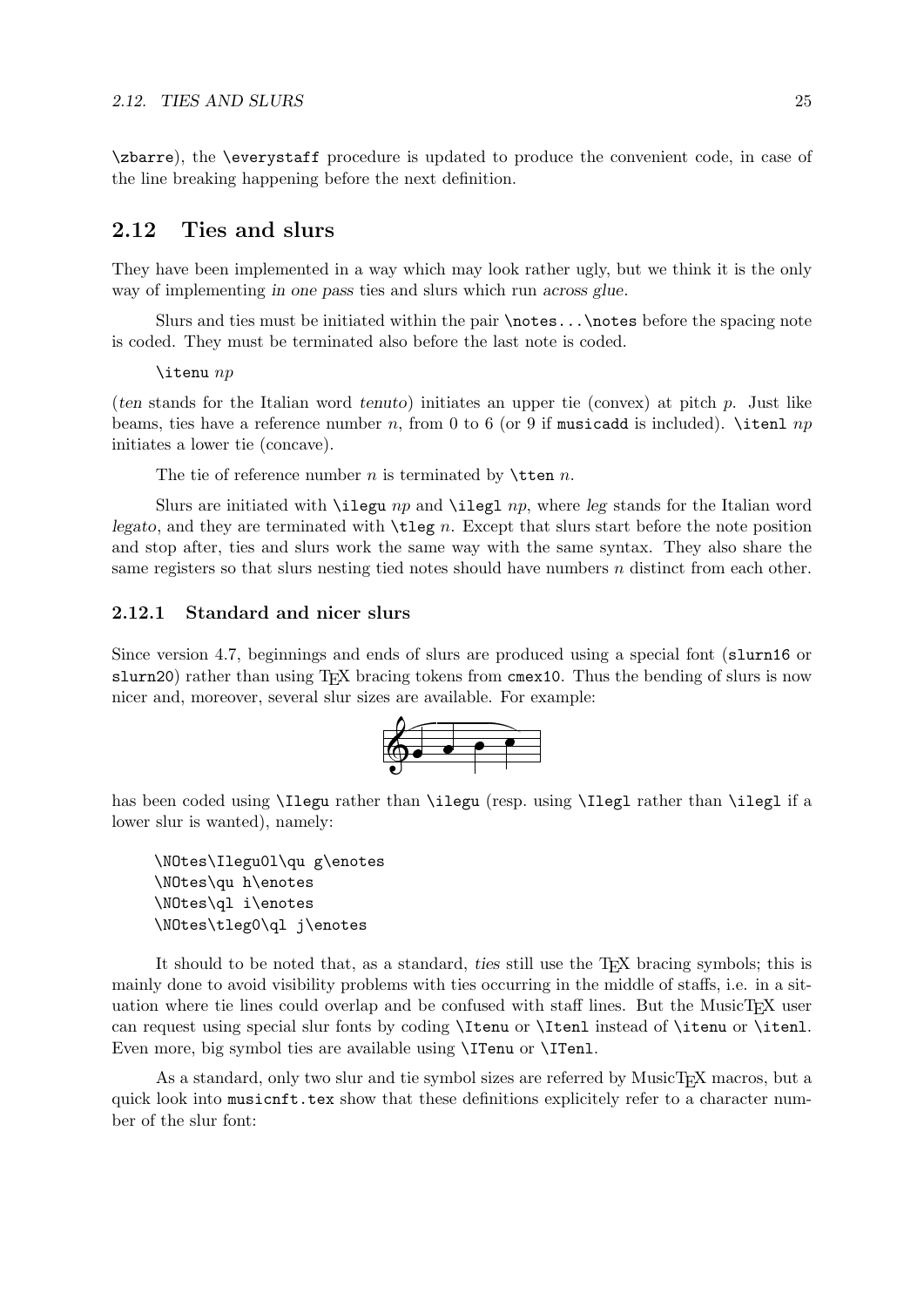```
\def\ITenu#1{\selecttenue{#1}\I@tenu{70}}%
\def\Ilegu#1#2{\selecttenue{#1}{\advance\locx@skip by -1.5\qn@width
\I@tenu{70}{#2}}}%
\def\Itenu#1{\selecttenue{#1}\I@tenu{66}}%
\def\ilegu#1#2{\selecttenue{#1}{\advance\locx@skip by -1.5\qn@width
\I@tenu{66}{#2}}}%
```
Then the MusicT<sub>E</sub>X user can, for his own special needs, define new macros using other character codes in the range 64–79, knowing that each character of this range is one point longer than the previous one.

### 2.12.2 Problem with large slur ends

Due to spacing problems, it may happen that the end of an \Ilegu or \Ilegl makses some ugly overlap between the currrent slur horizontal rule and the ending symbol itself. This is due to the ending symbol being so long that it overlaps the end of the horizontal rule. The easiest way of removing that slight trouble consists in replacing — for example  $\rightarrow \text{tleg0 with the}$ more sophisticated commands :

#### \rlap{\qsk\tleg0}

which delays the position of the closing slur symbol by a space equal to the note head width.

#### 2.12.3 Weird slurs and ties

In some special cases, usually in romantic music, one may want to invert the sense of a slur, linking for example a keyboard phrase beginning at the left hand and ending at the right hand. Thus, the slur of number  $n$  (a numeric vamue, not a roman numeral) can be inverted by

#### $\Lambda$ Invertslur  $n$

Besides, for some good reason, one may want to raise a slur at the next line. This is done by

```
\det\atop{\line{\mathrm{liftslur}}\nightharpoonup n\ dimension }
```
which will lift the slur number  $n$  by the given amount at the next line change. Of course, \liftslur could be called in the middle of a line, but the result would be rather ugly.

These two features are used at bars number 131–132 of examples PACIFIQB and PACIFIQN.

#### 2.12.4 Refined slurs for clever typesetters

In addition to the previous extension and improvement of existing features, long nice horizontal slurs are also available, but they can be used only with two restrictions:

- They are not managed when glue is inserted, especially by \temps and \barre;
- They cannot be cut at line breaking.

Thus, their use is recommended only for nice slurs extending a few bars and not supposed to occur across lines. With this restrictions,

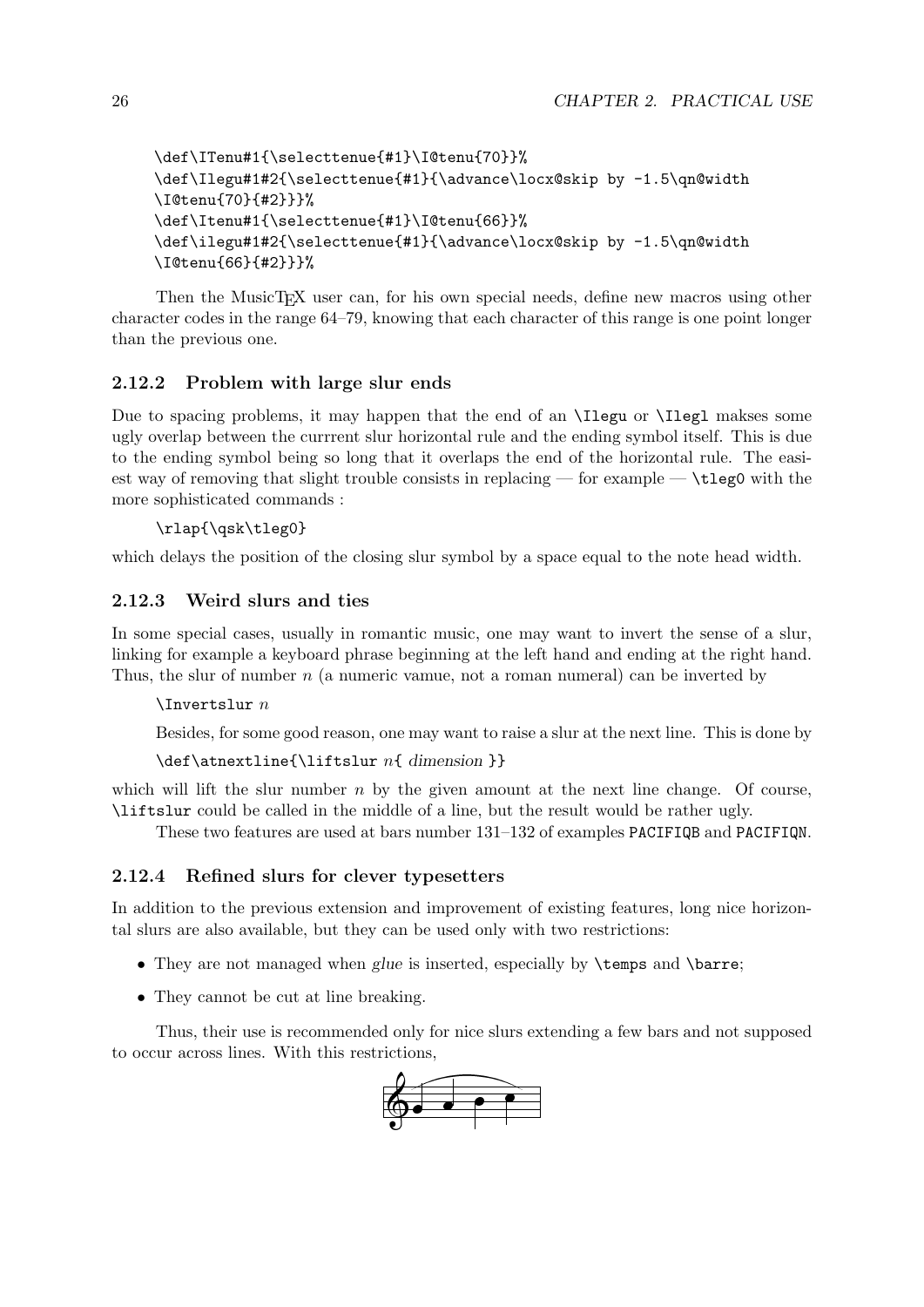has been obtained by coding:

```
\NOtes\zcharnote l{\huslur{3.5\noteskip}}\qu g\enotes
\NOtes\qu h\enotes
\NOtes\ql i\enotes
\NOtes\ql j\enotes
```
However, the best solution is now to use MusiXT<sub>F</sub>X which systematically makes beautiful slurs, at the cost of a three pass system instead of one...

# 2.13 Bars

#### 2.13.1 Bars and spacing

Ordinary bars a coded using the macro  $\bar{\theta}$  (this is a French word<sup>11</sup>). This macro provides an optional (discretionary) line or page break<sup>12</sup>. It also provides some glue in order to expand the text over an evenly filled line.

However, since the number of bars in a score line is generally small, it may be convenient to allow glue not only on each sides of bars. This can be done using the macro \temps (the French word for beat). This macro has two effects:

- 1. it inserts some glue but prevents line breaking<sup>13</sup>,
- 2. if some ties or slurs are pending it expands them across the glue by writing an \hrule which overlaps the unfinished tie and makes it look prolongated.

Whatever the care you exercize in adjusting the size of the **\elemskip**, you are still likely to find some broken ties (which indicate excessive glue disassembling the gliding tie \hrules) or some unexpected (and unwanted) line breaks or some Over[aw]full \hboxes. A useful means of estimating the remaining space to be filled with glue consists in declaring  $\text{ragedline}$ : after that, an  $\hbar$  will be inserted by MusicT<sub>EX</sub> before each computed (when using \autolines) or forced line break. Thus, all the musical text will be packed on the left of the line and you will clearly see the amount of remaining space. Then, it will be up to you do decide changing some spacing parameters.

Important: do not use \temps when beams are pending, otherwise their spatial synchronization would fail. In other words, ties and slurs can jump over glue (because horizontal rules may overlap and thus have some elasticity) but beams (as well as any oblique lines) cannot.

#### 2.13.2 Bar numbering

Unless otherwise specified, bars are numbered. This is a good means of finding errors provided that the MusicTEX user has put comments in his source text recording the (expected) bar number. However, this can look unpleasant for final outputs, since the habit is to number bars only each other five or ten bars. This is not a serious problem since the frequency of bar numbering is defined as:

 $11$ Whose advantage is that it differs from \bar which is already defined in TEX.

 $12$ Unless it is triggered according to bar counting when **\autolines** has been invoked.

<sup>&</sup>lt;sup>13</sup>This could unpleasantly occur if you insert a space...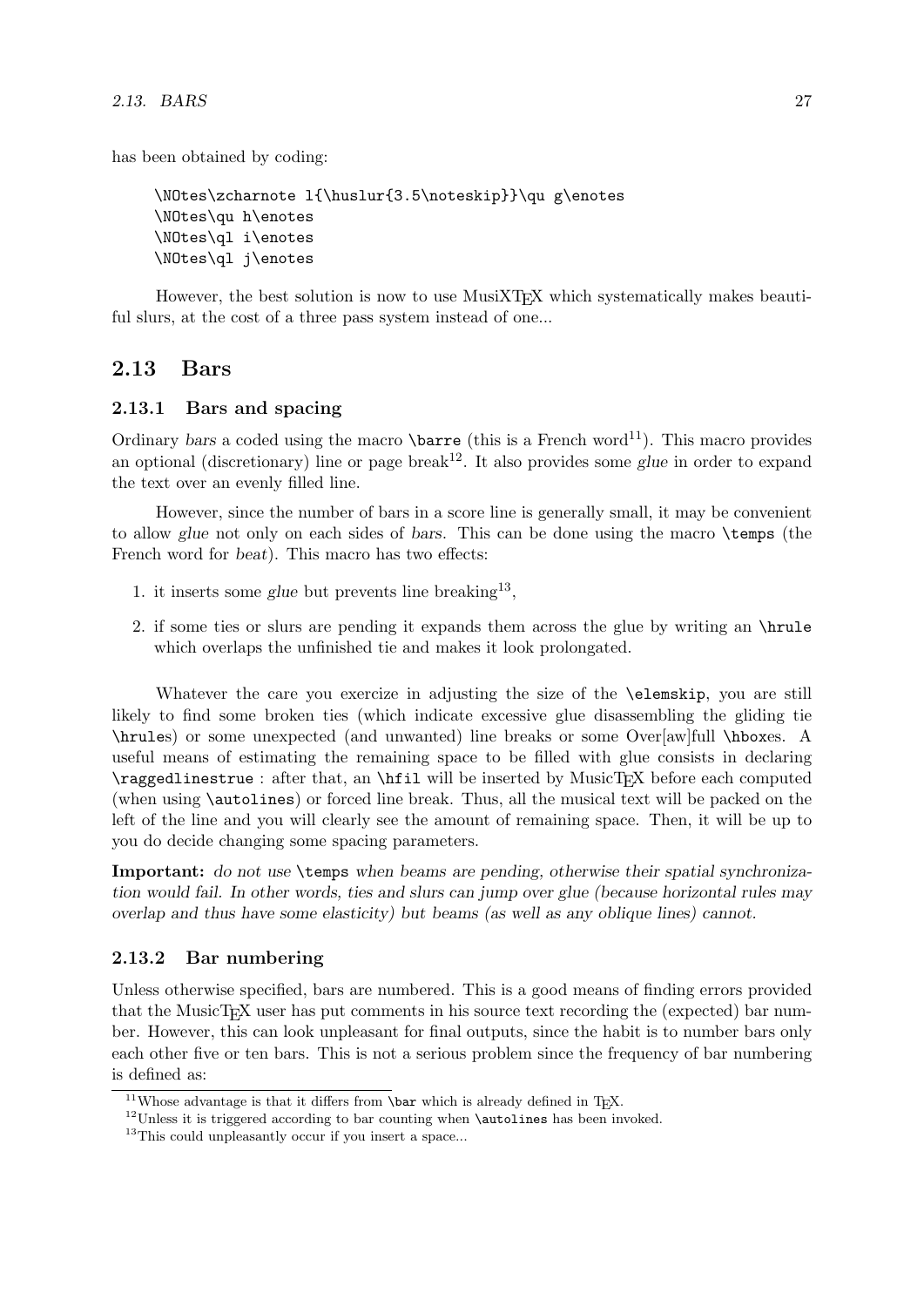#### \def\freqbarno{1}

If you replace the 1 by 5, bar numbering will occur each other five bars. You can also inhibit any bar number printing by telling:

\def\wbarno{}

or, in a more clever way:

\def\freqbarno{9999}.

The bar counter is also accessible, its name is \barno. This has nothing to do the the bar counting invoked by \autolines, so you can change it without any dramatic consequence.

#### 2.13.3 Full and instrument divided bars

Normally, bars (as well as double bars, final bars and repeat bars) are drawn as a continuous line, starting for the bottom of the lower staff of the lower instrument, and ending at the top of the upper staff of the upper instrument. However, one may want to have discontinuous bars, that is, one continuous bar for all the staffs of a unique instrument. This is done by issuing the command **\sepbarrules**. An example of this is given in the **ANGESCAO** (or **ANGESCAM**) example; it has also been used in the example of section 2.19.2.

The initial situation can be forced or restored by \stdbarrules.

# 2.14 Line and page breaking

Bars provide a line breaking mechanism which is supposed to enable T<sub>E</sub>X to break a full score into lines and pages, with an optimal distribution of the text into lines and pages. Unfortunately, this does not work correctly for scores of more that approximately one page. The reason is that T<sub>EX</sub> must compile the entire contents of a paragraph, before it tries to break it into lines and pages. Therefore, one cannot rely on T<sub>EX</sub> to make that work which automatically results in the diagnostic TeX capacity exceeded, memory....

To circumvent this dramatically restrictive capacity<sup>14</sup> unless you use some BigT<sub>E</sub>X<sup>15</sup> another mechanism must be invoked to break lines.

The first one is the manual one: you replace some of the \barre macro calls by either \alaligne (equivalent to \break within text: in fact it contains a \break plus some (many) other things). In the same way, you can code \alapage to force an \eject with proper reinitialization of staffs, clefs and signatures.

The second one is fit for scores with bars of regular length: after \debutmorceau, you code the following macro:

\autolines tml

where t is the number of elementary spacings (the length of  $\notesize{\backslash\}$ notes... $\footnotesize{\backslash\}$ enotes) in an average bar, m is the number of bars you wish in a line and l is the number of lines you wish in a page<sup>16</sup>.

 $14$ T<sub>E</sub>X has been designed to type text, not music.

 $^{15}$ Whose drawback is that it is very slow on ordinary PCs.

 $16$ After having coded nearly one hundred of pages of music, I strongly recommend the use of \autolines except when inserting short excerpts of less than one line, such as in musicographic books.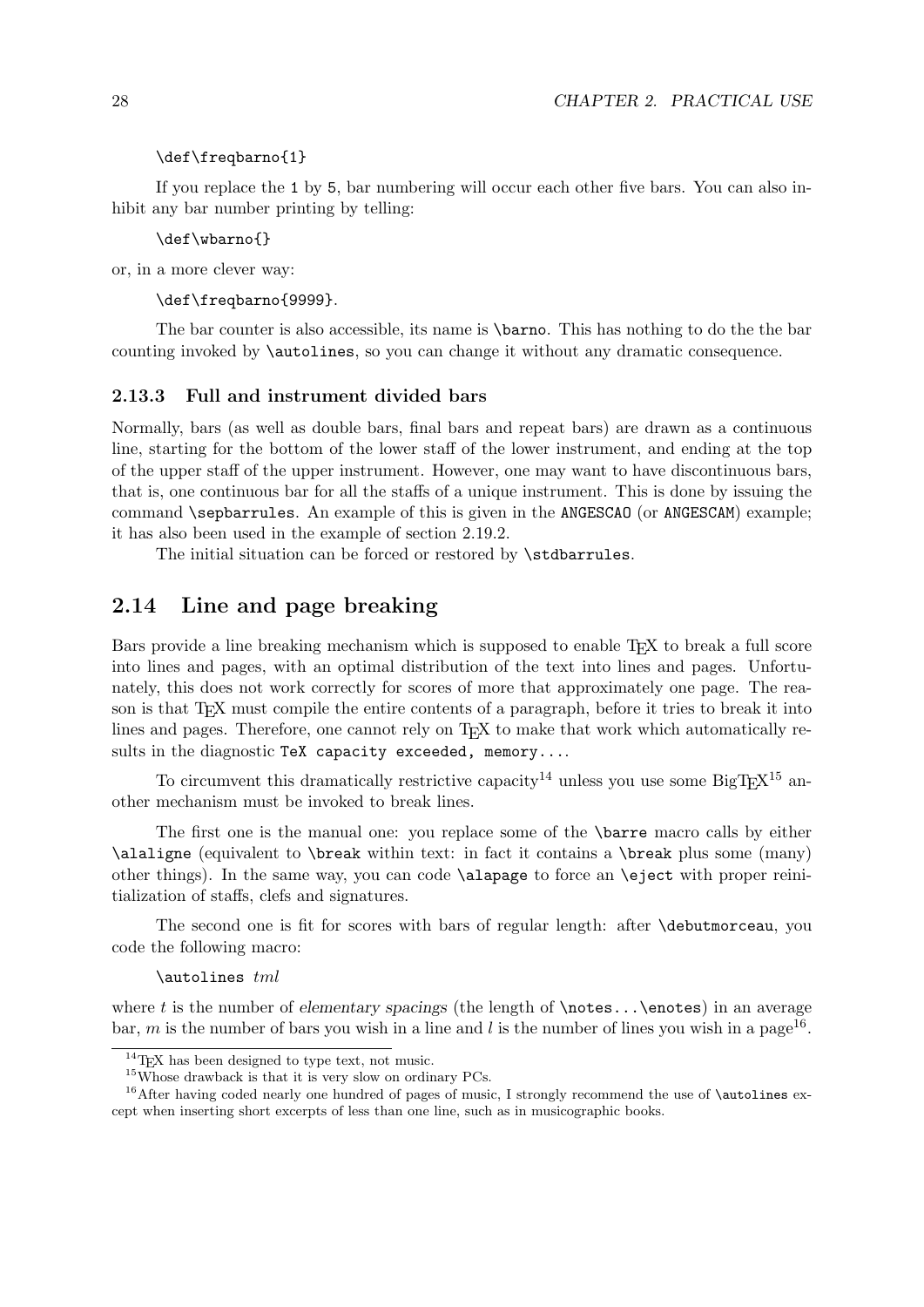#### 2.15. CHANGING SCORE ATTRIBUTES 29

This sets some parameters, namely \maxbarsinline and \maxlinesinpage which are simply used to count the bars, optionally perform \alaligne or \alapage instead of the normal \barre. You may freely alter the values of these parameters, once they have been established by \autolines. Moreover, you can still force line breaking of page ejection using \alaligne or \alapage without problem since these macros actually reset the bar counters appropriately.

On the other hand, you may want to forbid line breaking at a bar, then you replace \barre by \xbarre.

Conversely, you may want to break a line not at a  $bar^{17}$ . This is allowed by  $\zeta$ barre (optional line break) or forced by \zalaligne or \zalapage.

The final heavy double bar of a piece is provided by \finmorceau. If you just want to terminate the text with a simple bar, you say  $\sum_{s}$  is uspmortiangled. If you want to terminate it without a bar, you code \zsuspmorceau. Once you have stopped the score by any of these means, you can restart it using \reprmorceau.

However, using \reprmorceau after a \finmorceau may have a little drawback: if \finmorceau occurs at the bottom of a page defined by \autolines, it does not cause a page break which could lead to en empty page after the end of the piece but, conversely, this might cause another trouble if this only was the end of a scora part, not the end of the whole score. Therefore, an alternate command has been provided, namely \Suspmorceau which duly performs the page break, in order to be ready to score another part of a complex peace. Thus, as a rule :

- use \finmorceau at the very end of your score,
- use \Suspmorceau at the end of the parts of a complex piece.

If you want the next vertical bar to be a double bar, you have to declare \setdoublebar before the **\barre** (or the **\suspmorceau** or **\alaligne** or **\alapage**) to be marked with a double thin bar.

## 2.15 Changing score attributes

As seen before, you can change the signature of the whole set of instruments by \generalsignature n where  $n > 0$  means a number of sharps,  $n < 0$  means a number of flats. Or, you may prefer to change the signature of only one or two instruments by the statement:

 $\text{sign}r = s$ 

where r is the roman numeral of the instrument considered, and s its specific signature. Since you may change simultaneously (with respect to the score) but consecutively (with respect to your code) the signatures of several instruments, this change takes place only when you say \changesignature (within a bar) or \changecontext (after a single vertical rule) or \Changecontext (after a double vertical rule). In the same way, you may want to change the active clefs. This is done by

 $\text{cleftoks} = \{ \{ s1\} \{ s2\} \{ s3\} \{ s4\} \}$ 

<sup>&</sup>lt;sup>17</sup>For example, you may prefer to turn the page at a place where the pianist has one hand free.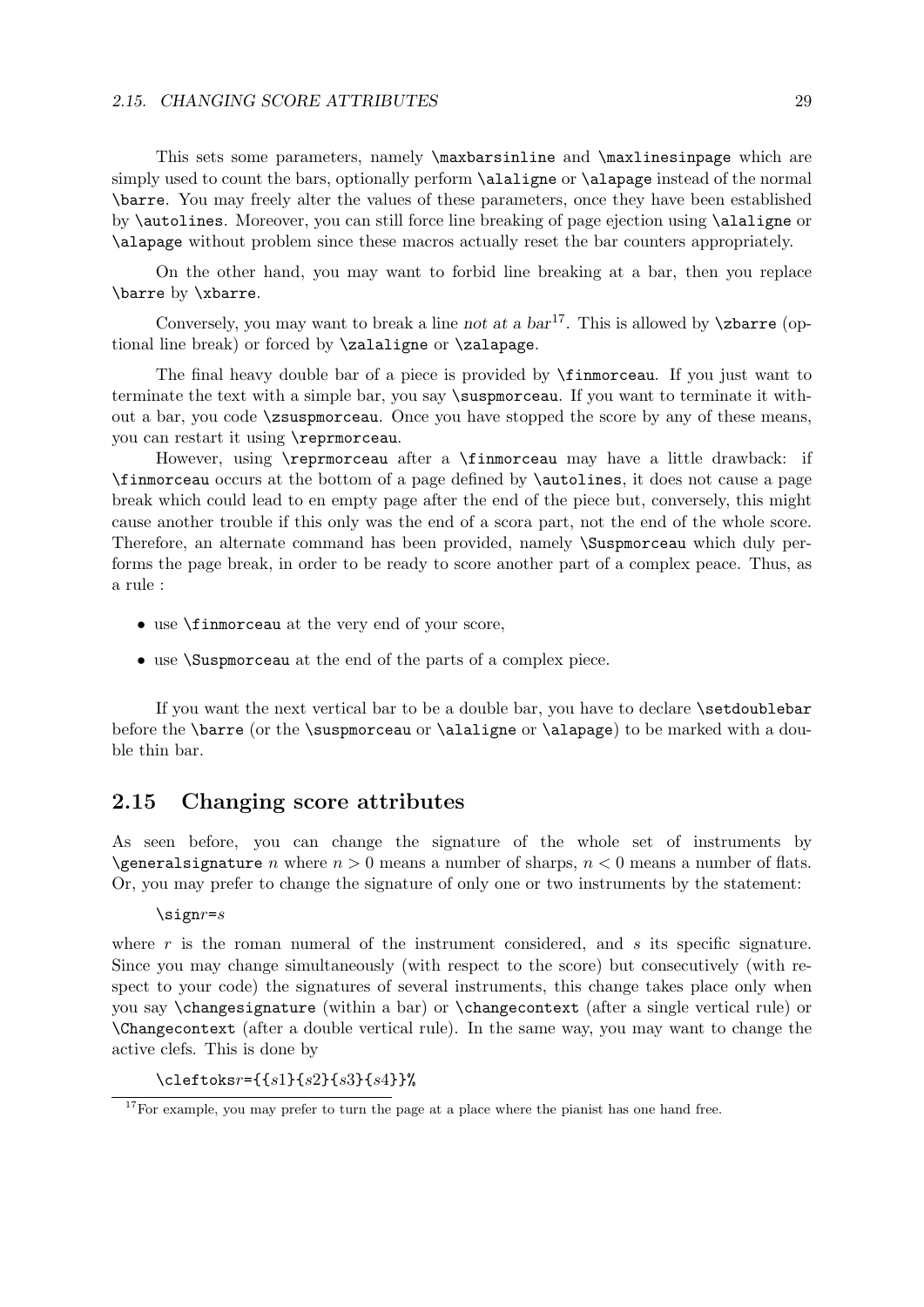where r is the roman numeral of the instrument,  $s1$  specifies the clef of the lower staff,  $s2$  the clef of the second staff, etc. One must always give four values with the above syntax, otherwise...  $s1 = 6$  means the bass clef (clef de fa in French),  $s1 = 0$  means the violin clef (clef de sol in French),  $s1 = 1$  through  $s1 = 5$  mean the alto clef (clef d'ut in French) set on first (lower) through fifth (upper line of the staff). As seen above in the case of signatures, several clefs may be changed at the same time; thus all the clef changes become operational only when the macro \changeclefs is coded. Normal usage consists in issuing this command before the bar, not after (this helps the music player when the change happens across a line break).

The \changeclefs command normally takes some horizontal space to put one of more clef symbols, but it may happen that you have no notes immediately before on the staff whose clef is changed. In that case, you can use \zchangeclefs which performs the same posting, overwritten left on the last part of the score in that staff. Of course it is your responsability to ensure that no notes will collide with the clef change symbols.

Caution should be exercized changing clefs when beams are pending: in fact the \changeclefs and \zchangeclefs perturbate the computation of beams and this command should be invoked only

- $\bullet$  out of \notes, \Notes... \enotes pairs;
- only when no beam is pending<sup>18</sup>.

If a clef change has to be typeset when one or several beams are pending, the operation should be done in a more manual way:

- say \saveclefs instead of \changeclefs : This actually records the \cleftoksr statement and no further \changeclefs will repeat the clef change; the new clef will not be typeset by **\saveclefs** itself but rather by the next **\notes** or **\Notes** command;
- say \charnote0{\smallclefdesol} (resp. \charnote0{\smallclefdefa} or  $\{\mathrm{dut}\}\$  where you like it and at the right staff (i.e. within  $\n$ notes, \Notes... — \enotes pairs) to type set the wanted clef symbol.

As an example, an excerpt of BRAHMS's Intermezzo op. 117,1 provided by Miguel FILGUEIRAS:



which was coded as:

```
\begin{music}
\def\nbinstruments{1}\relax
\def\freqbarno{9999}% no bar numbers
\nbporteesi=2\relax
\cleftoksi={6000}\generalsignature{-3}% 3 flats
\debutextrait
```
<sup>&</sup>lt;sup>18</sup>No problem with slurs and ties.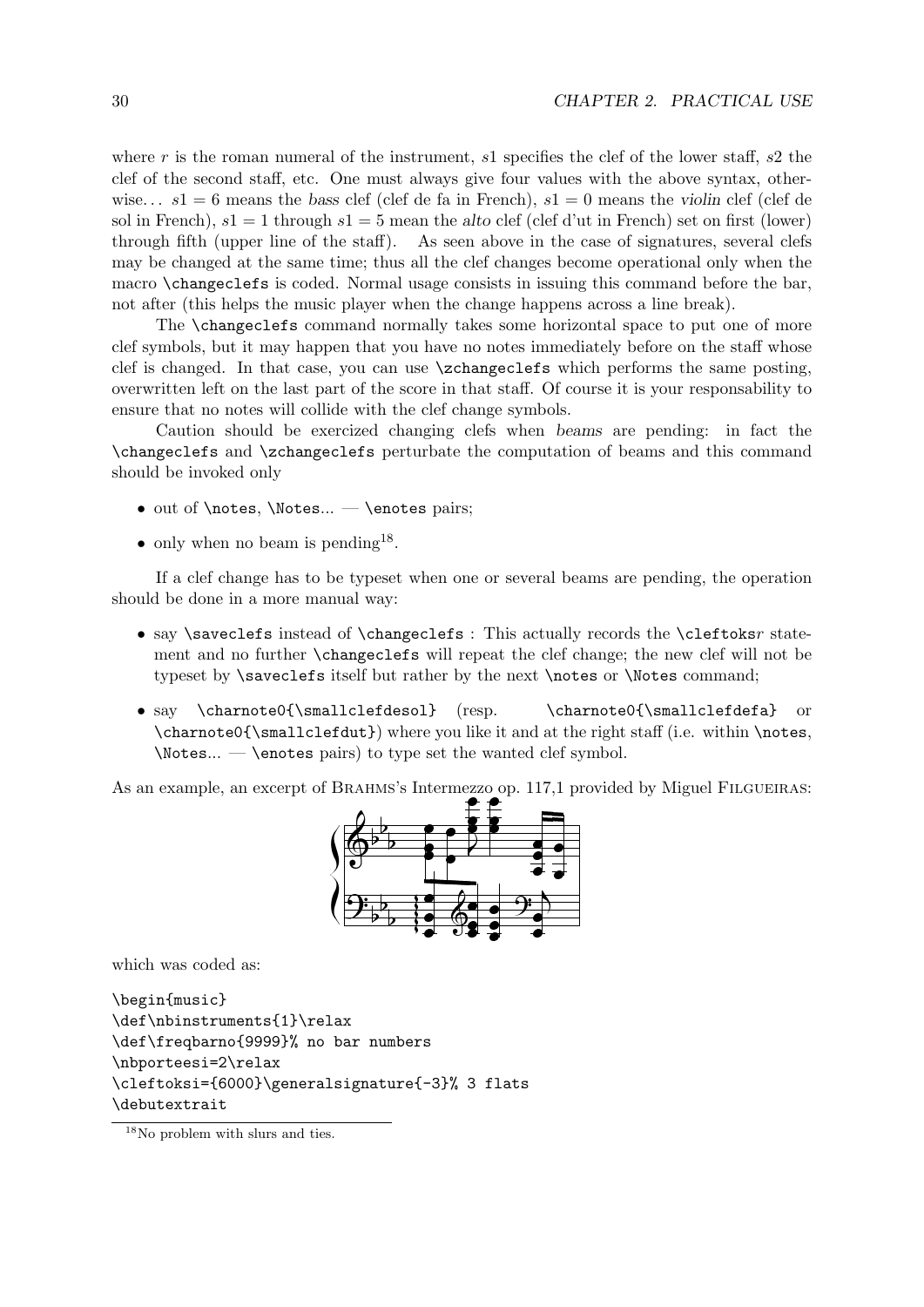```
\normal
\off{1em}\temps\Notes\larpeggio{E}5\zq{EI}\qu{N}%
\charnote0{\smallclefdesol}\relax
\nextstaff\qsk\ibl0e{-1}\zq{eg}\qb0l\zq{d}\qb0k\enotes
\cleftoksi={0000}\saveclefs\Notes\tbu0\zq{ce}\qh0j\relax
\nextstaff\zq{sn}\cl{l}\enotes
\Notes\zq{be}\qu{i}\nextstaff\zq{sn}\ql{l}\enotes
\cleftoksi={6000}\changeclefs\Notes\zq{E}\cu{I}\relax
\nextstaff\ibbu1h{-1}\zq{ae}\qh1h\tbu1\zq{N}\qh1g\enotes
\finextrait
\end{music}
```
Meter changes are implemented the same way:

```
\text{intertoks}r={{m1}{m2}{m3}{m4}}%
```
where r is the roman numeral of the instrument,  $m1$  specifies the meter of the lower staff,  $m2$ the meter of the second staff, etc. One must always give four values with the above syntax, otherwise. . . Since meter changes are meaningful only across bars, they are actually taken in account with \changecontext or \Changecontext or \alaligne or \alapage.

# 2.16 Repeats

To insert a repeat bar you can use several sets of procedures.

## 2.16.1 Elementary and unsafe solutions

The simplest consists in using the commands \leftrepeatsymbol, \rightrepeatsymbol and \leftrightrepeatsymbol – coded outside the \notes...\enotes pairs – which will simply insert these colon adorned double bars at the requested place. For example:



has been coded as:

\notes\hu g\enotes \leftrepeatsymbol \notes\hu h\enotes \leftrightrepeatsymbol \notes\hu i\enotes \rightrepeatsymbol \Notes\wh j\enotes

However, the previous way of coding does not provide for line breaking at repeat bars, nor does it advance the bar numbering. In fact, this way of coding if only fit for repeats occurring in the middle of a bar.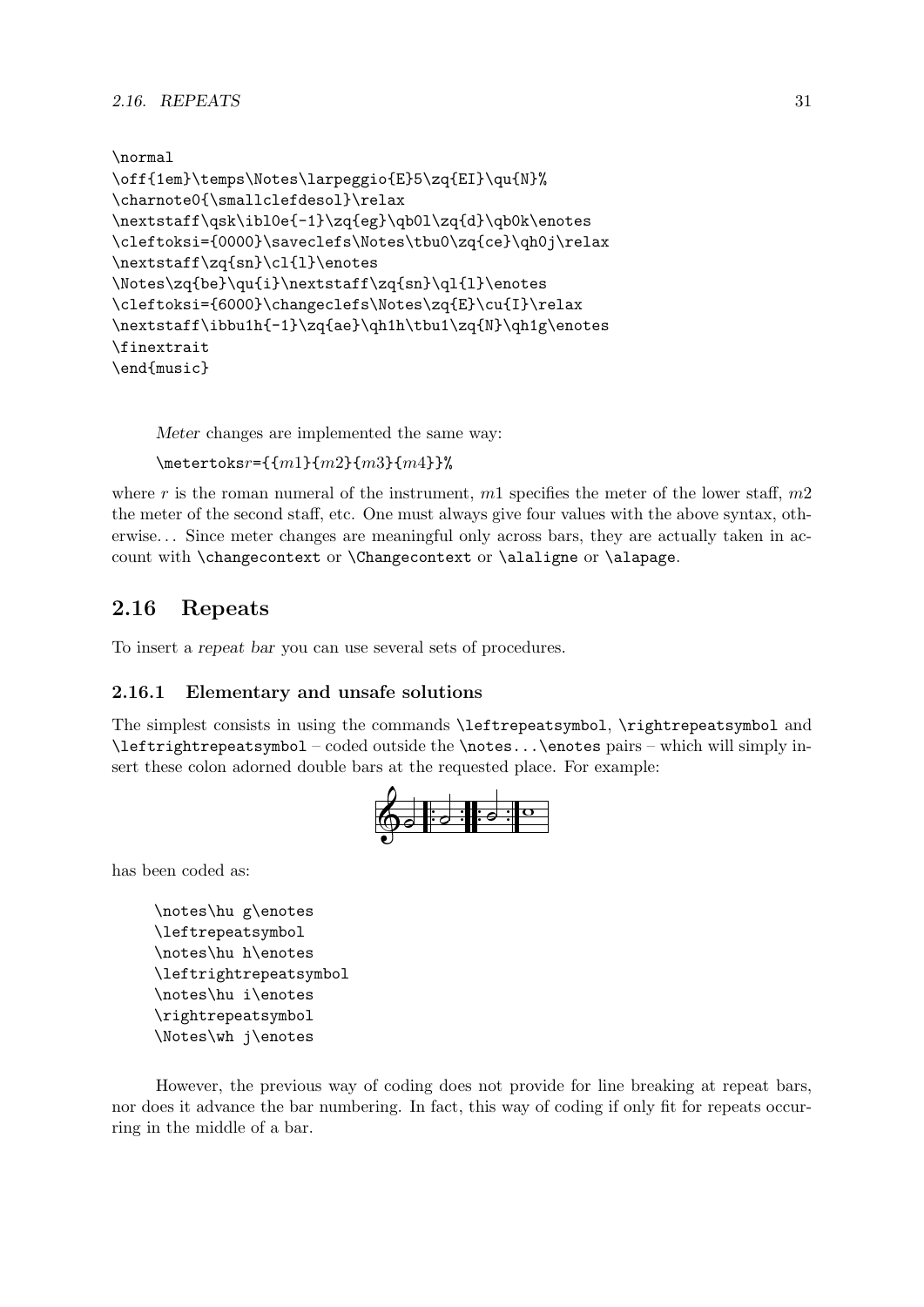A second way of coding consists in saying \setleftrepeat, \setrightrepeat or \setleftrightrepeat before a bar (\barre), \suspmorceau or \changecontext). In this case, the next single<sup>19</sup> vertical bar will be replaced with the selected repeat bar. This meets the traditional music typesetting conventions in the only case of the right repeat but, unfortunately, left and left/right repeats use to behave in a different manner when in the middle of a line and at a line break.

### 2.16.2 Safe and correct coding

The third coding, namely the correct coding  $-$  i.e. transforming in the correct manner when occurring at a line break – is obtained by substituting the  $\bar{c}$  command with  $\left( \bar{c} \right)$ \rightrepeat and \leftrightrepeat.

Now, if you want to force a new line at a repeat, you should code respectively:

```
\setrightrepeat\alaligne
\setrightrepeat\suspmorceau
\alaligne\leftrepeatsymbol
\reprmorceau\leftrepeatsymbol
\debutmorceau\leftrepeatsymbol
```
or the combination of two of these in the case of a left/right repeat.

#### 2.16.3 Specific first and second pass scoring

A frequent situation consists in a long repeated score, but the last few bars are different at first pass and at second pass. This can be specified by saying **\setprimavolta** or  $\setminus$ setsecondavolta<sup>20</sup> before the next  $\bar{c}$  or repeat (usually  $\rightarrow$  rightrepeatsymbol). For example :



has been coded as:

```
\def\nbinstruments{1}
\generalsignature{0}\savesignature
\nbporteesi=1\cleftoksi={{0}{0}{0}{0}}\relax
\debutextrait\normal
\Notes\qu {ghij}\enotes
\setprimavolta\barre
\Notes\qu {hijk}\enotes
\setsecondavolta\setrightrepeat\barre
\Notes\qu {ijkl}\enotes
\barre
\NOTes\wh j\enotes
\finextrait
```
 $19$ \setrightrepeat does not change the effect of \finmorceau; in that case use \finrightrepeat.  $^{20}$ From the Italian prima volta meaning "first time", and seconda volta meaning "second time".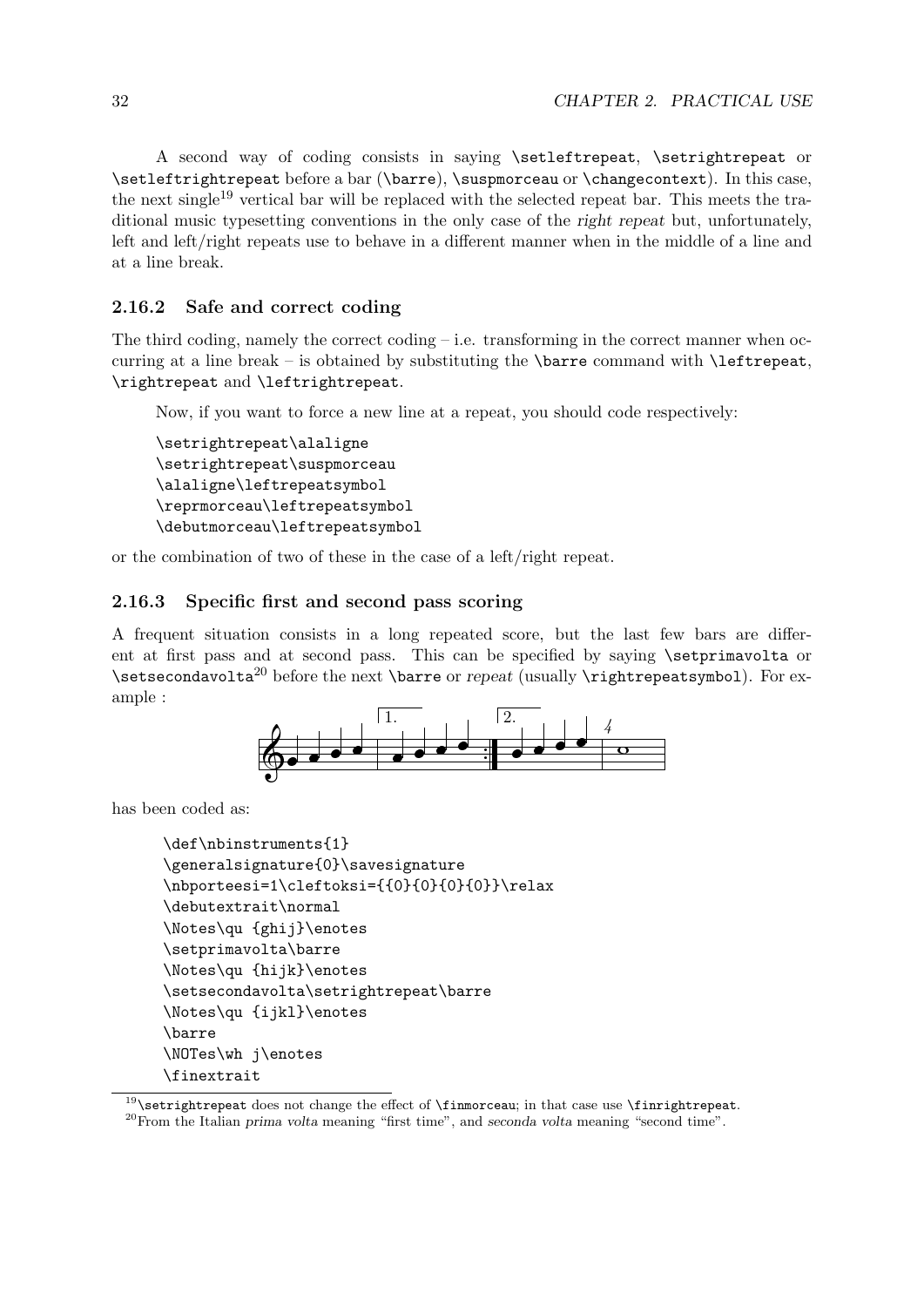The "prima volta" and "seconda volta" symbols are normally set at 2\Interligne above the upper line of the staff, and one centimeter wide. If the music typesetter does not like that, he can issue for example:

\Setprimavolta{4\Interligne}{0.78in}

where the first argument is the vertical offset, and the second one is the length of the upper horizontal line. A symmetrical feature is \Setsecondavolta with also two dimension arguments.

Note that these special settings are only valid for one usage; after that, they are reset to the standard values.

#### 2.16.4 Large scope repeats

Large scope repeats have also been provided special symbols, namely using **\coda** and **\segno**:



which have been coded:

\NOtes\coda l\enotes \NOtes\segno l\enotes

# 2.17 Miscellaneous

#### 2.17.1 Putting anything anywhere

Special macros are provided to help the composer to set any T<sub>E</sub>X text on the staffs. The macro

```
\charnote p\{\text{text }\}
```
sets the given text with its base line at pitch  $p$  of the current staff (this means it must be coded inside \notes...\enotes). Whatever the length of the text, the spacing is \noteskip. If you do not want it to cause spacing, you code \zcharnote. If you want the possible spilling text to expand on the left rather than on the right, then you can use \lcharnote.

To place some text at the mid-position between the two staffs of a keyboard instrument, you may code:

\midtwotext{ text } % (spacing) \zmidtwotext{ text } % (non spacing)

being however careful, a) to put it inside \notes...\enotes, b) to code it in the text of the lower staff.

A text to be put above the current staff is introduced by  $\text{t.t.} \ldots$ . ever cause some collision with bar numbering or notes above the staff; it is then wise to use \Uptext{...} which puts the text two pitches higher (recommended to post the tempo).

The macro **\zcharnote** is fit for coding special notations like accents above or below the notes. It behaves like \charnote but causes no spacing.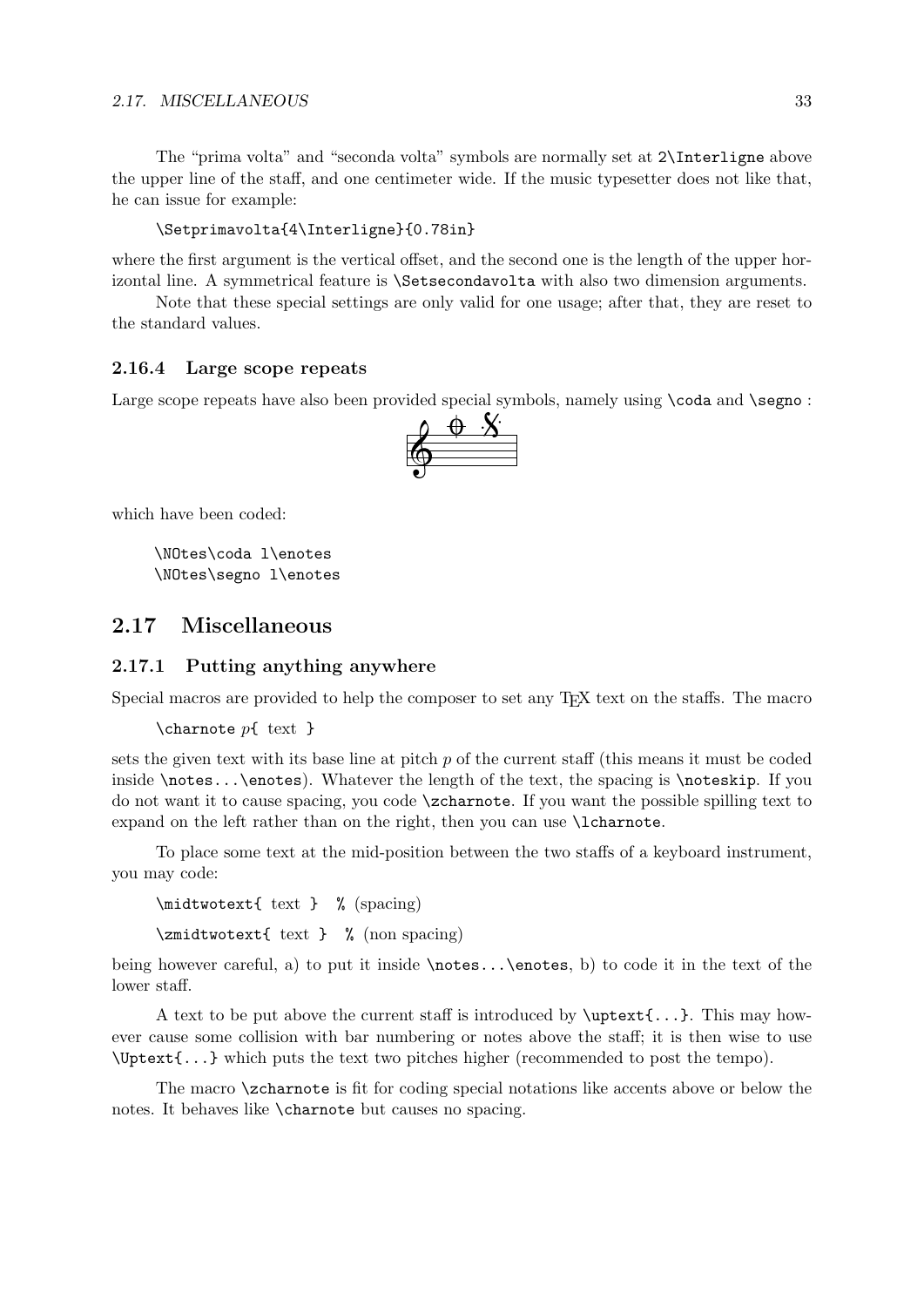#### 2.17.2 Metronomic indications

Metronomic indication deserves a special macro. The mention:

$$
\mathsf{d} \cdot = 60
$$

is coded by \metron{\hup}{60} (normally embedded in \Uptext which is in turn embedded within \notes...\enotes).

#### 2.17.3 Usual ornaments

Arpeggios (i.e.  $\}$ ) can be coded with the macro

\arpeggio pm

where  $p$  is the pitch of the base of the arpeggio symbol and  $m$  is its multiplicity (one period is equal to one space between staff lines, i.e. 5 points). This macro causes a space of one note head width. If should be issued before the concerned chords. Its variant \larpeggio sets the arpeggio symbol slightly more on the left, in order to avoid collision with accidentals in front of the chords.

Note the **\arpeggio** and **\larpeggio** make an extra spacing of width one notehead (i.e; \qsk) so that it is wise to insert a \qsk in the other staffs before notes which are syncrhonous to the arpeggiated note.

Trills can be coded in several ways.  $\trm{while } l$  (where l is a T<sub>EX</sub> dimension) yields  $\cdots$ while  $\text{Vrille } l$  (where l is a T<sub>EX</sub> dimension) yields tr  $\sim$ given pitch, one may use  $\xtrille$  pl or  $\xtrille$  pl. On the other hand  $\ntrille$  pn is equivalent to \xtrille  $p\{n\not\in\mathbb{R}^n$  and \nTrille pn is equivalent to \xTrille  $p\{n\not\in\mathbb{R}^n\}$ 

Other ornaments are available:

- \mordant  $p$  for  $\sim$  ,
- \pince  $p$  for  $w$ ,
- \Pince  $p$  for  $\mathbf{w}$ ,
- \Lpince p for  $\mathsf{Iw}$  (thanks to A. EGLER),
- \Pincesw  $p$  for  $\rightarrow w$ ,
- \Pincene p for  $\sim$
- \Pincenw p for  $\mathcal{L}_{\mathbf{w}}$ ,
- \turn p for  $\infty$ ,
- \backturn  $p$  for  $\infty$
- $\u_{\text{upz } p}$  (upper pizzicato) to put a dot above a note head at pitch p,
- $\ln p$  (lower pizzicato) to put a dot below a note head at pitch p,
- \ust p (upper sforzando) to put a > accent above a note head at pitch p,
- \lsf p (lower pizzicato) to put a  $>$  accent below a note head at pitch p,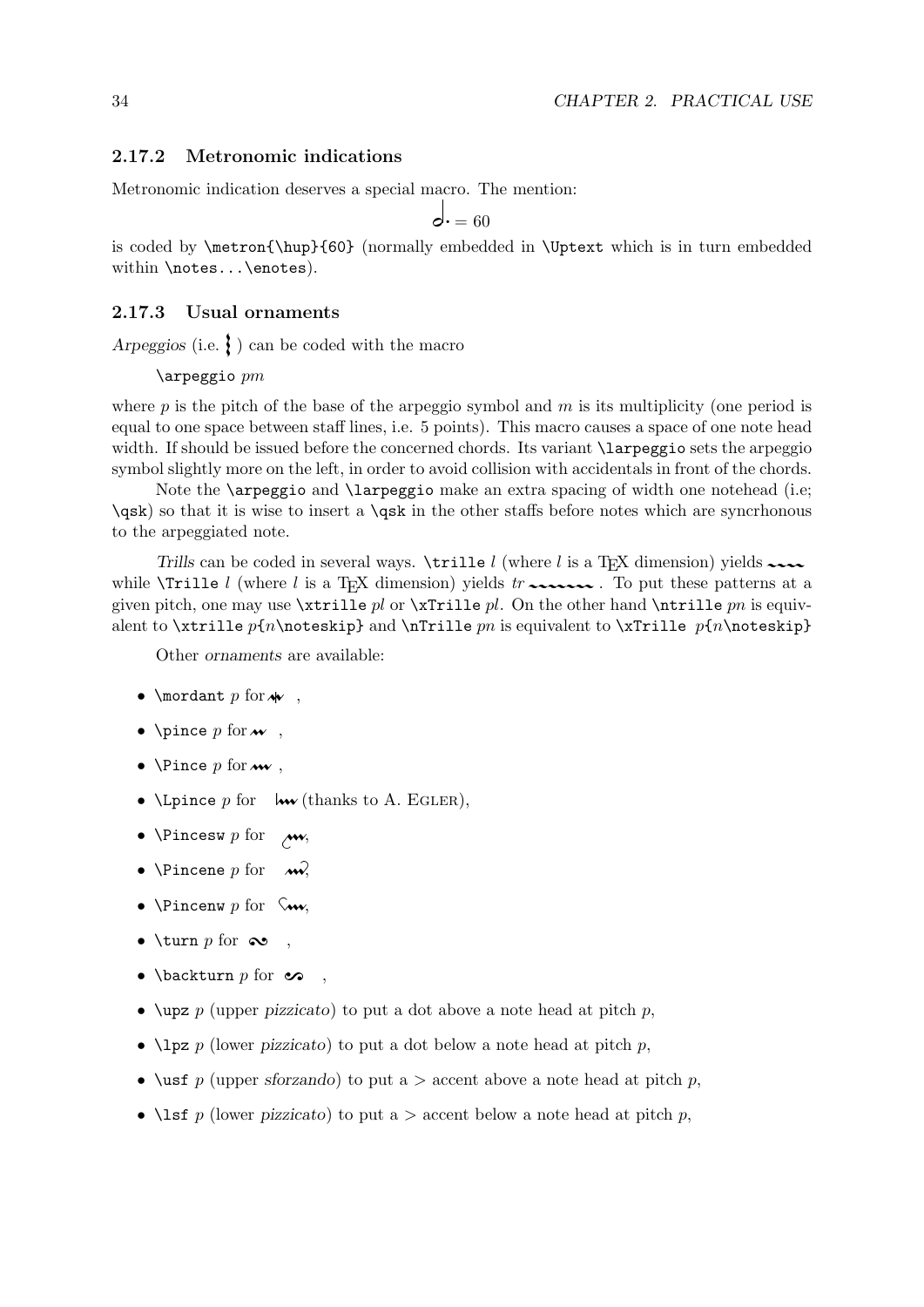- \ust p (upper staccato or portato) to put a hyphen above a note head at pitch p,
- \lst p (lower staccato or portato) to put a hyphen below a note head at pitch p,
- \uppz p (upper strong pizzicato) to put an apostrophe above a note head at pitch p,
- $\lvert \text{1ppz } p \rvert$  (lower strong pizzicato) to put a reversed apostrophe below a note head at pitch p.
- \pointdorgue  $p$  puts a fermata (in French "point d'orgue") at pitch  $p$ . No spacing occurs.
- \pointdurgue  $p$  puts a reverse fermata at the same place.
- \PED to insert the piano pedal command below the staff; pedal release is specified by \DEP; thus the following example



was coded as:

\temps\NOtes\qsk\PED\wh J|\qsk\qu h\enotes \temps\NOtes|\qu g\enotes \temps\NOtes|\hu k\enotes \temps\Notes\DEP\enotes

### 2.17.4 New line synchronization of coding

The procedure named \everystaff is executed each time a new system is typed. It is normally void, but it can be defined (simply by  $\def\ver{...}$ ) to tell MusicTEX to post anything reasonable at the beginning of each system. It was used in the example NWIDOR to post octaviation dashed lines at the end of the piece.

The procedure named \atnextline, normally void, is executed at the next computed (through \autolines) or forced line break (using \alaligne or \alapage). More precisely, it is executed after the break and before the next system is typed. Thus it is fit for posting new definitions of layout parameters, when no system is pending<sup>21</sup>.

In some scores, tenor parts are not code using the bass clef, but using rather the violin clef subscripted by a 8. This is not directly supported by the \cleftoksr= command, but it can be handled using \everystaff and \zcharnote. As an example the following score

<sup>&</sup>lt;sup>21</sup>Its logic is similar to plain T<sub>E</sub>X's \vadjust command.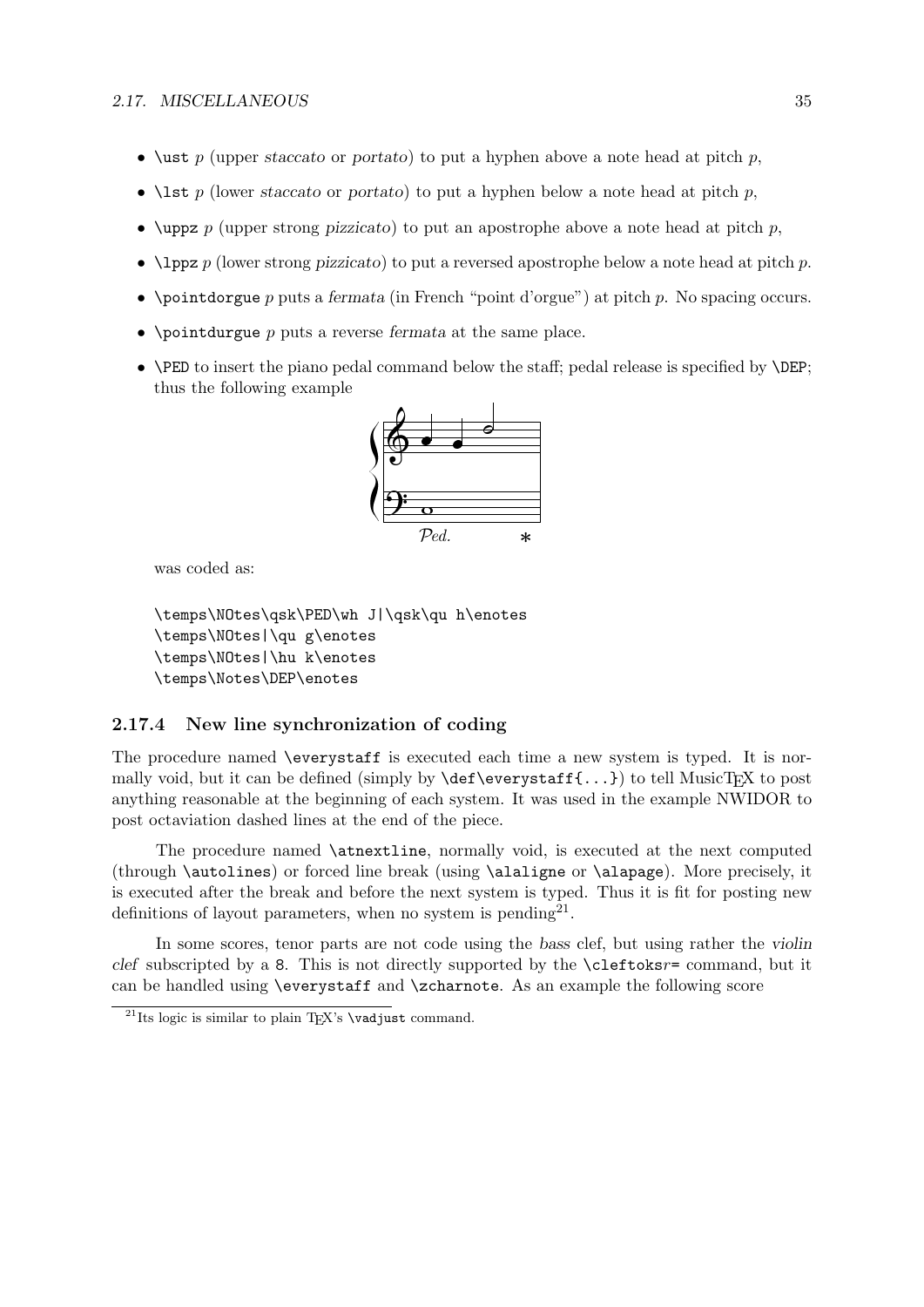

was coded as:

```
\def\nbinstruments{4}
\cleftoksi={6000}
\cleftoksii={0000}
\cleftoksiii={0000}
\cleftoksiv={0000}
\font\eightfig=cmr8
\def\everystaff{\znotes&\zcharnote{-6}{\eightfig
  \kern -1.4\Interligne 8}&\zcharnote{-6}{\eightfig
  \kern -1.4\Interligne 8}\enotes}
\debutextrait
\normal
\NOtes\hu{HIJK}&\hu{efgh}&\hl{hijk}&\hl{hmlk}\enotes
\finextrait
```
where the **\eightfig** font declaration can obviously be omitted if the T<sub>E</sub>X format declares an 8 point roman font.

#### 2.17.5 Beams across bars

The \barre macro inserts glue and terminates spacing account. Thus it is not compatible with pending beams and this is the usual way most composers wrote their scores, at least until the beginning of the XIX-th century. Unfortunately, later composers (BRAHMS, SCRIABIN, etc.) wanted to write beams jumping across bars.

This can be partly handled by MusicT<sub>E</sub>X, using the macro  $\x$ beambarre<sup>22</sup> which puts a bar line of global width **\elemskip** with no glue around. Bar counting is done for **\autolines** purpose but no line breaking can occur, which means that the beams going across line or page breaks are not supported.

We give an example from BRAHMS's Intermezzo op. 118,1 provided by Miguel FILGUEIRAS:

<sup>&</sup>lt;sup>22</sup>An ugly mixture of French and English which is therefore not likely to be redefined by somebody else.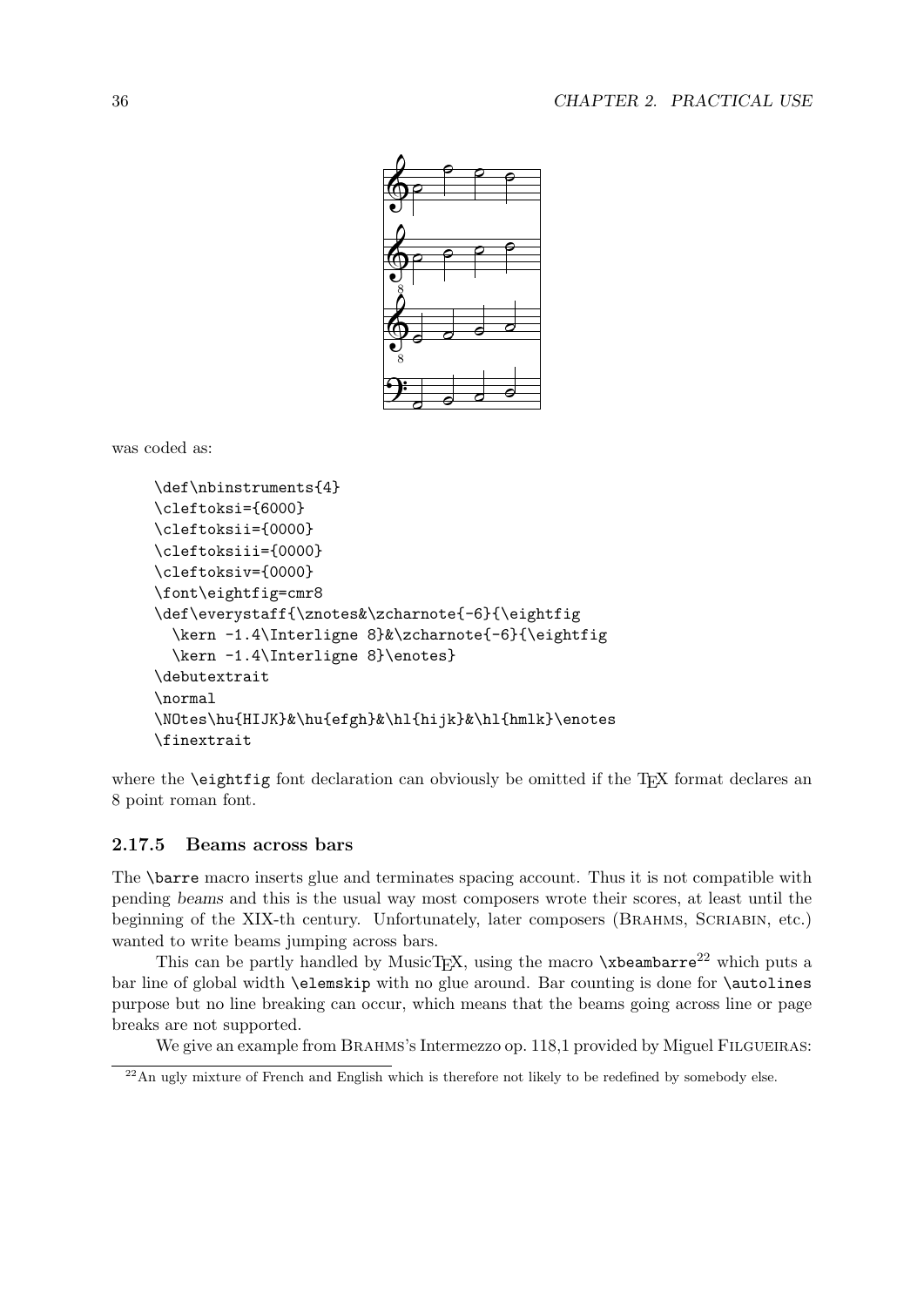

whose coding is:

```
\begin{music}
\def\interfacteur{13}
\def\nbinstruments{1}
\nbporteesi=2\relax
\cleftoksi={6000}
\generalmeter{\allabreve}
\debutextrait
\normal
\off{1em}\temps\Notes\qp\nextstaff\Ilegu0r\zq{q}\ql{j}\enotes
\barre
\Notes\qsk\ibu0a1\qh0{CEJLcL}\relax
\nextstaff\qsk\rw{l}\pt{p}\zh{_p}\pt{i}\hl{_i}\enotes
\Notes\qh0J\itenl1a\qh0a\nextstaff\tleg0\zq{o}\ql{h}\enotes
\xbeambarre
\Notes\zh{.L.a}\hl{.e}\relax
\nextstaff\tten1\qb0{chj}\tbl0\qb0l\cl{q}\ds\enotes
\Notes\qp\nextstaff\zq{q}\ql{j}\enotes
\finextrait
 \end{music}
```
# 2.18 Small and tiny notes

Before entering details, let us point out that we are presently concerned with typing notes of smaller size than the normal one, without attempting to change the interval between the five lines building a single staff. Changing staff line interval will be treated in a further section.

#### 2.18.1 Cadenzas and explicit ornaments

Ornaments and cadenzas usually need to be written using smaller notes<sup>23</sup>. This can be done everywhere by stating \smallnotesize or \tinynotesize. Normal note size is restored by \normalnotesize.

These macros only have a local scope. Thus, if these macros are invoked outside the \notes...\enotes pair, the change is valid for the rest of the piece unless explicitely modified but, if they are invoked inside, their effect is local to the current staff of the current

<sup>23</sup>This is independent of the staff size.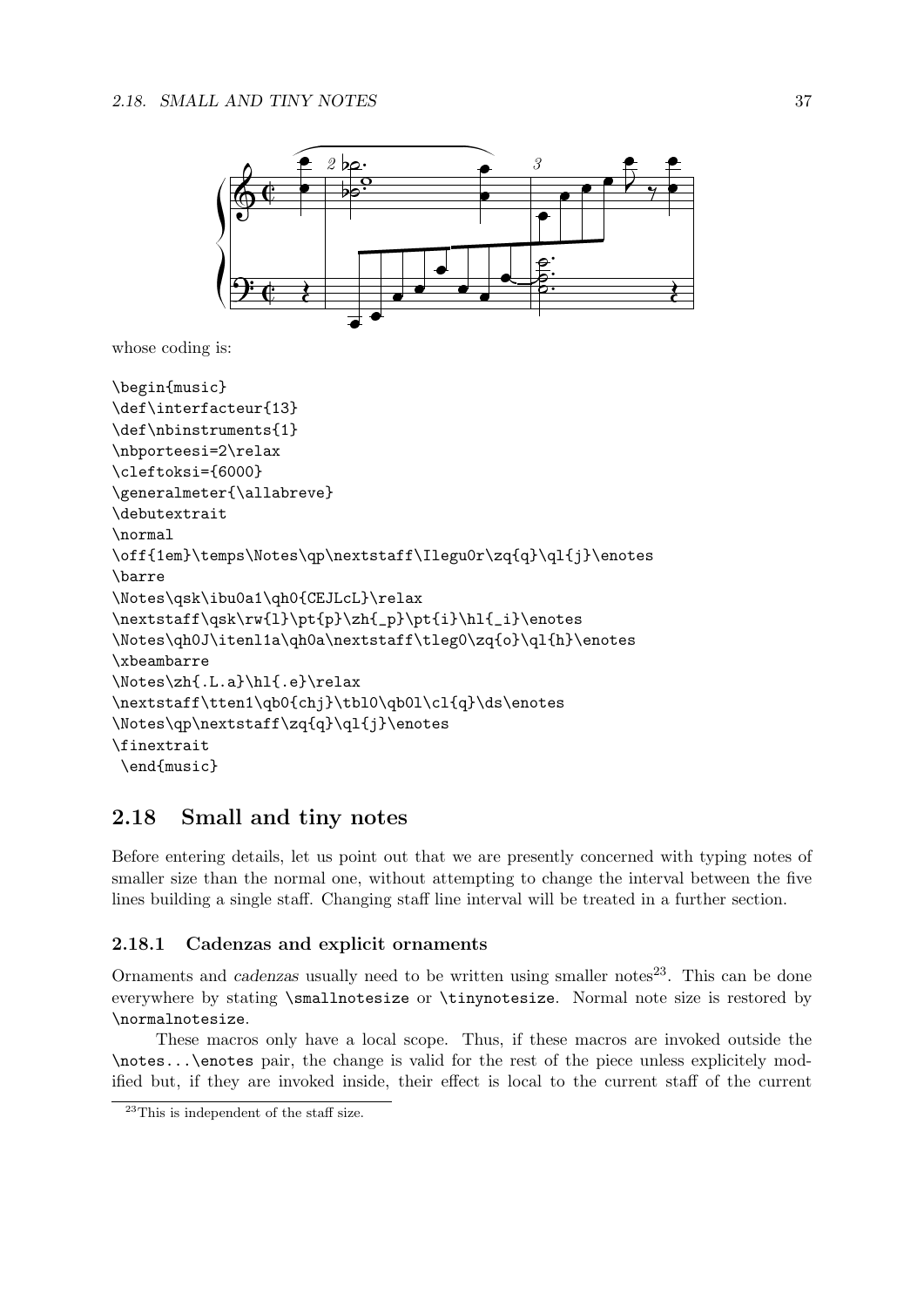\notes...\enotes pair. As an example, the following excerpt (beginning of the Aria of the "Creation" by Joseph HAYDN)



can be coded as:

```
\def\DS{\hbox{\ds}}
\def\FS{\hbox{\kern 0.3\noteskip\soupir}\kern -0.3\noteskip}
\def\qbl#1#2#3{\ibl{#1}{#2}{#3}\qb{#1}{#2}}%
\def\qbu#1#2#3{\ibu{#1}{#2}{#3}\qh{#1}{#2}}%
\def\nbinstruments{2}%
\generalmeter{\meterfrac{4}{4}}%
\signaturegenerale{0}%
\nbporteesii=1\relax
\nbporteesii=2\relax
\cleftoksi={{6}{0}{0}{0}}
\cleftoksii={{6}{0}{0}{0}}
\etroit
%
% end of preliminary definitions
\gamma\debutextrait
\NOTes\soupir&\soupir|\qu g\enotes
% mesure 1
\advance\barno by -1\relax
\barre\NOtes\itenu2J\wh J&\zw N\ibl0c0\qb0e|\qu j\enotes
\notes&\qbl0c0|\noteskip=0.6\elemskip\tinynotesize
\Ibbu1ki2\qh1{kj}\tqh1i\qsk\enotes
\Notes&\qb0e\tbl0\qb0c|\qu j\enotes
\temps\Notes&\ibl0c0\qb0{ece}\tbl0\qb0c|\ql l\sk\ql j\enotes
% mesure 2
\barre\Notes\tten2\wh J&\ql J\sk\ql L|\ppt g\rlap{\qu g}\qbl1e0\relax
       \zq c\qb1e\zq c\qb1e\relax
       \zeta c\tbl1\rlap{\qb1e}\ \ \ccu h\enotes
\temps\Notes&\ql N\sk\pt L\ibl0L{-4}\qb0L|\ibl1e0\zq c\rlap{\qb1e}\cu g\relax
       \zq c\rlap{\qb1e}\raise\Interligne\DS \rlap{\qu g}\qb1g\enotes
\notes&\sk\tbbl0\tbl0\qb0J|\tbl1\zq c\qb1e\enotes
\finextrait
```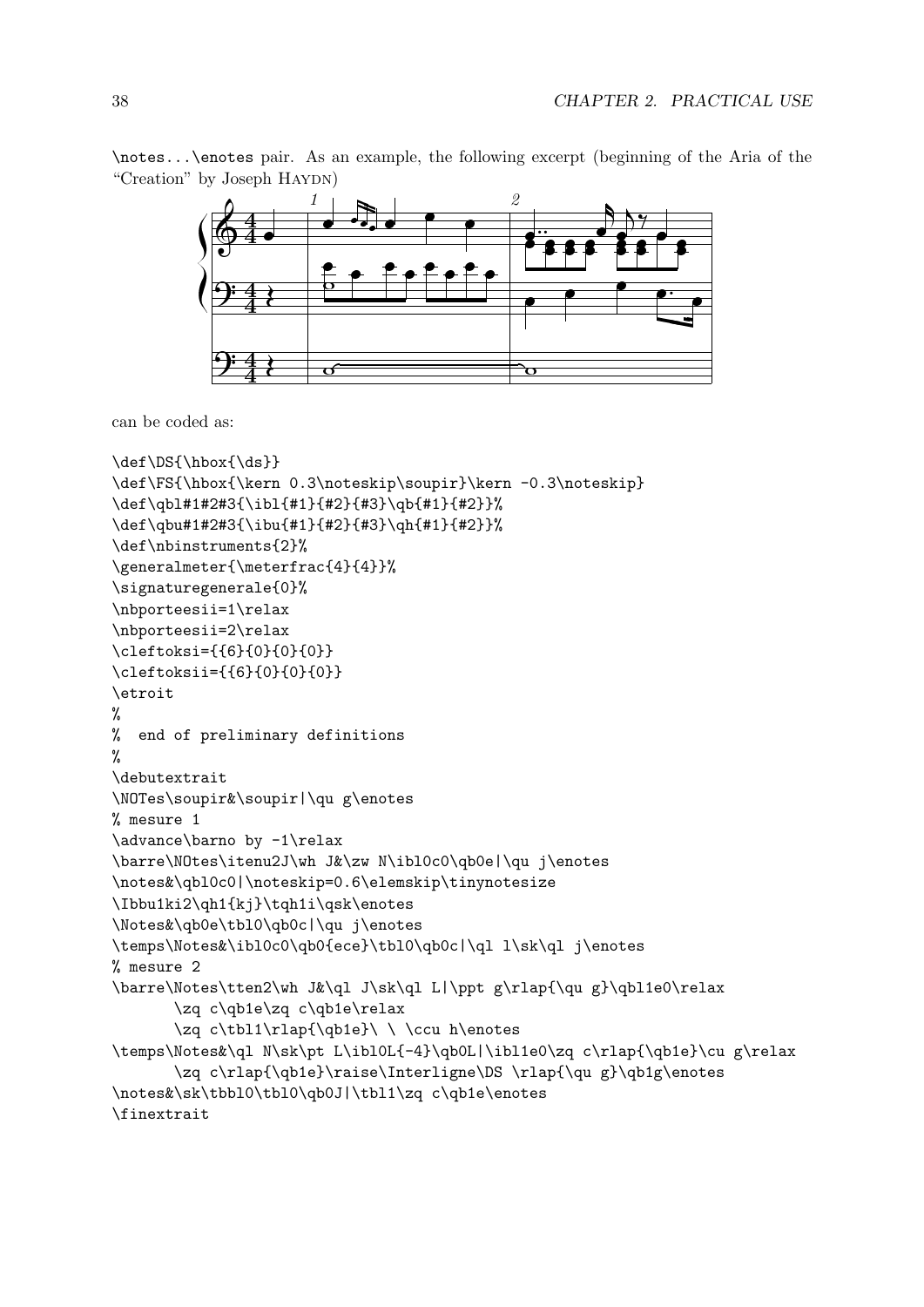#### 2.18.2 Grace notes

Grace notes are a special case of small and tiny notes: the difference is that they are always coded as eighth notes with an oblique bar over the flag. To perform this, special variants of \cu and \cl have been provided, namely \grcu and \grcl, with the only difference that the flag has been slashed. Using this together with the note reduction macro, grace notes (optionally chord grace notes) can be easily coded:



The previous example was coded as:

\NOtes\qsk\hu h\enotes \temps\smallnotesize \notes\grcu j\enotes \temps\normalnotesize \NOtes\hu i\enotes \barre\tinynotesize \notes\qsk\zq h\grcl j\enotes \normalnotesize \NOTEs\wh i\enotes

#### 2.18.3 Gregorian note shapes

Provided that four line staffs are used, gregorian music was frequently quoted using specific neumes, and this way of coding has been commonly used for the coding of liturgical chant in the Catholic Church until the middle of the twentieth century. Symbols available in MusicT<sub>EX</sub> are :

- Diamond shaped punctum:  $\bullet = \dagger p$ ,
- Square punctum:  $\bullet$   $\epsilon$   $\lambda$   $\epsilon$   $\lambda$   $\epsilon$
- Left stemmed virga:  $\blacksquare = \c{carg g p}$ ,
- Right stemmed virga:  $\blacksquare = \carg p$ .

They all have a non-spacing variant, which are :

- Non spacing diamond shaped punctum:  $\bullet = \zeta$  ,
- Non spacing square punctum:  $\blacksquare = \zeta$ zcarrg p,
- Non spacing left stemmed virga:  $\blacksquare = \zeta$ zcarpg p,
- Non spacing right stemmed virga:  $\blacksquare = \zeta$ zcarqg p.

To memorize these symbols, remember that carr comes from the French word carré which means square, that the letter p has a tail on the left side and the q has a tail on the right side. Other neumes can ne obtained by combining two or more of these symbols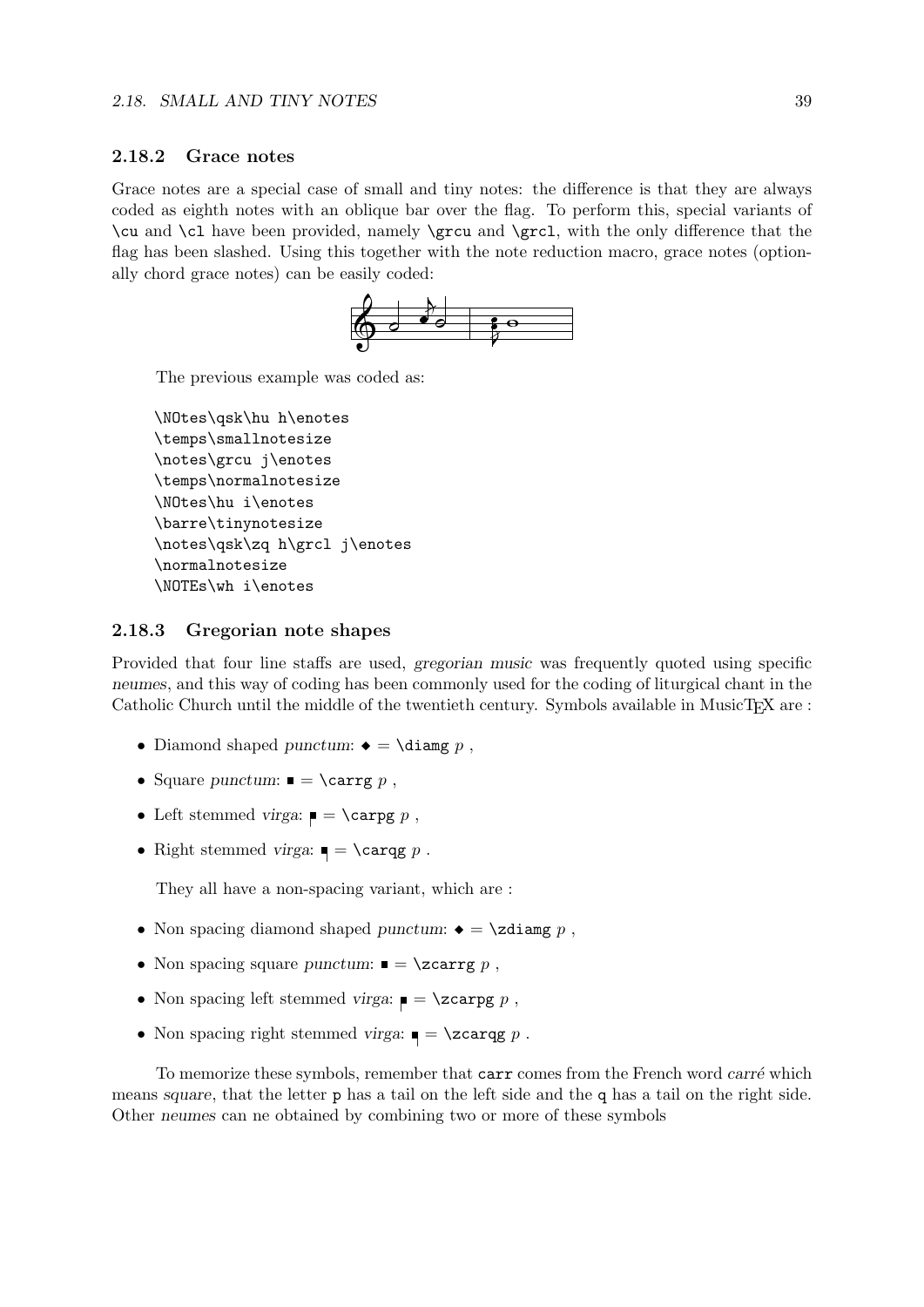#### 2.18.4 Percussion stemless note shapes

Percussion music often uses stemless note heads different from the usual ones.

- White diamond or rimshot:  $\diamond = \dagger$  ,
- The shaker:  $\bullet$  = \shaker p,
- The tremolo chord:  $\mathscr{E} = \tremolord p$ ,

They all have a non-spacing variant<sup>24</sup>, which are :

- Non spacing white diamond or rimshot:  $\diamond = \zeta$  at  $p$ ,
- Non spacing shaker:  $\blacktriangleright$  = \zshaker p,
- Non spacing tremolo chord:  $\mathscr{E} = \zeta p$ ,

#### 2.18.5 Other note shapes

The classical note heads given above — namely  $\bullet$ ,  $\circ$  and  $\circ$  — can be replaced with less classical note heads, for example to code special violin harmonic notes or percussion music. See an example in 2.23.2

At present time, alternate available note heads are :

- The  $\bullet$  symbol which is obtained using the \qu, \qh etc. macros replacing the "q" letter in the macro name with a "y" or writing  $\vec{v}$ ,  $\vec{v}$ ,  $\vec{v}$ ,  $\vec{v}$  etc. instead of  $\c{u}$ ,  $\ct$ ,  $\ccu$ ,  $\cup$ , etc.
- The  $\diamond$  symbol which is obtained using the  $\qu$ ,  $\q$ h etc. macros replacing the "q" letter in the macro name with a "d" (think of diamond) or writing  $\de{c}u$ ,  $\dcu$ ,  $\dcu$ ,  $\dcu$ ,  $\dcu$ etc. instead of  $\cu$ ,  $\c$ l,  $\ccu$ ,  $\c$ up, etc.
- The  $+$  symbol which is obtained using the  $\qu$ ,  $\q$ h etc. macros replacing the "q" letter in the macro name with a "k" or writing \kcu, \kcl, \kccu, \kcup, etc. instead of \cu, \cl, \ccu, \cup, etc.
- The  $\mathbf x$  symbol which is obtained using the  $\qquad$ qu,  $\qquad$ qh etc. macros replacing the "q" letter in the macro name with a "x" or writing  $\xcu, \xcu, \xcu$ ,  $\xeu$  instead of  $\cu, \c1$ , \ccu, \cup, etc.
- The  $\otimes$  symbol which is obtained using the \qu, \qh etc. macros replacing the "q" letter in the macro name with the pair "ox" or writing \oxcu, \oxcl, \oxccu, \oxcup instead of  $\cu, \c1, \ccu, \coup, etc.$

<sup>&</sup>lt;sup>24</sup>Stemless, not to be confused with  $\zeta$ q qui extends stems within a chord. For that purpose, see 2.23.3 and 2.18.5.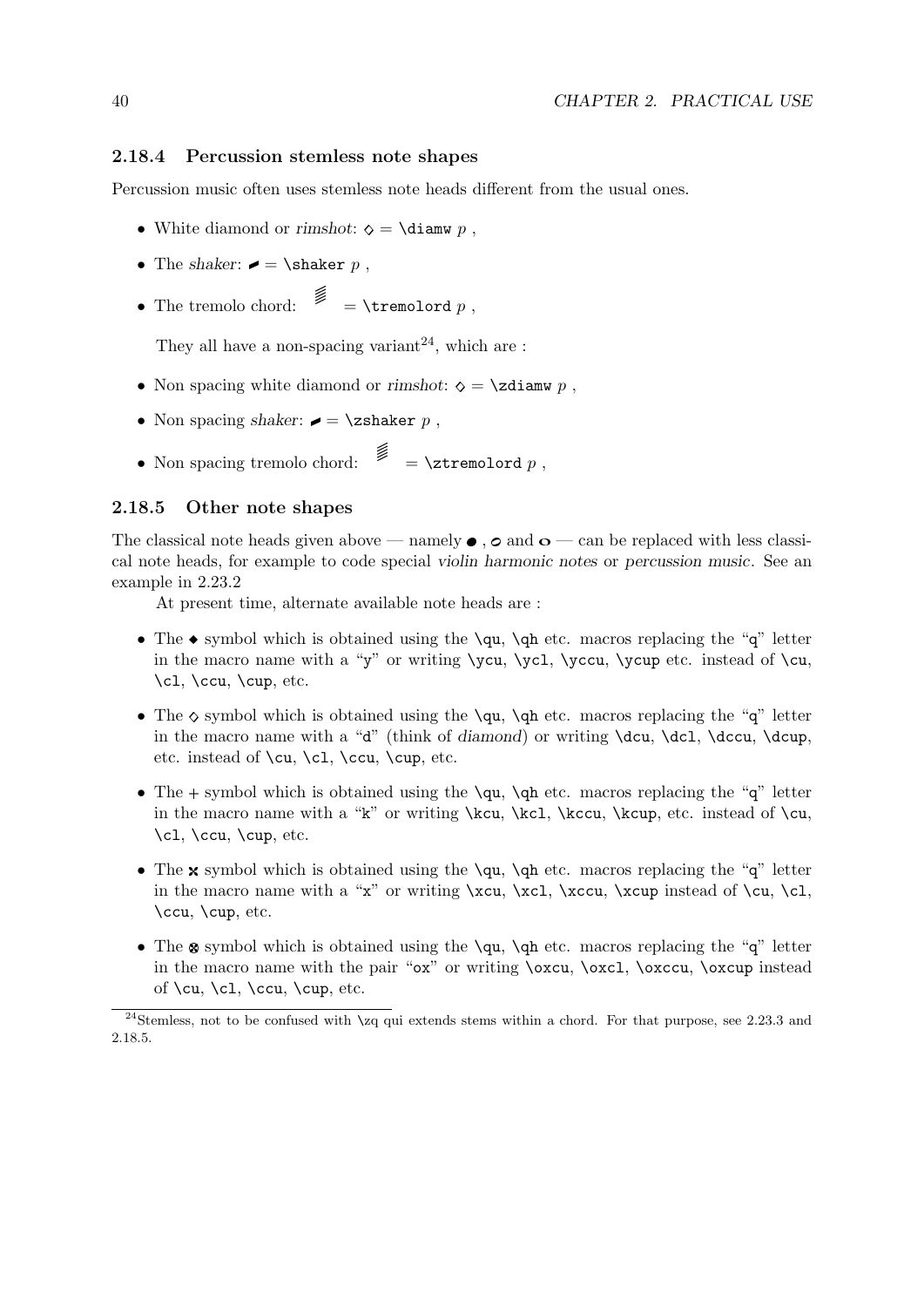# 2.19 Staff size

#### 2.19.1 Moving from 20pt to 16pt general staff sizes and conversely

You also want to write some parts of your score in 20pt staff size and in 16pt staff size, namely for distinct parts of pieces. Changing the general staff size is done by saying:

```
\musicsize=16\computespecifics or
\musicsize=20\computespecifics
```
respectively.

#### 2.19.2 Changing staff size for certain instruments

Regardless of the general choice of 16pt or 20pt staff sizes, it is now possible to assign certain instruments – not sperate staffs belonging to a same instrument – to have narrower staff size. This is done by giving a special definition of  $\text{staffspacing}$  where r is the roman numeral of the instrument considered. For example, if the second instrument (starting from the system bottom) is required to have 25% narrower staffs, one only hase to declare:

```
\def\staffspacingii{0.75}
```
before the starting command \debutmorceau.

Not only does this statement change the vertical spacing between staff lines, but is also changes the size of the key, accidental and note symbols to fit the modified staff line spacing. However, the existence of discrete font scales for music symbol typing results in some reasonable restrictions of the values of  $\text{staffspacing}$  : recommended values are approximately 1, 0.8 and 0.64; if different values are chosen, then the symbol size is taken smaller than the line spacing, which may lead to readable but rather ugly typesetting.

As an example, we give two bars of the Ave Maria by Charles GOUNOD using the first prelude of Johann-Sebastian Bach's Well Tempered Clavier (transcription for organ, violin and voice, thanks to Markus VEITTES):



This example was coded as:

```
\def\nbinstruments{4}
\sepbarrules
\generalmeter{\meterC}\relax
\def\oct{\advance\transpose by 7\relax}
```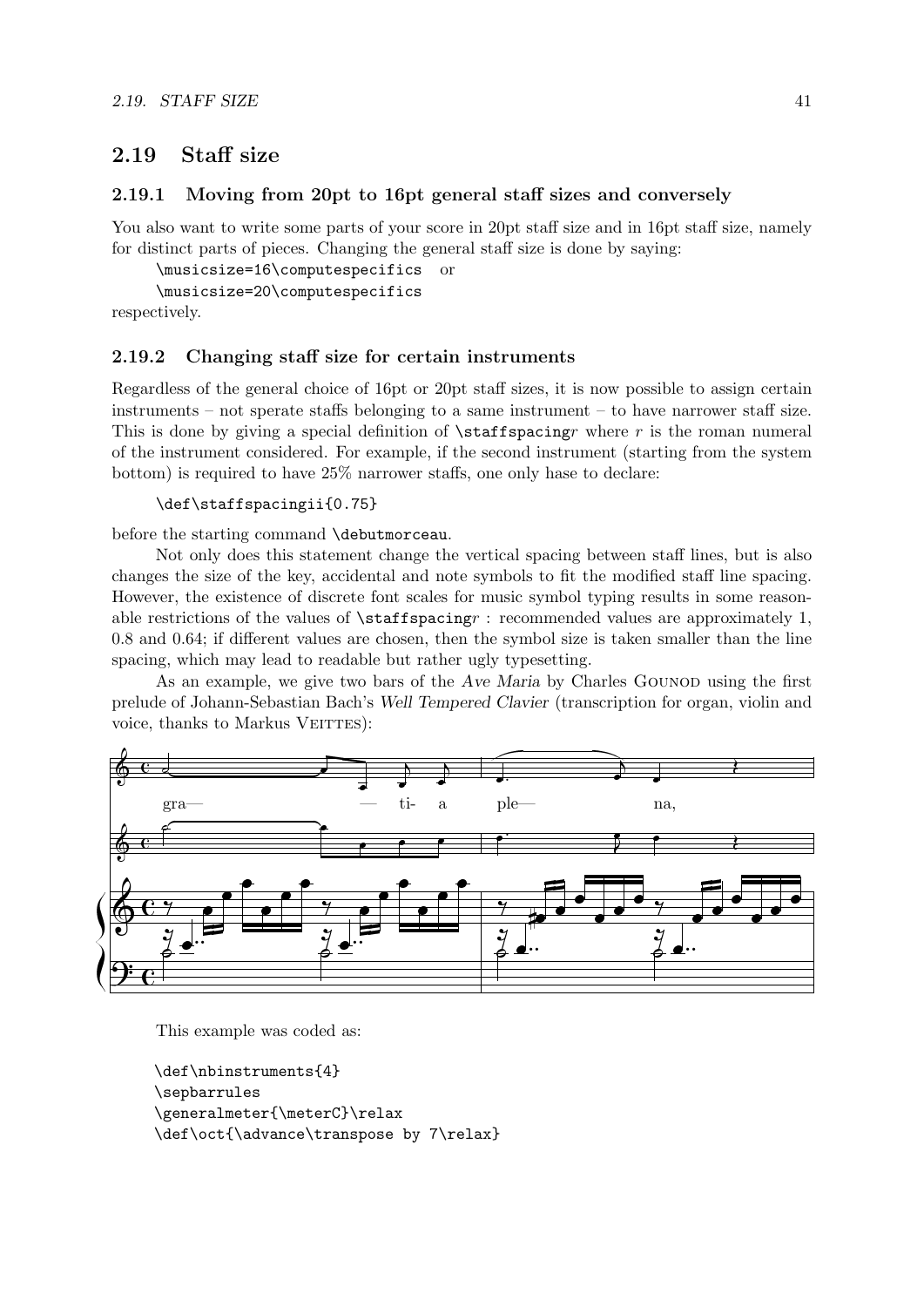```
\def\staffspacingii{0.64}
\def\staffspacingiv{0.64}
\cleftoksi{{6}{0}{0}{0}}
\cleftoksii{{0}{0}{0}{0}}
\cleftoksiv{{0}{0}{0}{0}}
\nbporteesi=2\relax
\nbporteesiii=0\relax
%
\debutextrait
\normal\elemskip=0.02\hsize
%Takt 9
\Notes\zhl c\raise27pt\qs\qupp e|\ds&\oct
  \itenu5h\hl h&gra---&\itenl4h\hu h\enotes
\Notes|\ibbl0j3\qb0h\tqb0l\enotes
\Notes|\ibbl1k0\qb1o\qb1h\qb1l\tqb1o\enotes
\temps\Notes\zhl c\raise27pt\qs\qupp e|\ds&\oct
  \tten5\ibl4c0\qb4h&&\tten4\ibu5g{-3}\qh5h\enotes
\Notes|\ibbl0j3\qb0h\tqb0l&\oct\qb4a&---&\tqh5a\enotes
\Notes|\ibbl1k0\qb1o\qb1h&\oct\qb4b&ti-&\cu b\enotes
\Notes|\qb1l\tqb1o&\oct\tqb4c&a&\cu c\enotes
\barre
%Takt 10
\Notes\zhl c\raise27pt\qs\qupp d|\ds&\oct
  \qlp d&ple---&\Ilegu4k\pt d\qu d\enotes
\Notes|\ibbu1g3\bigaccid\qh1{^f}\tqh1h\enotes
\Notes|\ibbu2i0\qh2k\qh2f\enotes
\Notes|\qh2h\tqh2k&\oct \cl e&&\tleg4\cu e\enotes
\temps\Notes\zhl c\raise27pt\qs\qupp d|\ds&\oct
  \ql d&na,&\qu d\enotes
\Notes|\ibbu1g3\qh1f\tqh1h\enotes
\Notes|\ibbu2i0\qh2k\qh2f\qh2h\tqh2k&\qp&&\qp\enotes
```
# 2.20 Layout parameters

Most layout parameters are set by MusicT<sub>EX</sub> to reasonable default values. However, sophisticated scores<sup>25</sup> may need more place below the lowest staff, between staves, etc. We give below a short list of the most significant parameters.

## 2.20.1 List of layout parameters

REMARK : the mention "(NOT to be changed)" does not mean that this parameter cannot be changed, but that it should not be modified directly, e.g. by saying something like \interligne=14pt. In other words, changing these parameters must be performed using more comprehensive macros which not only update them but also perform some other compulsory related changes.

<sup>&</sup>lt;sup>25</sup>To our knowledge, the most complicated scores are those written for the piano, during the romantic and post-romantic periods.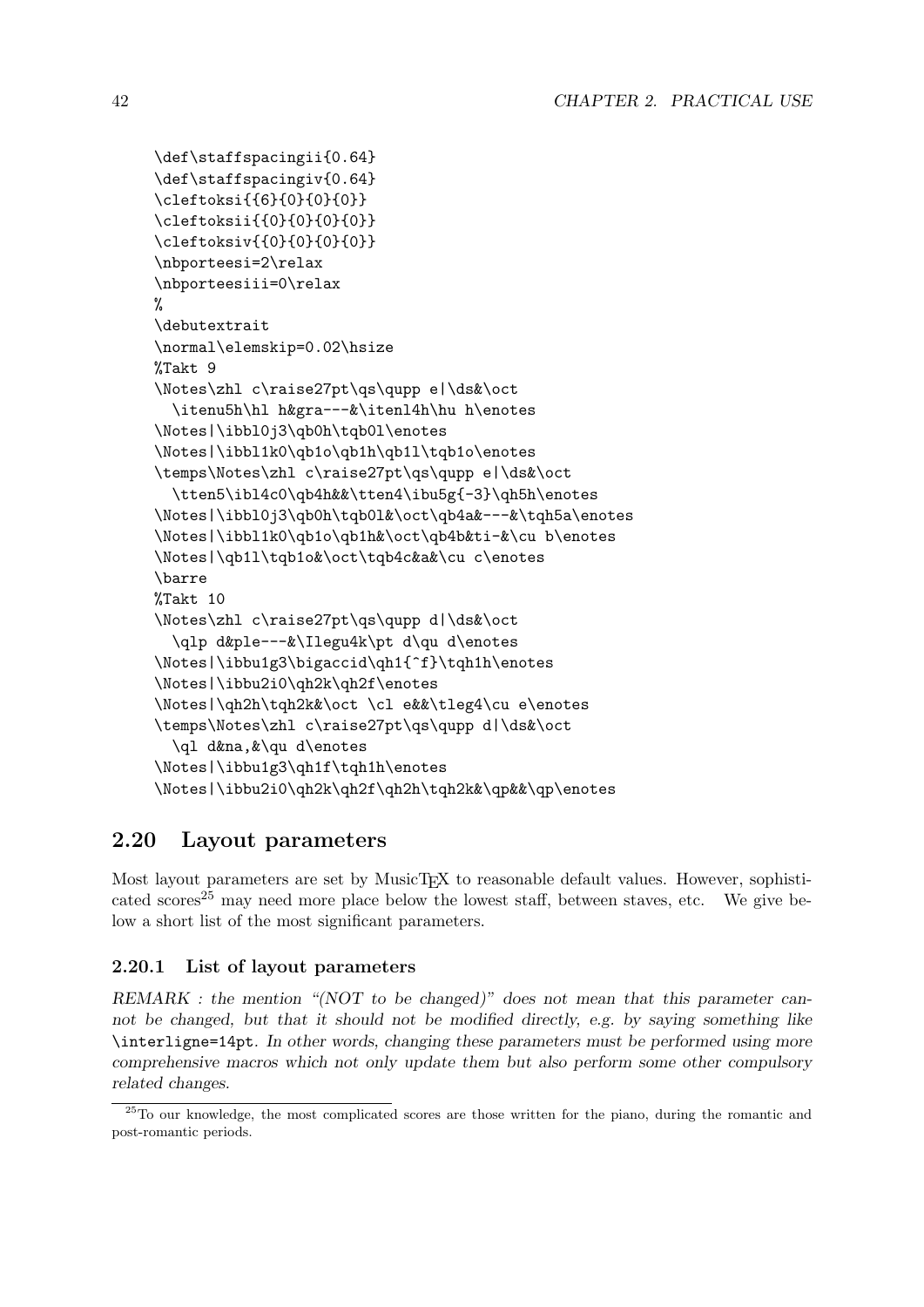- \interligne : vertical interval between lines in a staff of the current instrument, taking account of a possible specification of  $\star$  faitspacingr (see 2.19.2) (NOT to be changed)
- \Interligne : vertical distance between the base of staff lines of the current instrument, taking account of a possible specification of \staffspacingr (\interligne is the size of the blank space between lines; the difference between them is the line thickness  $\text{lthick}$ (NOT to be changed).
- \internote : the vertical spacing of contiguous notes of the current instrument, taking account of a possible specification of  $\psilon$ , i.e. the half of  $\Interling\hbox{NOT}$ to be changed)
- \Internote : the vertical spacing of contiguous notes of the instrument(s) whose  $\text{staffspacing}$  has the default value of one (1.0). Since this dimension is the same, regardless of the actual value of the staff line spacing of any instrument, only this value should be used to specify horizontal spacings. It should be used rather than absolute dimensions in pt or mm, since \Internote is duly proportional to the general size ( $\langle$ musicsize) but not dependent on specific changes in  $\frac{\sigma r}{NOT}$  to be changed)
- \nullthick : reserved height above base line for zero staff lines (text of songs)
- \staffbotmarg : margin below the first staff of the lowest instrument. If not already assigned a non zero dimension, it is set to \bottomfacteur\Interligne at the next system.
- \stafftopmarg : margin above the upper staff of the upper instrument.
- \interbeam : vertical distance between beams.
- \interportee : the distance between the bottom of one staff and the bottom of the next one. It is set to 2\interfacteur\internote at the next system.
- \Interportee : the distance between the top of one staff and the bottom of the next one. Re-computed at the at the next system.
- \interinstrument : the additional vertical distance between two different instruments (must be positive, otherwise weird results can happen). This means that the distance between the upper staff of the previous instrument and the lowest line of the current instrument is equal to \interportee+\interinstrument. This value is normally zero, but it helps putting additional space between distinct instruments for the sake of clarity. This is a general dimension which holds for each of the vertical spaces between instruments, except the upper one, in which case this interval is irrelevant. However, this parameter can be overridden for the space above a specific instrument. For example (see the example angescao.tex) one can state:

#### \def\interinstrumenti{5pt}

to force an additional spacing of 5 points above instrument  $i$ , whatever the value of \interinstrument. This feature can usefully be used to have more space before instruments representing voices, in order to have enough place to put lyrics without assigning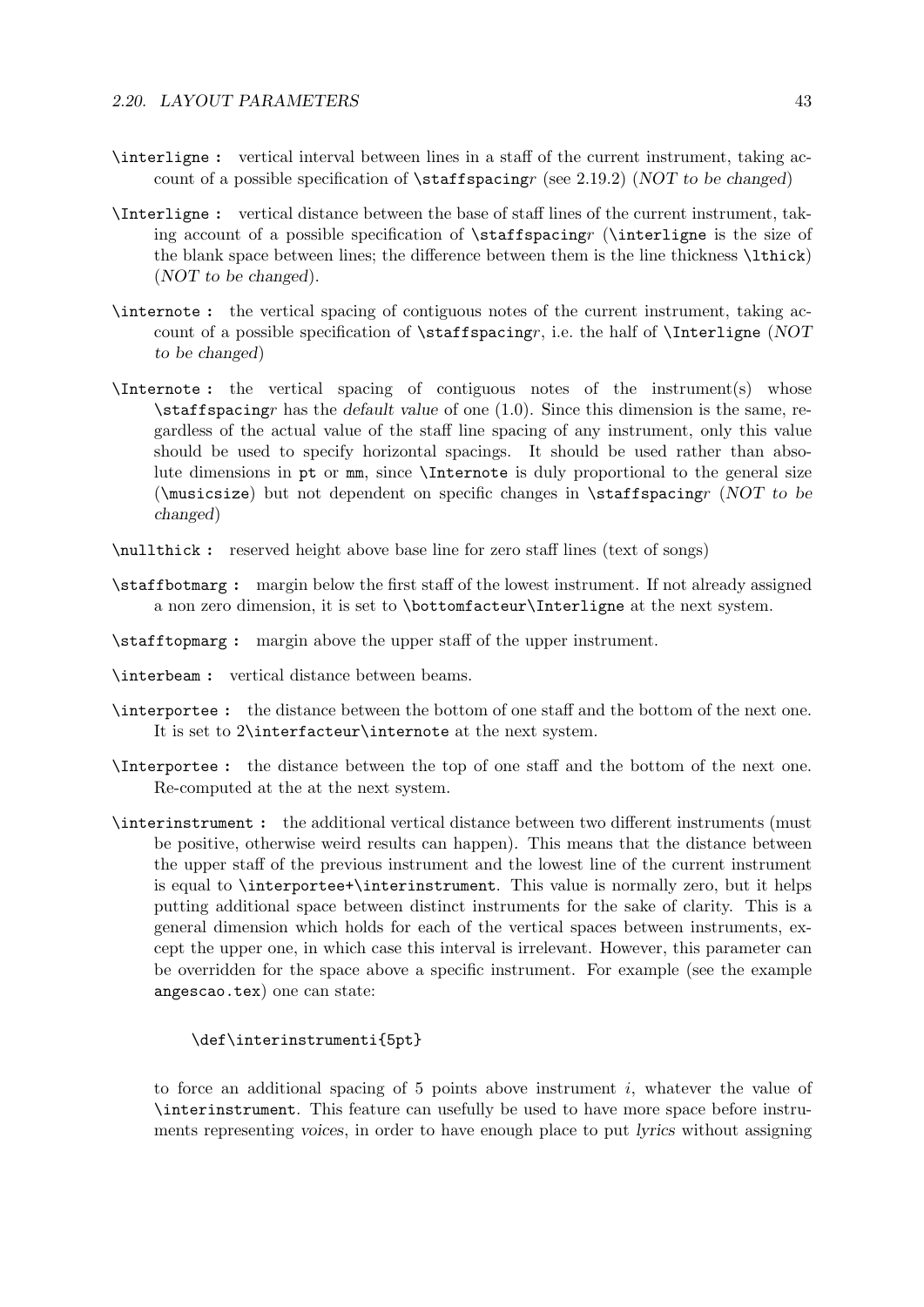these lyrics a zero staff specific instrument (useful to avoid having too many declared insruments in a choir score).

\systemheight: the distance from the bottom of the lowest staff to the top of the highest staff of the upper instrument. This is the height of the vertical bars (single, double, repeats, etc.) (NOT to be changed).

In addition, when handling notes of a given staff of a given instrument, the following dimensions are available (note these are not true registers, but equivalenced symbols through a \def):

- \altitude : the altitude of the lowest line of the lowest staff of the current instrument (NOT to be changed).
- **\altportee** : the altitude of the lowest line of the current staff (NOT to be changed).
- $\bullet$  \stemfactor : a parameter defining the size of half, quarter and hooked eighth notes stems. Normally a stem has the length of one octave, i.e. 3.5\Interligne. However, this is not valid for small size notes and, therefore, the stem size is related to the \interbeam dimensions which, in turn, is normally equal to 0.75 \Interligne. Thus the normal value of  $\setminus$  stemfactor is 4.66, but it can be shortened for any purpose by saying, for example:

#### \def\stemfactor{3.5}

Normal stem length is restored by calling the macro \normalstems.

#### 2.20.2 Changing layout parameters

Most of these values can be changed, but only between the end of the previous system and the beginning of the next one. This can be inserted between a  $\sigma$  as  $\gamma$  (or a  $\gamma$ )  $\gamma$ and a  $\text{reprmoreau}$  (or a  $\text{debutmoreau}$ ), but it is wiser to say, for example:

```
\def\atnextline{\global\staffbotmarg=5\Interligne}
```
When doing so, the MusicTEX user should be aware that this could disturb pending slurs or ties, since the altitude of these is stored in an absolute way, starting from the baseline of the systems. Therefore, changing the \staffbotmarg dimension can also be made by means of  $\dagger$  dimension  $\geq$  which updates all pending slur and tie altitudes by the given dimension. This has been used in pacifiqn and pacifiqb.

The user may prefer to redefine \def\bottomfacteur or \def\interfacteur to a given integer number, but this can be done only between a \suspmorceau (or a \finmorceau) and a \reprmorceau (or a \debutmorceau), but it is wiser to use \atnextline as previously.

It is also wise to use \atnextline to change the the number of instruments, the staff spacings, the number of staffs at the next line... provided that the coding of the notes resists an unexpected line change executing the \atnextline.

In anycase it is a good idea to look at the procedures \computewidths and \computespecifics to understant what they really compute, and also to find the places where they are actually invoked.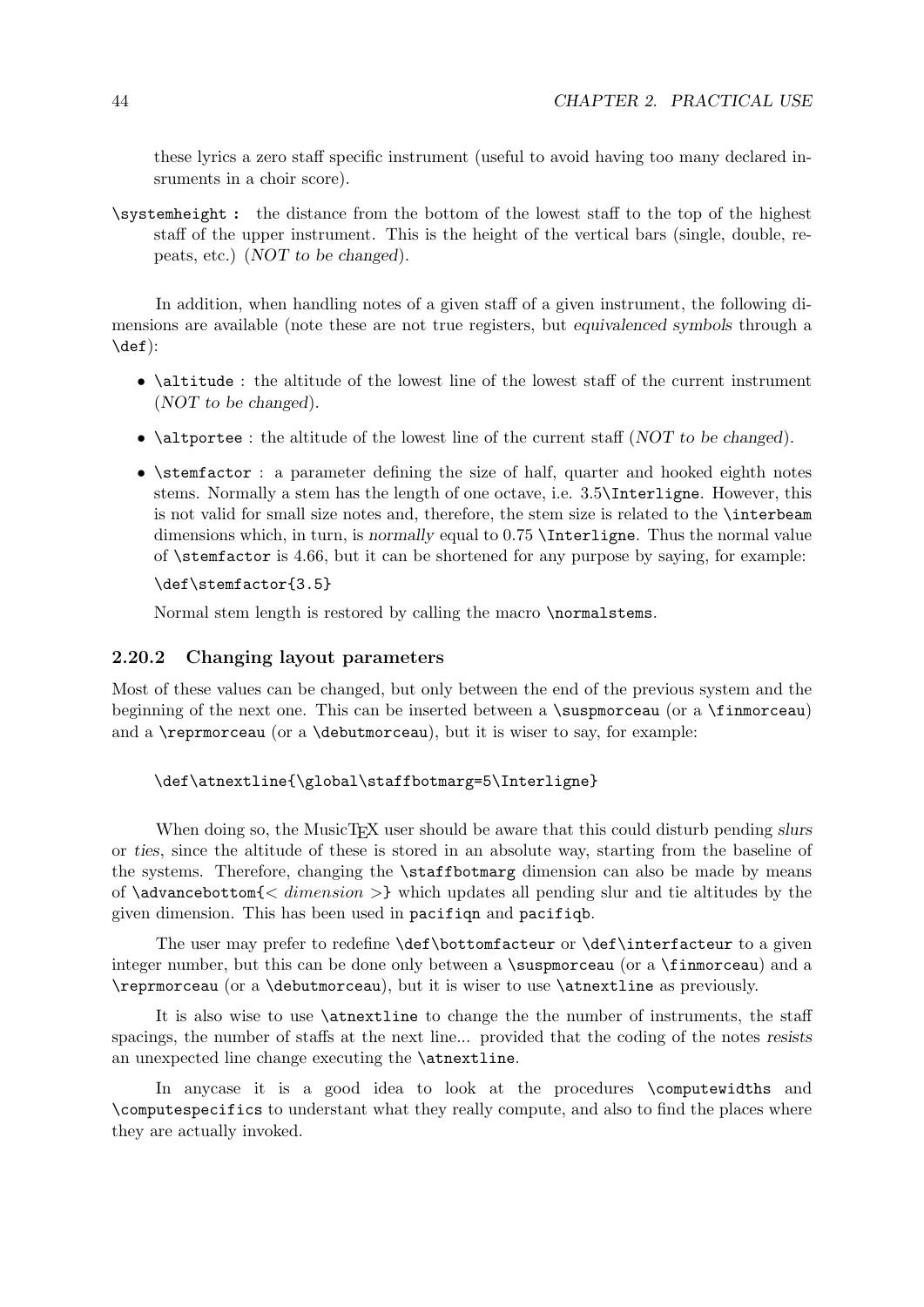### 2.20.3 Changing the vertical distance between consecutive systems

If this has to be changed only once at the beginning of a piece, the simplest is to say

#### \def\bottomfacteur{8}

before invoking\debutmorceau. Note that \bottomfacteur is invoked to compute the dimension register \staffbotmarg whenever this register contains a zero dimension. The number (it must be a number) is multiplied by \Interligne and affected to \staffbotmarg.

If this has to be changed several times to meet page layout requirements with scores sometimes – but only sometimes – going very deep below the lowes staff of the systems, it is wiser to use \advancebottom, namely:

```
\advancebottom{10pt}
```
to advance the bottom margin register by that dimension at the next system line break.

 $REMARK:$  it is also possible to change the system top margin, i.e.  $\setminus$  stafftopmarg between systems. Changing top and bottom margin add together but it may influence the position of the whole in the pages.

#### 2.20.4 Changing staff distance within systems

This can be done at the beginning by changing the definition of \interfacteur (it is \defined to a number) before the first \debutmorceau. But it is also possible to give a new dimension to the dimension register \interportee and, optionally, to the dimension register \interinstrument (see above).

#### 2.20.5 Changing the number of lines in staffs

Unless explicitely specified, staffs consist of five lines, in accordance to the normal way of coding music scores. However, two exceptions might be preferred when using  $MusicT<sub>F</sub>X$ :

- gregorian music is often writen using staff of four lines instead of five,
- percussion music (e.g. drums, triangle) only needs one line staffs, since the pitch cannot change.

Therefore, since its version 5.00, MusicT<sub>EX</sub> allows for choosing the number of lines of the staffs of an instrument. This is done by defining the macro  $\stat$ flinesnb $r$  — where r is the roman numeral of the wanted instrument as usual — to be the number of lines of the specific staff. For example :

#### \def\stafflinesii{4}

will make the instrument number  $2$  (i.e. ii) to have staffs of four lines, that is, fit for gregorian music.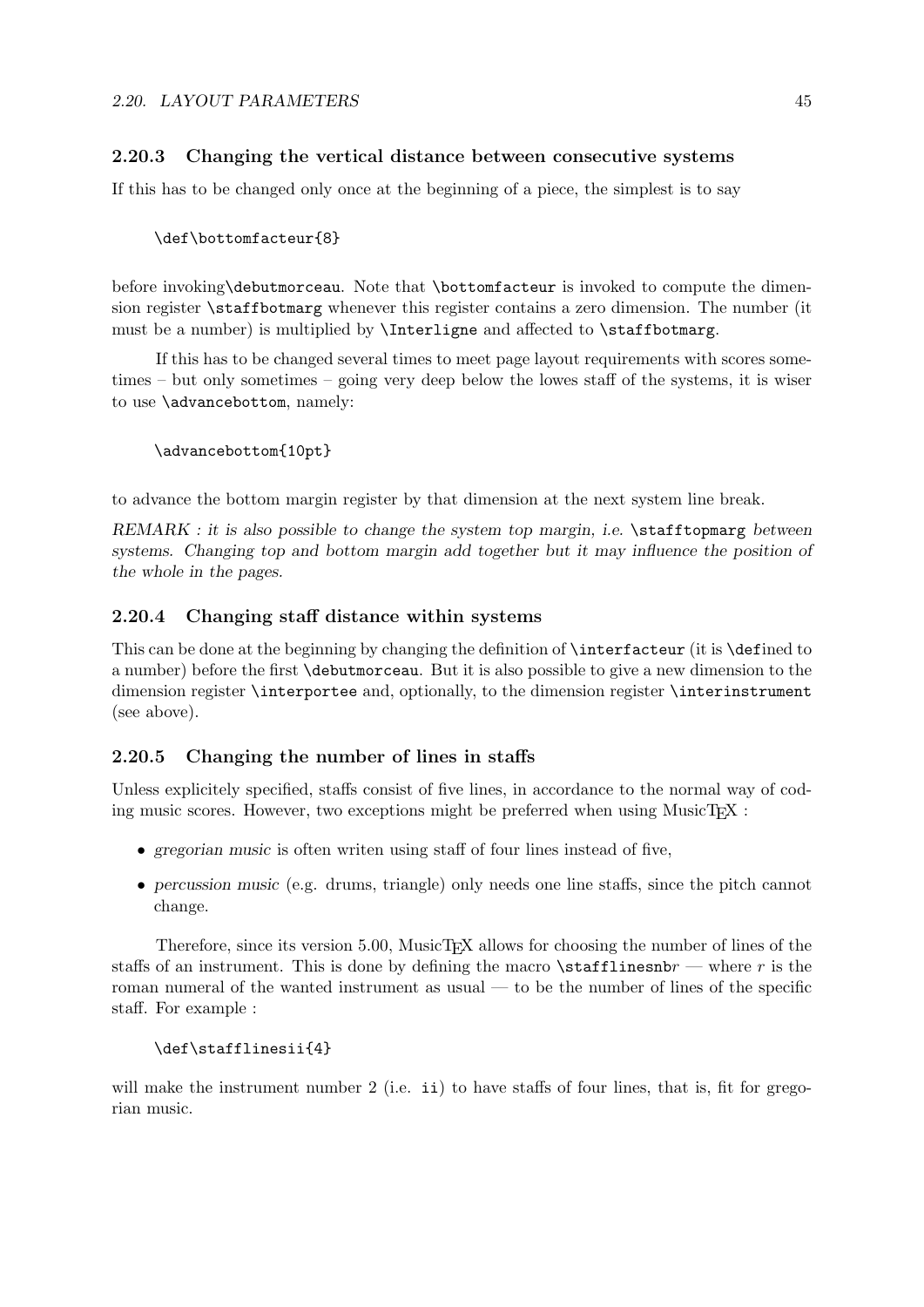#### 2.20.6 Resetting normal layout parameters

Except  $\text{L}$  and  $\text{L}$  and  $\text{L}$  is to be explicitely changed if needed, all layour registers are reset to default values by **\resetfacteurs** which put zero dimensions into **\staffbotmarg** and \stafftopmarg, so that the next \debutmorceau will recompute them, unless they have been given non zero dimensions inbetween.

#### 2.20.7 Typesetting one-line excerpts rather than larges scores

Very often, what is wanted is not to typeset a large comprehensive score of several lines and pages, but an excerpt of one or two bars, preferably centered such as the various examples of this manual. This can be done simply by replacing  $\delta \delta$  and  $\delta$  and  $\delta$ \finmorceau or \suspmorceau with \finextrait.

If you want to terminate it without a bar, you code \zfinextrait which acts like \zsuspmorceau..

#### 2.20.8 Lyrics

Lyrics can be introduced in several ways :

- 1. The first one consists in dedicating one instrument whose \nbporteesr is zero. Then the text of the lyrics is just inserted, note by note, by inserting it at the right position between \notes...\enotes. The drawback is that a four voice choir needs eight instruments which may lead to troubles if there is also an orchestra score below the voices.
- 2. Therefore, another solution consists in adjusting \interinstrument and \staffbotmarg to give more place below the song instruments<sup>27</sup>. Then the texts of the lyrics are indicated with the song tune instrument, using  $\zeta$  is a negative numeric position value.

By the way, the \zcharnote may have a \vbox as a second argument, and this \vbox may contain several \hboxes describing the text of the different couplets (see example ANGESCAO).

3. Of easier use are the commands  $\zeta$  (right of the note),  $\lambda$  song (left) and  $\cos$  (centered) which post the lyrics at the lower staff line minus the previous  $\inter$ nterinstrument n or the \staffbotmarg quantity. These commands only have one argument, namely the lyrics text:

\zsong{text} \lsong{text} \csong{text}

As an example, the following French song



 $26$ Extrait is the French word for excerpt.

<sup>&</sup>lt;sup>27</sup>Beware of a shift of one position, since **\intersinstrument**r indicates the interval above the r-th instrument.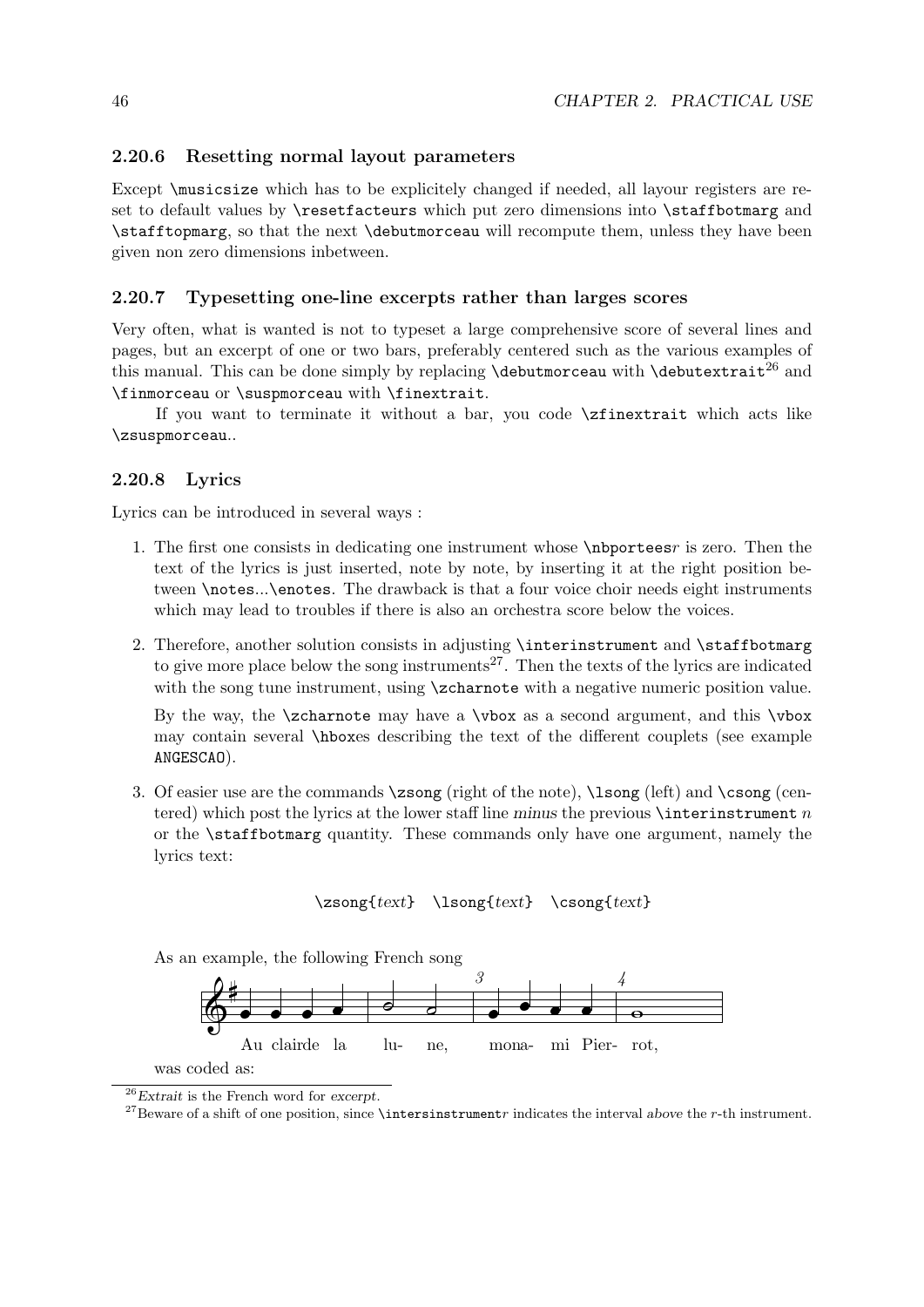```
\generalsignature{1}
\def\nbinstruments{1}
\debutextrait
\NOtes\zsong{Au }\qu g\enotes
\NOtes\zsong{clair }\qu g\enotes
\NOtes\zsong{de }\qu g\enotes
\NOtes\zsong{la }\qu h\enotes
\barre
\NOTes\zsong{lu- }\hu i\enotes
\NOTes\zsong{ne, }\hu h\enotes
\barre
\NOtes\zsong{mon }\qu g\enotes
\NOtes\zsong{a- }\qu i\enotes
\NOtes\zsong{mi }\qu h\enotes
\NOtes\zsong{Pier- }\qu h\enotes
\barre
\NOTes\zsong{rot, }\wh g\sk\enotes
\finextrait
```
# 2.21 Other special ornaments

Since the first release of MusicT<sub>E</sub>X, many users have either asked for new features of proposed their own procedures to be included in MusicT<sub>F</sub>X. Some of them have been added because of their high utility, some others have been left aside for several reasons. The major reason for not including many proposals in the MusicT<sub>EX</sub> release is that  $-$  at least on many computers and especially  $PC's -$  the T<sub>EX</sub> memory is limited to 65 000 "words". This is a very restricted value which causes many trials to exceed the capacity of  $T_F X$  (unless using "big $T_F X$ "). Therefore, only the proposed macros of very general use can be introduced in the release as a standard and the users are suggested to take their specific procedures and include them (directly of by means of an \input) in their own source code.

This is particularly valid for people who want to typeset baroque music using the ancient ornament codings rather than the modern equivalents. As a compromise, some macros kindly provided by Ian Collier in Great Britain have slightly been updated and provided in a separate file named musicext.tex.

For example, brackets can be produced:



### 2.22 The musicsty macros

This file is made for non T<sub>E</sub>Xperts and/or lazy score typesetters. It provides

• a set of font definitions of common use, such as **\tenrm**, **\eightrm**, etc.,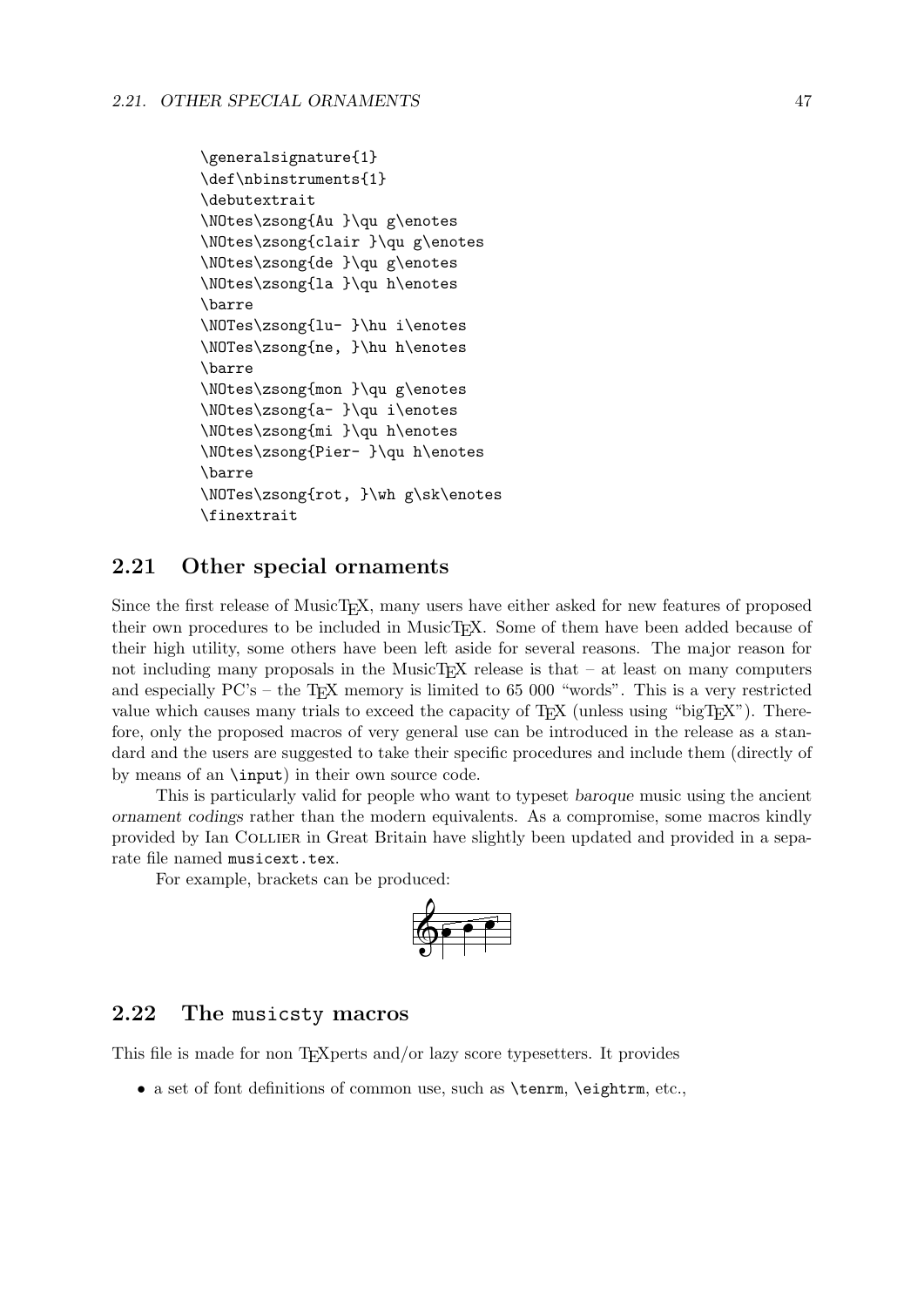- a reasonable setting of \hsize, \vsize, \hoffset, \voffset dimensions in order to have a good layout fi for European A4 paper<sup>28</sup>
- a set of text size commands:

 $\begin{bmatrix} \begin{array}{c} \text{ell} \\ \text{ell} \end{array} \right. \text{with } \begin{array}{c} \begin{array}{c} \text{ell} \\ \text{ell} \end{array} \right. \quad \begin{bmatrix} \begin{array}{c} \text{ell} \\ \text{ell} \end{array} \right. \quad \begin{array}{c} \begin{array}{c} \text{ell} \\ \text{ell} \end{array} \end{bmatrix} \end{bmatrix}$ 

\tenpoint which sets the usual \rm, \bf, \sl, \it commands to 10 point font size;

\twlpoint to get 12 point font size;

\frtpoint to get 14.4 point font size;

\svtpoint to get 17.28 point font size;

\twtypoint to get 20.74 point font size;

\twfvpoint to get 24.88 point font size;

- a set of commands to make easy piece titles :
	- $-$  \author or \fullauthor to be put at the right of the first page, below the title of the piece; the calling sequence is, for example:

\author{Daniel TAUPIN\\organiste \'a Gif-sur-Yvette}

where the  $\setminus \setminus$  makes theauthor name displayed on two or several lines.

- \shortauthor to be put at the bottom of each page,
- $-$  \fulltitle which is the big main title of the piece,
- \subtitle is displayed below the main title of the piece,
- $\hbar$   $\hbar$   $\hbar$   $\hbar$   $\hbar$   $\hbar$   $\hbar$  is the title repeated at the bottom of each page,
- \othermention which is displayed on the left of the page, in front of the author's name (it may contain several  $\setminus \setminus$  to display it on several lines,
- $-$  \maketitle which displays all the previous stuff.
- Some additional commands to make footnotes. These commands are
	- $-$  The normal Plain-T<sub>EX</sub> \footnote command which has two arguments not only one as in  $\mathbb{F}(\mathbb{F}(\mathbb{R}^N))$  = namely the label of the footnote, i.e. any sequence of characters and not only figures, and the text of the footnote.
		- IMPORTANT: the  $\footnotesize\big\}$  tootnote command does not work inside boxes<sup>29</sup>, therefore this command must not be issued within music. But another alternate feature is provided (see below).
	- The \Footnote command, which counts the footnotes and uses a number as the label of the foot note (equivalent to LATEX's \footnote command). The same restriction applies concerning footnotes within the music coding.
	- $-$  The \vfootnote command, taken from the Plain-T<sub>E</sub>X, which makes the footnote itself at the bottom of the current page, but does not put the footnote label at the place it is referred in the main text.

Thus, if a footnote is needed whose reference lies inside the music itself, the music typesetter must perform it in two steps :

<sup>&</sup>lt;sup>28</sup>People addicted to legal or other paper sizes should correct it for their own purpose.

 $29$ This is not a T<sub>E</sub>X-bug, this is a feature!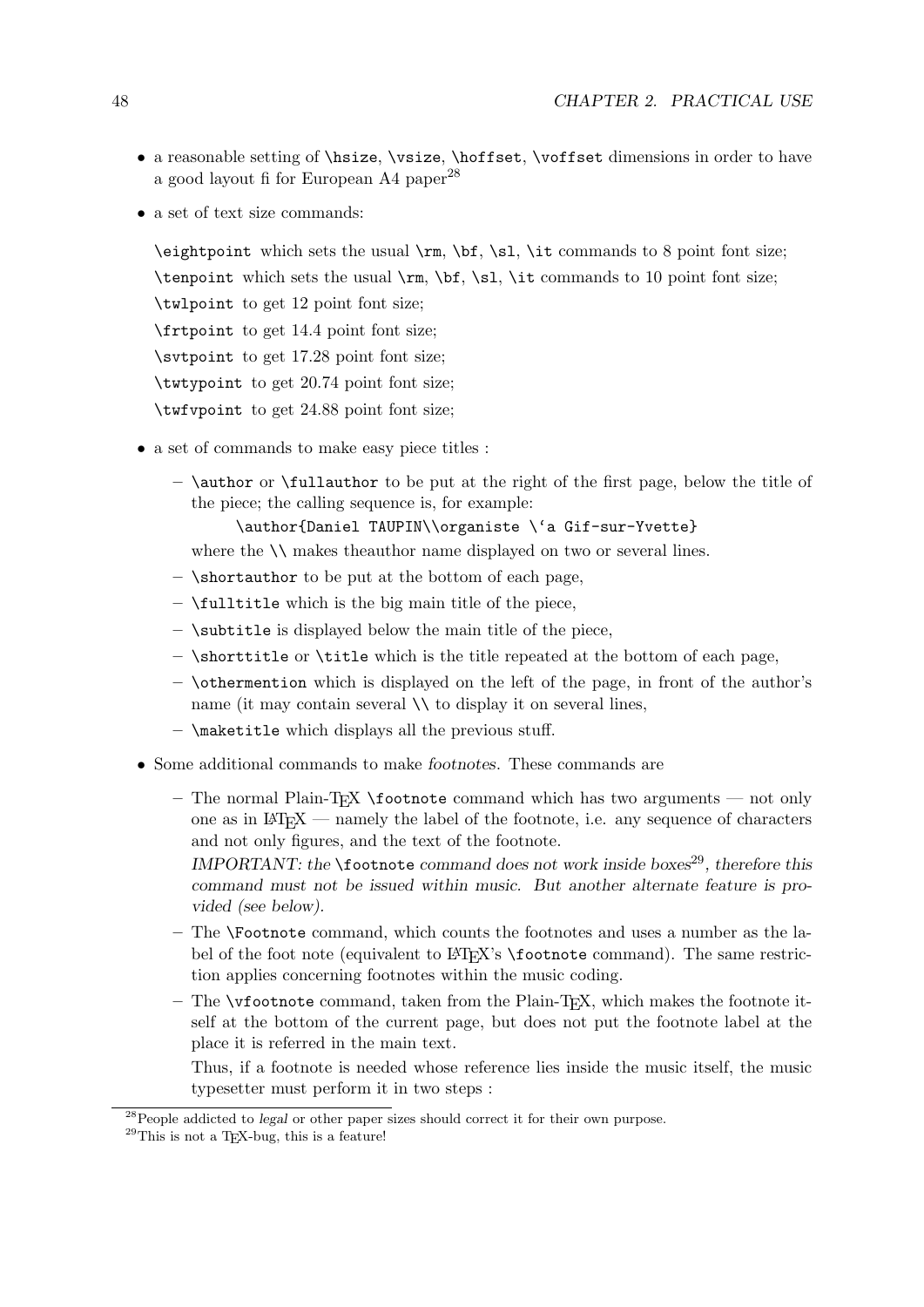- 1. quote the reference inside the music, using zcharnote for example,
- 2. post the footnote itself, using \vfootnote outside the music, either before \debutmorceau or between \suspmorceau and \reprmorceau or equivalent commands.

Note that musicsty should not be used with LATEX.

# 2.23 Abnormal music coding

#### 2.23.1 Gregorian chant

Gregorian chant is often coded using four line staffs (see section 2.20.5) and using special notes (called neumes) which are described in section 2.18.3. But the gregorian chant also needs a special alto clef which is in fact the ancester of the modern alto clef. The gregorian alto clef can be invoked instead of the modern one by re-declaring the \clefdutr macro. Thus

```
\def\clefdutiv{\gclefdut}
```
will cause the instrument number 4 (i.e.  $iv$ ) to exhibit a gregorian C clef whenever the value of \cleftoskiv refers to an alto clef. The modern alto clef can be restored for that instrument by :

```
\def\clefdutiv{\clefdutsymbol}
```
#### 2.23.2 Music score without clefs or with special clefs

Regardless of the number of lines of the staffs, an instrument may have no clefs, e.g. for percussion music but also for any weird purpose. This done by declaring some of the following items :

```
\def\c{desolr}{relax}\def\clefdutr{\relax}
\def\clefdefar{\relax}
```
At first sight, it could be thought to be silly to cancel the G clef, the C clef and/or the F clef to have an empty clef symbol. But the reason is that the absence of clefs does not mean that notes should not be raised according to their pitch. Thus, if the user uses the G clef coding of pitches, he is welcome to use the present feature to cancel the G clef, but if he uses some alto clef coding, then he should cancel the alto clef symbol. Of course, all this is irrelevant if the engraver chooses to use numeric coding of note position like  $\qu{10}$ .

Normal symbols for these clefs and for instrument or roman number  $r$  can be restored by :

```
\def\clefdesolr{\clefdesolsymbol}
\def\clefdefar{\clefdefasymbol}
\def\clefdutr{\clefdutsymbol}
```
Besides, a special drum clef (two heavy vertical bars) can replace any of the standard clefs, for exemple the G clef by saying :

```
\def\clefdesolr{\drumclefsymbol}
```
It is to be emphasised that these features are specific to one instrument — not one staff of a several staff instrument — so that some weird score for monks, drum and electronic keyboard such as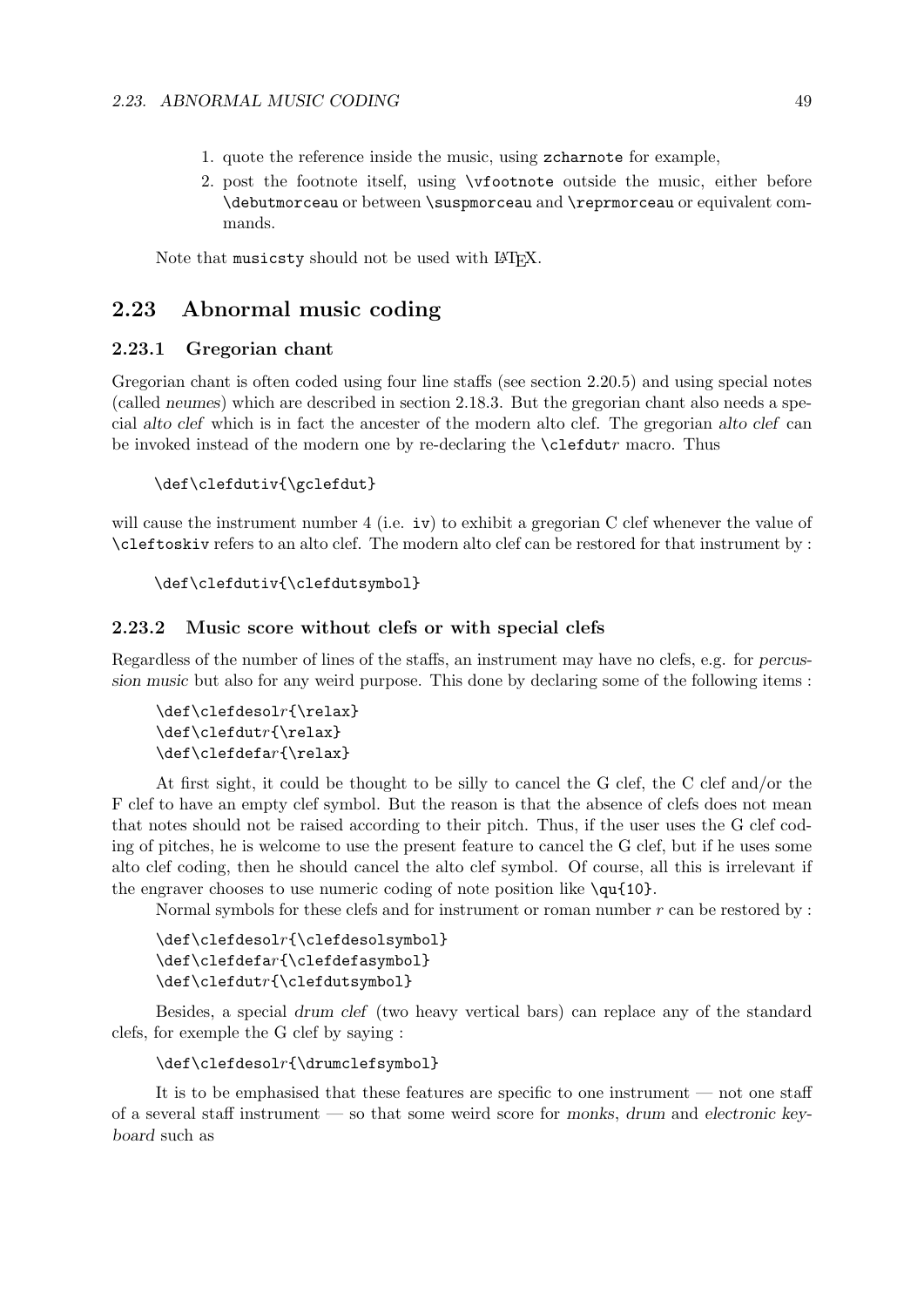

could be coded as follows, regardless this is relevant :

```
\parindent 19mm
\def\nbinstruments{3} \def\instrumenti{keyboard}
\def\instrumentii{drum} \def\instrumentiii{monks}
\def\stafflinesnbii{1} \def\stafflinesnbiii{4}
\generalsignature{0} \generalmeter{\relax}
\signi=-1\relax % one flat at keyboard
\nbporteesi=2\relax % 2 staffs at keyboard
\cleftoksi={6000}\cleftoksiii={3000}\cleftoksii={1000}
\def\clefdutiii{\gclefdut} % gregorian C clef at instrument iii
\def\clefdutii{\drumclefsymbol} % cancel C clef at instrument ii
\def\interinstrumentii{-4\Interligne} % less spacing above drum
\normal
\debutextrait
\Notes\hu F|\zh c\hu h&\diamw 0&\carrg {acd}\enotes
\NOtes\qu I|\zq N\qu d&\diamg 0&\diamg f\enotes
\NOtes\qu J|\zq a\qu e&\diamg 0&\diamg e\enotes
\notes\hu G|\zh b\hu d&\zshaker 3\diamw {00}&\zcarrg d\carqg g\carrg {hgh}\enotes
\finextrait
```
In the same way, a possible violin score with harmonic notes (see 2.18.5) could be :



It was coded as follows:

```
\def\nbinstruments{1}\nbporteesi=1\relax
\generalsignature{-2}\generalmeter{\allabreve}\cleftoksi={0000}
\normal
\debutextrait
\NOtes\zd o\zh d\hu h\enotes
\Notes\ibu0k0\zq g\yh0k\qh0j\zq e\yh0i\tbu0\qh0j\enotes
\barre
\NOTes\zd g\hu k\enotes
```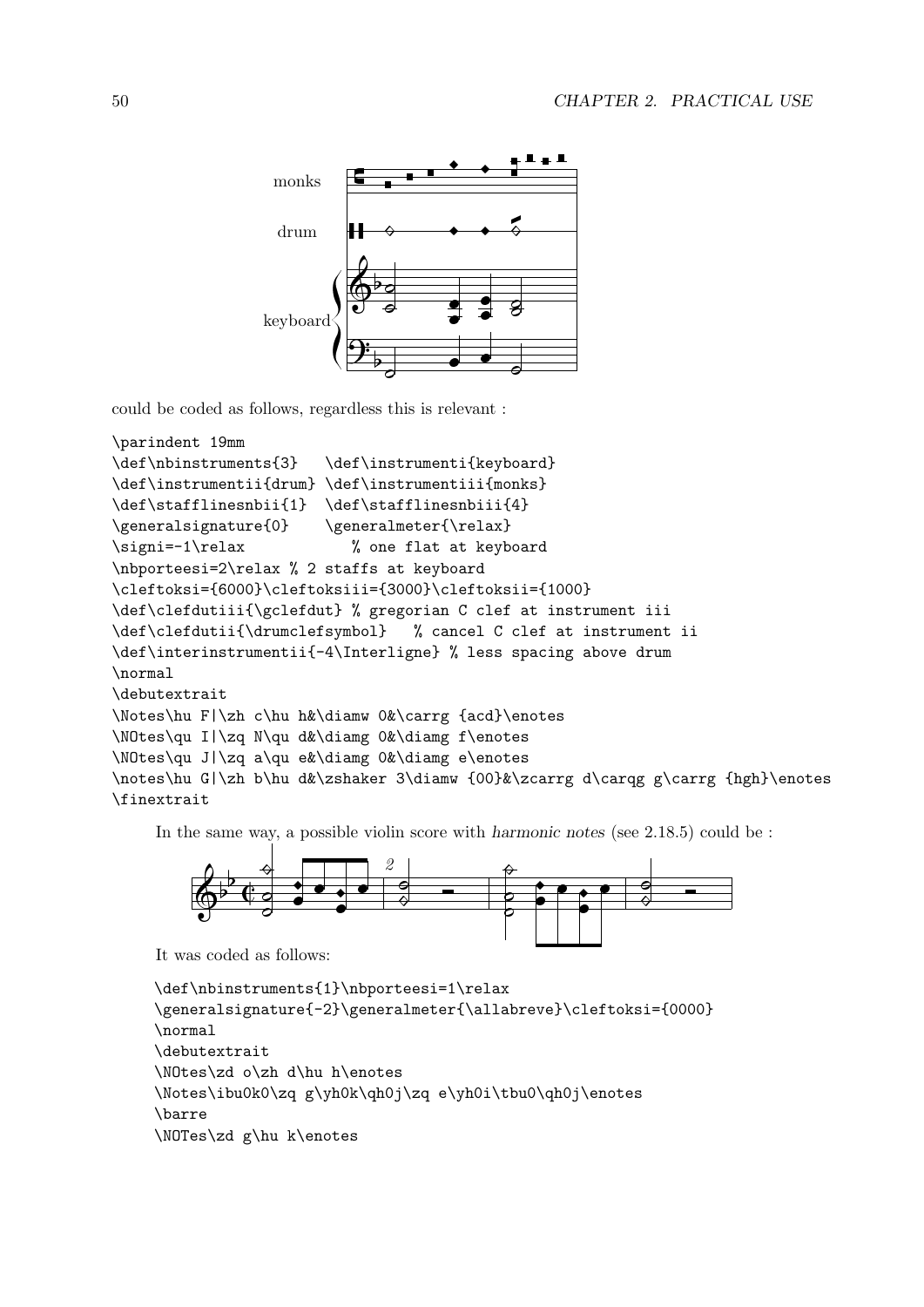```
\NOTes\hpause\enotes
\barre
\NOtes\zd o\zh d\hl h\enotes
\Notes\ibl0b0\zq g\yb0k\qb0j\zq e\yb0i\tbl0\qb0j\enotes
\barre
\NOTes\zd g\hu k\enotes
\NOTes\hpause\enotes
\finextrait
```
## 2.23.3 Usual percussion music

Besides single percussion scores usually written using one-line staffs, percussion music involving several instruments is often writen on five-line staffs with a *drum clef*, where the instruments are distinguished by the type of the note heads and the apparent pitch of the note on the staff. We give an example — kindly provided by Agusti MARTÍN DOMINGO :



```
\begin{music}
\def\nbinstruments{1}\generalsignature{0}\def\stafflinesbi{5}
\generalmeter{\meterfrac44}
\cleftoksi={0000}\def\clefdesoli{\drumclefsymbol}
\normal
\debutextrait
\leftrepeat
\Notes\zql f\rlap{\soupir}\ibu0m0\xh0{nn}\enotes
\Notes\zk d\zql f\zq j\xh0n\tbu0\xh0n\enotes
\Notes\zql f\rlap{\soupir}\ibu0m0\xh0{nn}\enotes
\Notes\zk d\zql f\zq j\xh0n\tbu0\xh0n\enotes
\barre
\Notes\zql f\rlap{\soupir}\ibu0m0\kh0{nn}\enotes
\Notes\zx d\zql f\zq j\kh0n\tbu0\kh0n\enotes
\Notes\zql f\rlap{\soupir}\ibu0m0\kh0{nn}\enotes
\Notes\zx d\zql f\zq j\kh0n\tbu0\kh0n\enotes
\barre
\Notes\zql f\rlap{\soupir}\ibu0m0\oxh0{nn}\enotes
\Notes\zox d\zql f\zq j\kh0n\tbu0\oxh0n\enotes
\Notes\zql f\rlap{\soupir}\ibu0m0\oxh0{nn}\enotes
\Notes\zox d\zql f\zq j\kh0n\tbu0\oxh0n\enotes
\setrightrepeat\finextrait
\end{music}
```
To use these different note heads, one must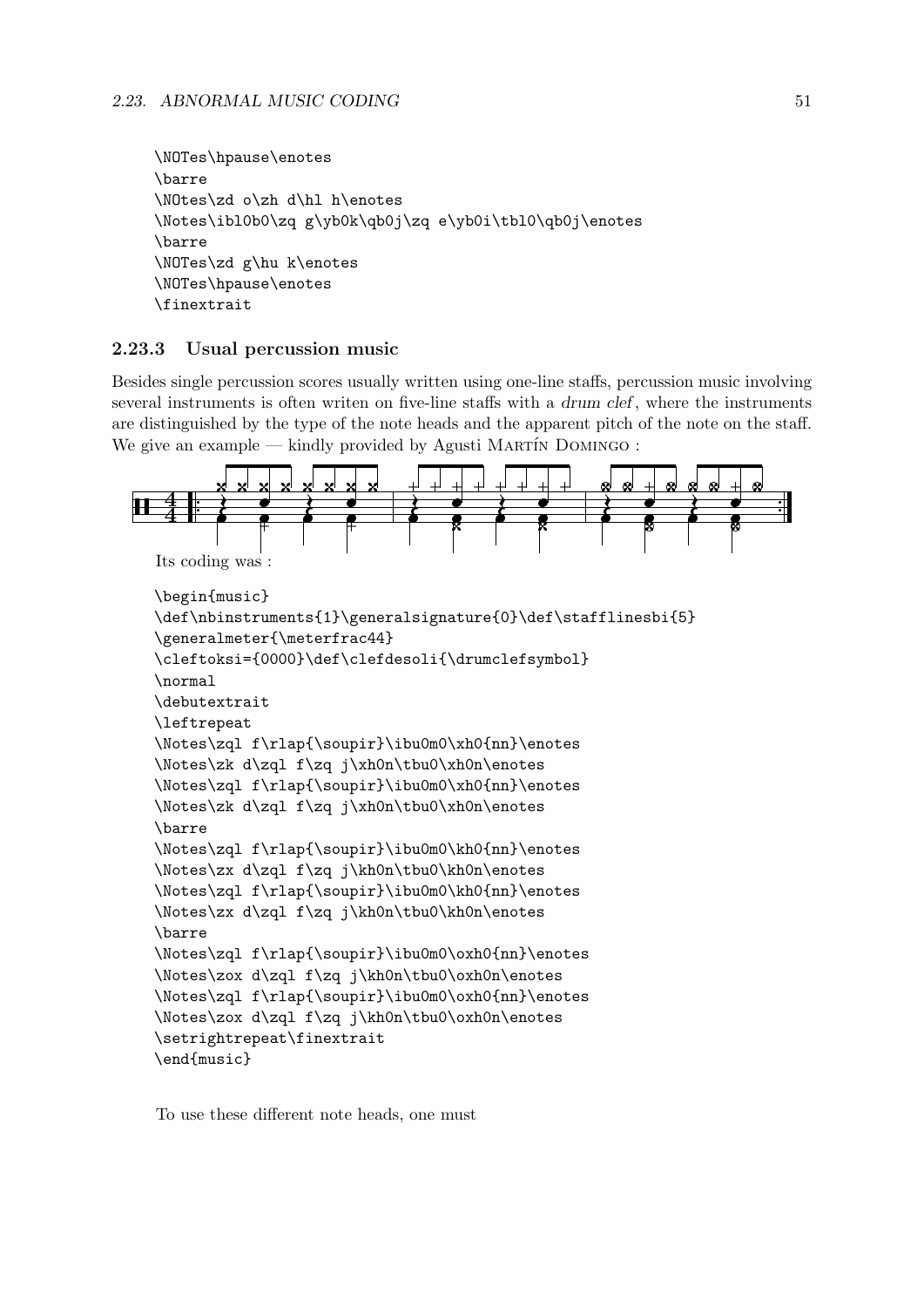- either include a specific percussion file namely musicper.tex after the usual \input musictex or invoke the LATEX style option musicper;
- use special macro names to replace the usual elliptic back note head with either a double sharp sign or with  $a +$ . These macros are:
	- $-\ \zeta, \xu, \xu$ ,  $xu$ p,  $xl, \zu$ ,  $xh, \zu$ ,  $zx, \xcu$ ,  $xcup$ \xccu, \xcccu, \xccccu, \xcl, \xclp, \xclpp, \xccl, \xcccl and \xccccl, which behave exactly like  $\zeta, \qu, \qup, \qupp, \q1, \q1p, \q1p, \q1p, \q0$ ,  $\zeta, \zeta, \cu$ \cup, \cupp, \ccu, \cccu, \ccccu, \cl, \clp, \clpp, \ccl, \cccl and \ccccl, except that the note head is  $\boldsymbol{\times}$  instead of  $\bullet$  .
	- \zox, \oxu, \oxup, \oxupp, \oxl, \oxlp, \oxlpp, \oxh, \oxb, \zx, \oxcu, \oxcup, \oxcupp, \oxccu, \oxcccu, \oxccccu, \oxcl, \oxclp, \oxclpp, \oxccl, \oxcccl and \oxccccl, to get a note head of  $\otimes$  instead of  $\bullet$ .
	- $-\ \zk, \ku, \kup, \kup, \k1, \klp, \kh, \kh, \zk, \kcu, \kcup, \kcup, \kccu,$ \kcccu, \kccccu, \kcl, \kclp, \kclpp, \kccl, \kcccl and \kccccl, to get a note head of  $+$  instead of  $\bullet$ .

# 2.24 Writing your own macros: the \catcode problems

As seen before, the  $\catcodes$  of the | and  $\&$  symbols are modified by MusicT<sub>EX</sub>, in the range of the actual scores but no more<sup>30</sup> in the whole of the T<sub>EX</sub> source. Thus, if you define your own macros to make your writing easier, you are likely to invoke the | or & symbols in a part of text where their **\catcodes** are not correctly set. This may result typically in a diagnostic like :

! Misplaced alignment tab character &. when you attempt, not to define, but to use your macro using the  $\&$  symbol to change the instrument. Smart T<sub>E</sub>Xers know that the \catcodes are attached to the characters when they are input and not when they are used; thus you must be sure that  $\vert$  and  $\&$  have the correct MusicT<sub>EX</sub> \catcode when the macro is defined, which may well occur outside the actual score.

It is also worth pointing out that the same problem may occur with other punctuation marks like " $\langle$ ", " $\rangle$ ", " $\hat{ }$ , etc., if their \catcode has been changed by some other set of macros, like french.sty.

# 2.25 MusiclaTFX

#### 2.25.1 The musictex.sty style

As said before, the amount of memory and registers used by MusicT<sub>EX</sub> makes it hardly compatible with LAT<sub>EX</sub>. However, Nicolas BROUARD succeeded in building a musictex.sty which is now included in the distribution. This is not recommended to make separate music scores. Its purpose is rather to provide a means of inserting short musical excerpts in books or articles written with LAT<sub>EX</sub>. Then, the **\documentstyle** command should include musictex in the options.

The LAT<sub>EX</sub> style file musictex.sty simply \inputs the following files (in that very order):

• musicpre.tex

<sup>30</sup>Since version 4.99.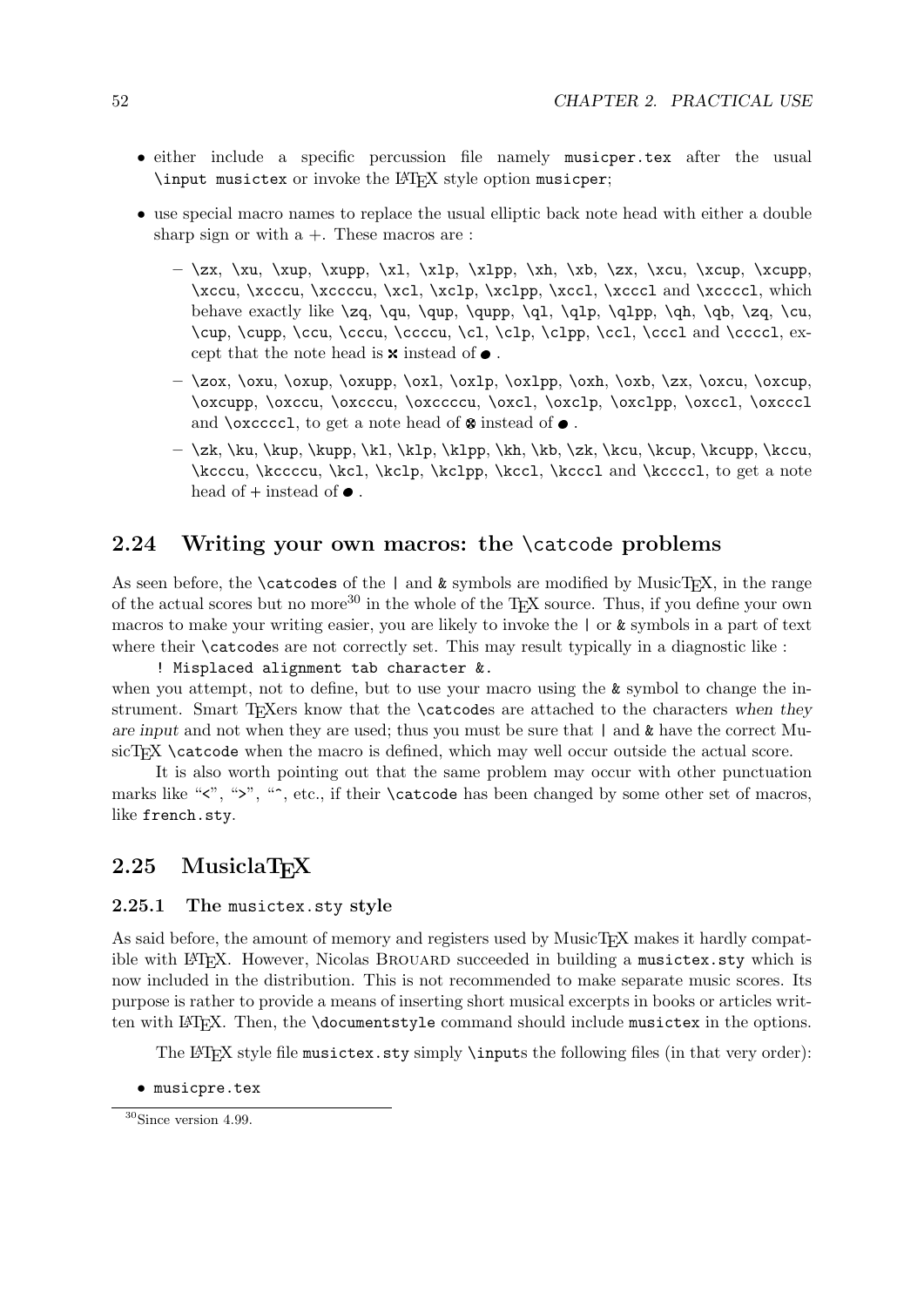- musicnft.tex
- musictex.tex
- musicvbm.tex
- musicpos.tex

In the case of a LAT<sub>EX</sub> user wanting to use accidental transposition facilities, he should invoke musictrp in the options of the \documentstyle command.

In case of TeX capacity exceeded..., use a "BiglaT<sub>E</sub>X" (after checking there is no visible error in the source code).

#### 2.25.2 Wide music in  $\mu_{\text{F}}$ X

Another difficulty appears with LAT<sub>EX</sub>: internal LAT<sub>EX</sub> macros handle the page size in a way which is not supposed to be changed within a given document. This means that text horizontal and vertical sizes are somewhat frozen so that one can hardly insert pieces of music of page size different from the size specified by the LaTeX style. Although a largemusic has been provided, the main drawback is an unpredictable behaviour of top and bottom printouts, especially page numberings.

If the whole of a document has wide pages, it can be haddled with the a4wide style option, or any derivate of it.

#### 2.25.3 The \catcode problems

The musicpos.tex file merely overrides the  $\text{c$ atcodes of the } | and  $\&$  symbols which are modified by MusicT<sub>E</sub>X. To have access to these symbols when coding music, on should then enclose the scores or excerpts within \begin{music} and \end{music}. But there is also another possibility, i.e. to say  $\nexthtt{\label{def:ex} \text{m}}$  instead of  $\texttt{k}$  and  $\nexthtt{\label{def:ex:ex:map} \text{m}}$  instead of  $|$ .

Another problem comes from the french.sty written by Bernard GAULLE which is the standard of the GUTenberg French association. This style changes many \catcodes which lead MusicTEX to fail in many cases. Therefore, since the version 4.99, the  $\c{actcodes}$  of all are forced to the adequate value at \debutmorceau, \debutextrait and restored at their original value at \finmorceau, \suspmorceau and \finextrait. This means that some facilities like the guillemets or the tabulation character are inhibited within music scores (possible problem with sophisticated lyrics) but perfectly available within the normal text.

Anyway, in case of emergency, one can invoke \catcodesmusic to establish the \catcodes at their value fit for music, and \endcatcodesmusic to reset them at their external value, for example those chosen by french.sty.

## 2.26 Implementation and restrictions

The macroinstruction file MusicT<sub>EX</sub> contains approximately 2500 lines of code, that is 80 000 bytes approximately. This requires your score to be compiled by the most extended versions of TEX (65 000 words of working memory). It is therefore wise to set \tracingsstats to 2 in order to have an information about the memory used in each page. In desperate situations, we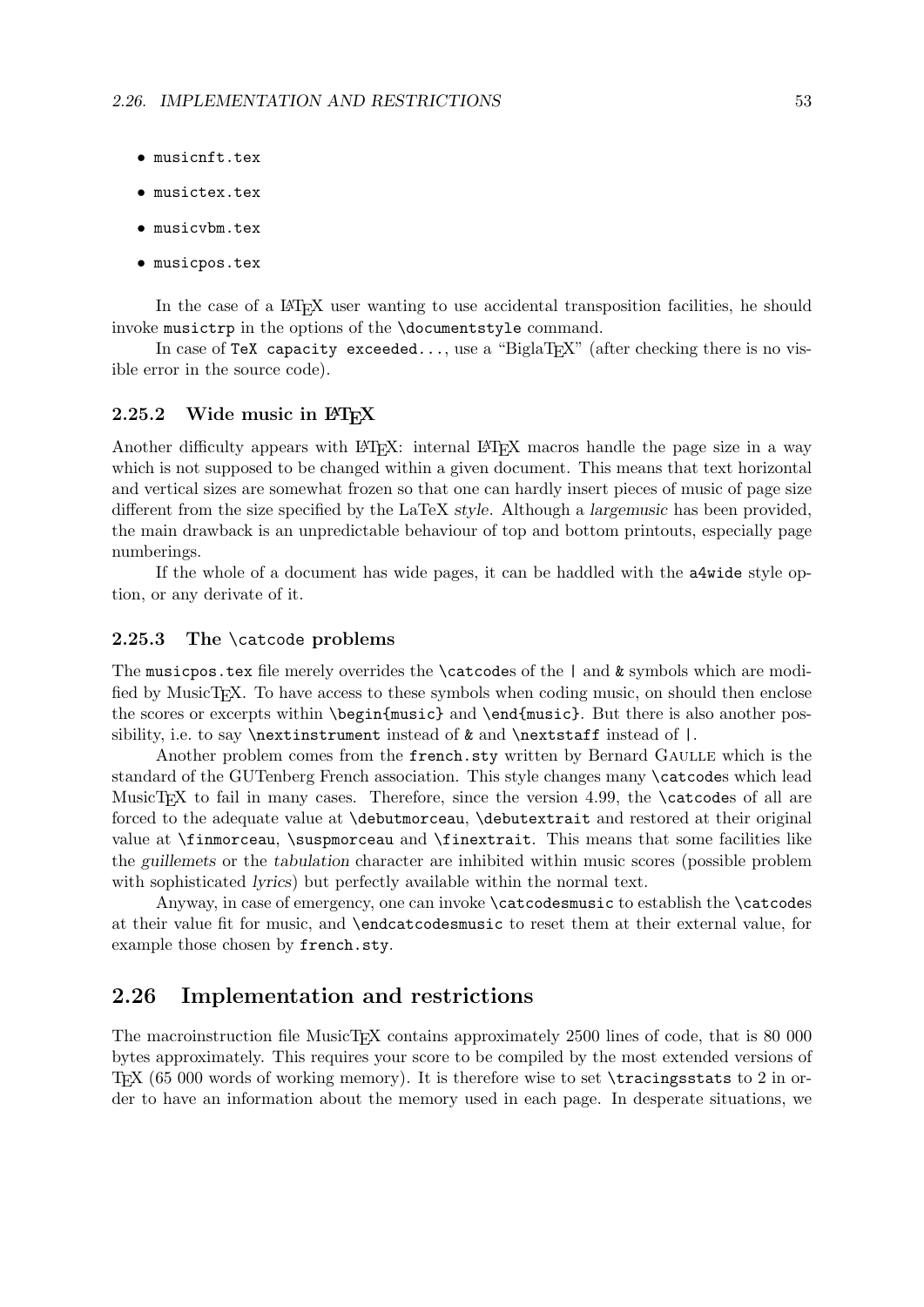recommend using the "BigTEX" processors which, unfortunately, perform a great deal of disk input/outputs (on PCs with i286 processors) which make them awfully slow<sup>31</sup>.

In particular, the number of registers it uses and the amount of memory used by LATEX macros makes it doubtfully compatible with LAT<sub>E</sub>X, unless using BigLAT<sub>EX</sub>.

Other precautions are necessary: beware of end-of-line spaces; they corrupt layout and may cause unwanted line breakings after which music symbols seem to float in the air without staffs. To avoid that, it is recommended to use \relax rather than % at the end of source lines.

<sup>31</sup>Using i386 or i486 processors, this problem disappears with the specific version of emTeX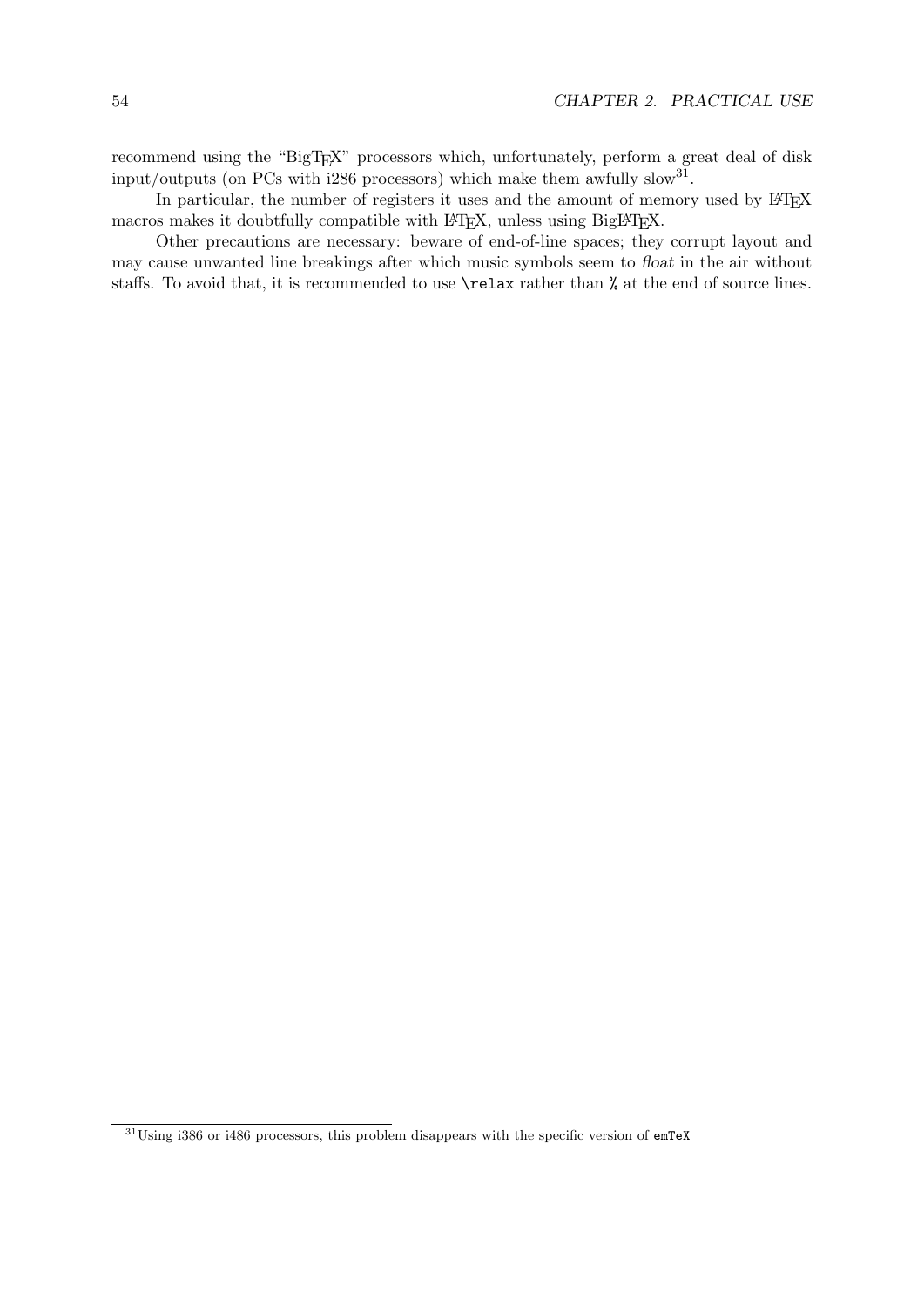# Chapter 3

# Installation

## 3.1 Getting the stuff

As seen before, all the files are available at anonymous ftp rsovax.lps.u-psud.fr  $(193.55.39.100)$  in the directory<sup>1</sup> [anonymous.musictex], which can more easily be reached using the simple command

cd musictex

This directory normally contains musictex.zip which contains all the distribution for PC (MS-DOS) computers. This is only for ftp-ing convenience since all source files are directly available in the same directory. In addition a set of examples (i.e. the files whose name does not begin with "music") is packed into musicexa.zip, and recueil.zip contains the zipped DVIs of a large subset of the examples. Finally the PK files of specific fonts are provided in musicpk.zip; getting this file is useless if you are able to metafont the files whose \*.mf are provided in the main package.

The VMS files are also packed into musictex.bck . Notwithstanding the fact that files are packed together or not, the files provided are of two kinds:

- 1. the basic files;
- 2. the example files.

All basic files are either of the form music\*.\* (excluding of course \*.zip and \*.bck), beamn\*.\* and slurn\*.\*. Other files (\*.tex or \*.dvi) are example files.

Fonts are provided as  $\ast$ . mf files but also as  $\ast$ . tfm and  $\ast$ . pk files for 300 dpi printers or previewers. Additional values of the dpi parameter are also provided in musicpk.zip. Normally  $\rm needed$  fonts are musikn20, musikn16, musikn13, musikn11, musicbra or musicbrb $^2$ , beamn20, beamn16, beamn13, beamn11, slurn20 and slurn16.

# 3.2 Installing the fonts

All files with the extension  $\cdot \mathsf{tfm}^3$  have to be copied in the same directory as the other  $\cdot \mathsf{tfm}^3$ . Then, if you get the error message:

 $1$ <sup>UNIX</sup> addicts whould beware that this primary server is an old MicroVax run the VMS system. Therefore the brackets in the directory name are compulsory, not optional.

 $2<sup>2</sup>$ musicbra and musicbrb exhibit some drawing differences, but they meet the same purpose of typing piano braces.

 ${}^{3}$ TEX font metric files, needed directly from binary for TEXing the examples or the doc.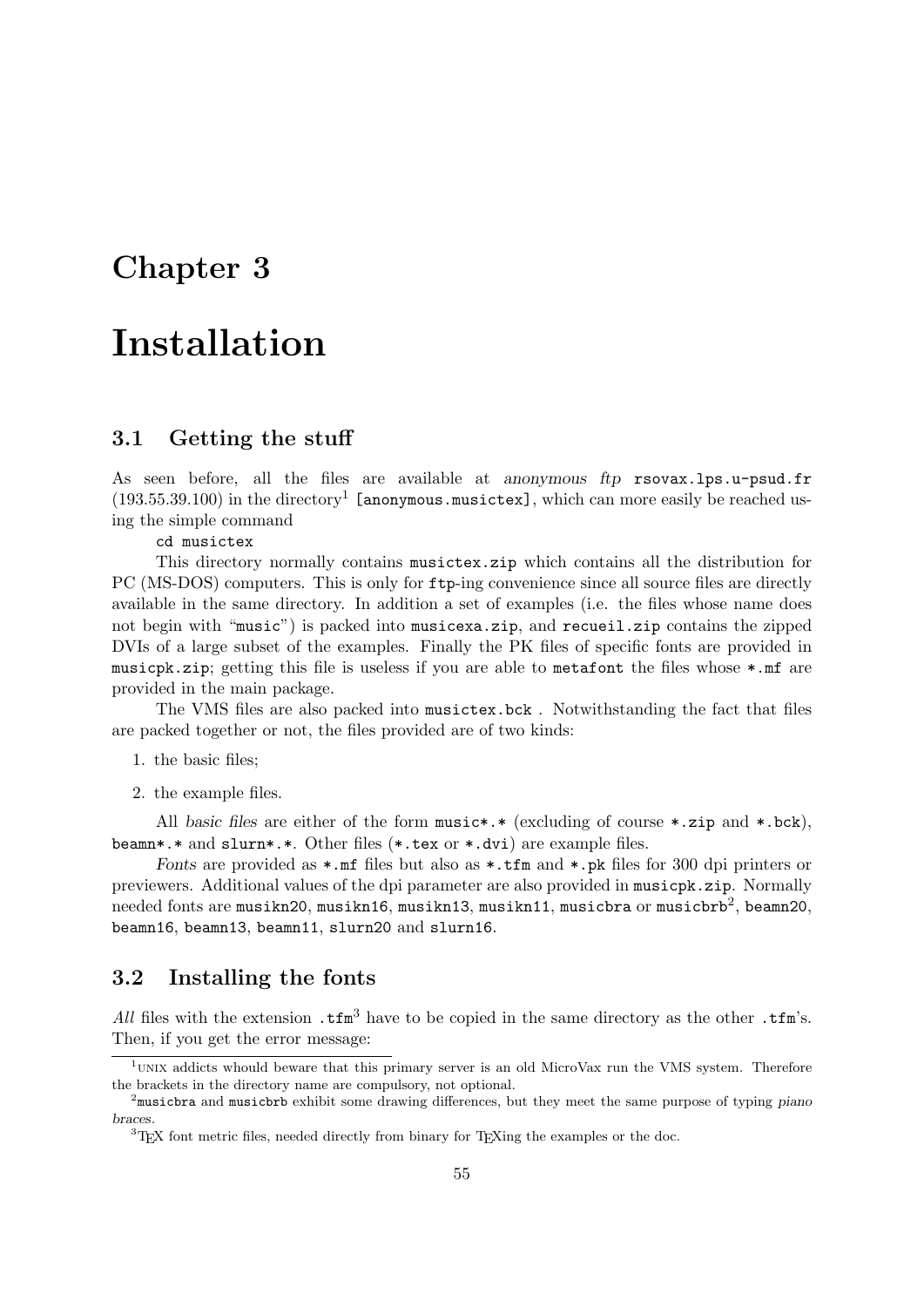! Font ... not loadable: Metric (TFM) file not found.

this means you did not succeed in installing the .tfm's, or you installed them in the wrong directory. Then look at your general T<sub>EX</sub> documentation<sup>4</sup> and try again.

The .tfm only contains the width, height and depth of each character of a font and is the only font file needed for T<sub>E</sub>Xing. But, to preview and/or view you need the pixel fonts, i.e. not the metrics but the exact drawing of the characters. On most systems they are packed and have either the extension .pk or the extension  $\cdot$   $\lt$  dpi  $\gt$ pk, where dpi is the actual resolution of the font needed in the requested size. This means that the the given  $\ast$ , pk files provided often have to be renamed as  $\ast$ . 300pk, especially in UNIX systems.

Mostly needed and spreaded are the fonts for dvi-driver with resolution of 300dpi. Using EmT<sub>E</sub>Xthe .pk-fonts have to be copied in  $\ldots$  \pixel.lj\300dpi\. In UNIX systems they often have to be renamed as  $\ast$ . 300pk and put in a directory — the name of which can be provided by your local manual or T<sub>F</sub>X-wizard — of the form  $\dots$ /fonts/pk.

# 3.3 Building a format

Introducing the basically needed files in a format (with INITEX) is a means of saving computer time and memory. Besides, you will have a format compatible with  $MusiXT_{F}X$  and  $-\frac{1}{2}$ provided you made the symmetrical format for MusiXTEXthat is, including musixcpt in your MusiXT<sub>EX</sub> format — you can compile exactly the same source files with both MusicT<sub>EX</sub> and MusiXT<sub>EX</sub>, which is a good means of finding whether some strange behaviour is specific to one implementation or the other, or whether you made some general mistake.

#### 3.3.1 Starting from nil

1. Build up a file called musictex.ini with following contents:

```
\input plain % or your local plain-like TeX format
\input musicnft
\input musictex
\input musicvbm
\input musictrp % optionally
\input musicsty % optionally
\def\fmtname{musictex}\def\fmtversion{5.08}
\dump
```
2. Make your format with the command

```
initex musictex.ini^5
```
3. Then your format may me invoked for TEXing score by something like

tex &musictex  $jobname^6$ .

<sup>&</sup>lt;sup>4</sup>The specific T<sub>EX</sub> installation manual, not necessarily the T<sub>EX</sub>book.

 $5$ depends on your implementation. initex may require another form, such as "tex386 -i".

 $6$ depends on your implementation. Very often the formatless T<sub>E</sub>Xis invoked by virtex rather than tex which already invokes a default plain format.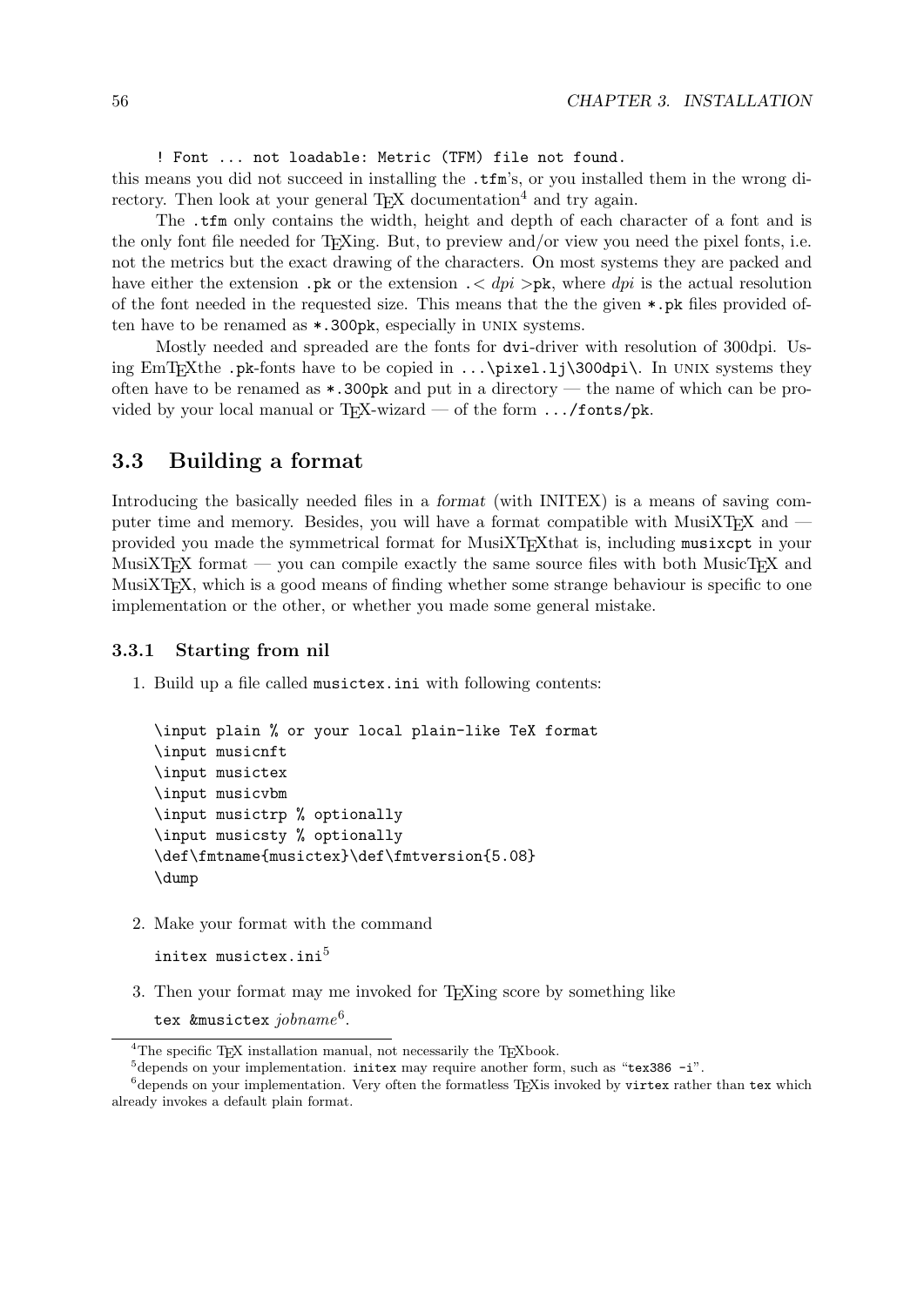#### 3.3.2 Starting from your usual plain format

- 1. First, try to find on your favourite system whether tex is an executable routine, or a tex.bat command in MS-DOS or a shell procedure under unix.
- 2. If tex is a command try to find the "initex" local command: usually it is either initex or tex -i.
- 3. Try to find the name of the "plain T<sub>E</sub>X" format (usually posted when T<sub>E</sub>Xing anything.
- 4. Then, mutatis mutandis, assuming the "initex" command has the name initex and the "plain T<sub>E</sub>X" format is plain, run the shell command:

initex \&plain musictex.ins

which will produce a format file musictex.fmt which you shall put in the same directory as the others formats (hoping you have the access rights...). Note, in unix systems, the backslash before the & which tells the system to consider this character as a member of the command, not a batch execution indication. Once this is done, you can MusicT<sub>E</sub>X any score you have written using a command such as:

```
tex \&musictex my-score.tex
```
that is, specifying your new format musictex.fmt instead of the usual plain.fmt.

For MS-DOS/emTeX users the format building command is:

tex386 -i &plain musictex.ins

(you can change plain into dc-plain or any other plain-like format you have) then:

copy musictex.fmt \emtex\btexfmts\\*.\*

and the musictex.bat command can be

```
if exist %1.tex goto tex
goto end
:tex
tex386 -mt20000 &musictex %1 %2 %3 %4 %5 %6 %7 %8 %9
```
:end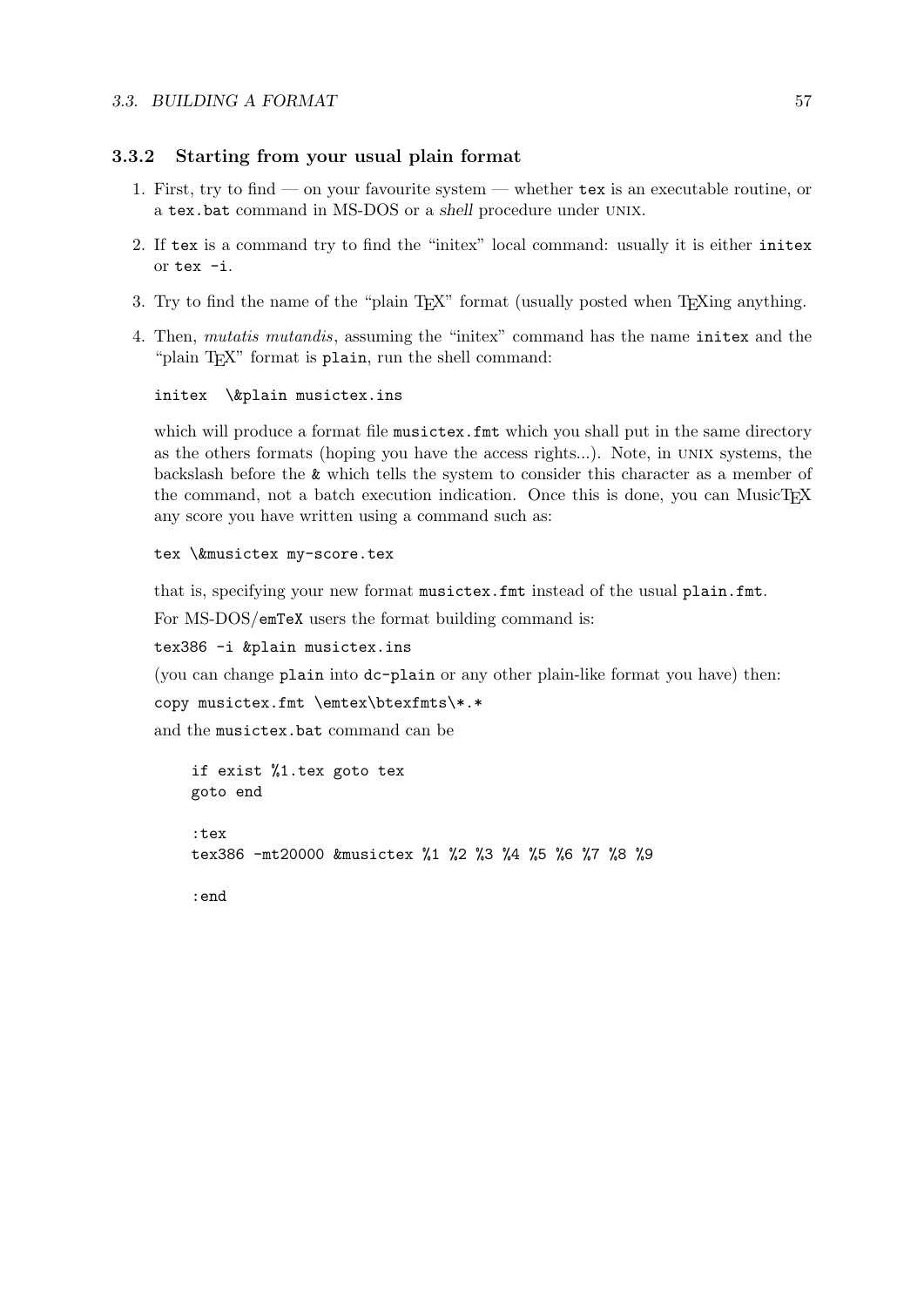# Chapter 4

# Index

Symbols

 $* : 22$  $&$ : 53 | : 53

### A

a4wide : 53 \absoluteaccidentals : 24 \active : 9 acute accent : 23 \advancebottom : 44, 45 \alaligne : 28, 29, 31, 32, 35 \alapage : 29, 31, 35 \allabreve : 12 \altitude : 44 alto clef : 12, 30, 49 \altportee : 44 anonymous ftp : 55 \arpeggio : 34 \atnextline : 35, 44 \author : 48 \autolines : 6, 14, 27–29, 35, 36

# B

\backturn : 34 bar numbering : 27 \barno : 28 baroque : 47 \barre : 26, 27, 29, 32, 36 basic files : 55 bass clef : 12, 30 beams : 7, 11, 30, 36 \begin{music} : 13 \bf : 48 BigTEX : 28, 54

\bigaccid : 23 \bigdFl : 24 \bigdSh : 24 \bigFl : 24 \bigfl : 23  $BigIPTFX : 53, 54$ \bigNa : 24 \bigSh : 24 \bigsh : 23 \bottomfacteur : 43–45 Brahms : 30, 36 \break : 28 Brouard, N. : 52

#### $\mathbf C$

cadenzas : 37 \carpg : 39 \carqg : 39 \carrg : 39 \catcode : 11, 52, 53 \catcodes : 52 \catcodesmusic : 53 cautionary accidental : 23, 24 \ccccl : 15, 22 \ccccu : 15  $\cccl : 15$ \cccu : 15 \ccl : 15 \ccu : 15 \cdFl : 24 \cdfl : 23 \cdSh : 24  $\cdots$ \cFl : 24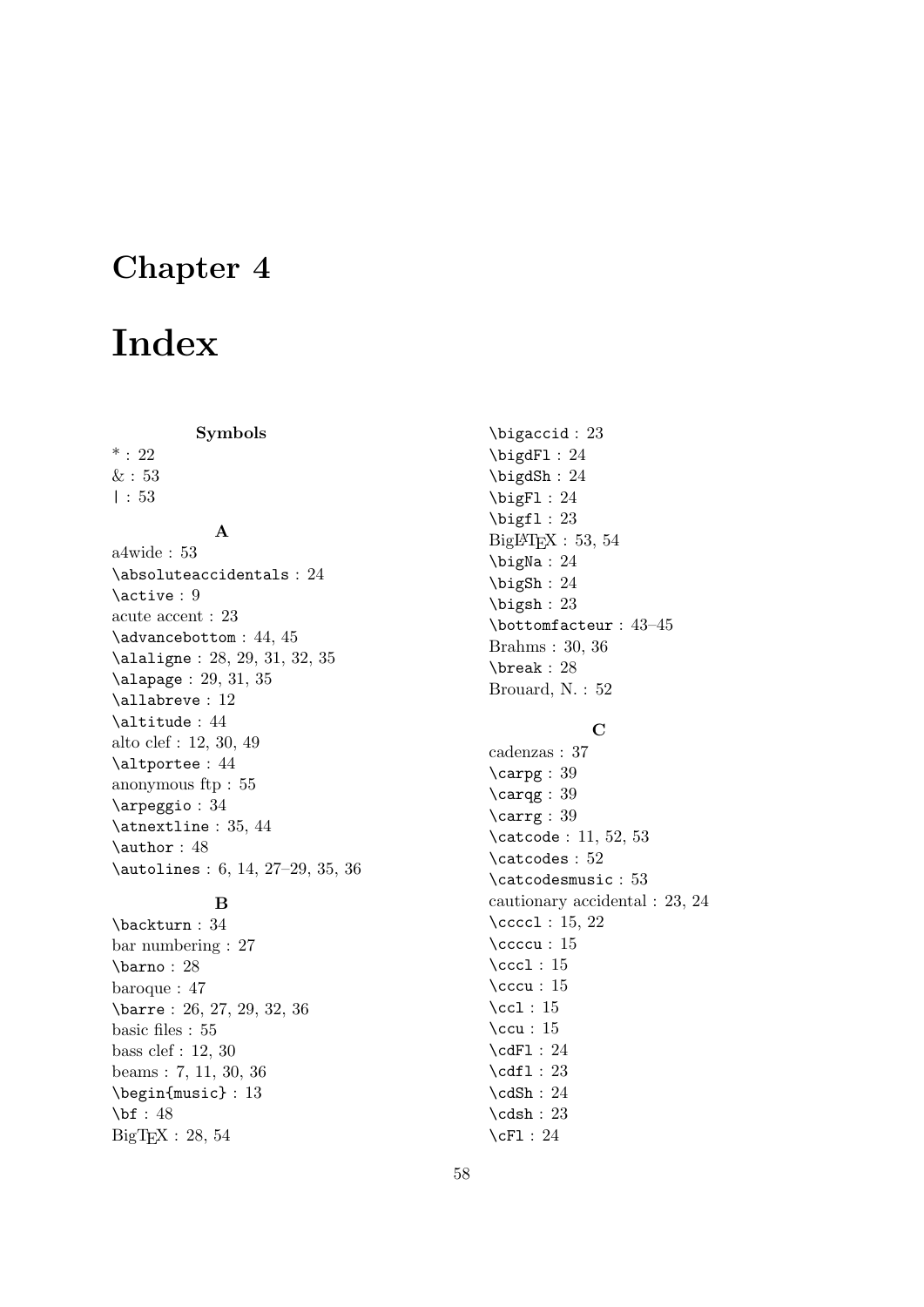\cfl : 23 \changeclefs : 30 \Changecontext : 29, 31 \changecontext : 29, 31, 32 \changesignature : 29 \charnote : 33 chords : 11, 16 \c1: 15, 39 clef d'ut : 12, 30 clef de fa : 12, 30 clef de sol : 12, 30 \clefdefa : 49 \clefdefasymbol : 49 \clefdesol : 49 \clefdesolsymbol : 49 \clefdut : 49 \clefdutsymbol : 49 clefs (empty) : 49 \cleftoksr : 12, 29, 30, 35 \cleftoksi : 12 \cNa : 24 \cna : 23 \coda : 33 \computespecifics : 41, 44 \computewidths : 44 \cSh : 24 \csh : 23 \csong : 46 \cu : 15, 39

# D

\dccu : 40 \dcl : 40 \dcu : 40 \dcup : 40 \debutextrait : 46, 53 \debutmorceau : 13, 28, 32, 44–46, 49, 53 \DEP : 35 \dFl : 24 \df1: 22, 24 \diamg : 39 \diamw : 40 \dimen : 10 distribution : 9 \documentstyle : 52, 53 dpi : 55 drum clef : 49

\drumclefsymbol : 49 \ds : 21 \dSh : 24 \dsh: 22, 24 \dsoupir : 21

# E

Egler, A. : 10, 34 \eightpoint : 48 \eject : 28 \elemskip : 6, 13, 14, 27  $emT$ FX :  $54$ \endcatcodesmusic : 53 \etroit : 13 \everystaff : 24, 35 \exhpause : 21 \expause : 21

#### F

Fauré, G. : 66 fermata : 35 \finextrait : 46, 53 \finmorceau : 29, 32, 44, 53 \finrightrepeat : 32 \Fl : 24 \fl : 22, 24 flats : 12 fonts : 55 \Footnote : 48 \footnote : 48 footnotes : 48 format : 56 french.sty : 52, 53 \freqbarno : 28 \frtpoint : 48 full rest : 21 \fullauthor : 48 \fulltitle : 48

# G

Gaulle, B. : 53 general staff size : 41 \generalmeter : 12 \generalsignature : 8, 12, 24, 29 glue : 9, 26 Gounod, C. : 41, 66 grave accent : 23  $\sqrt{grc1} : 39$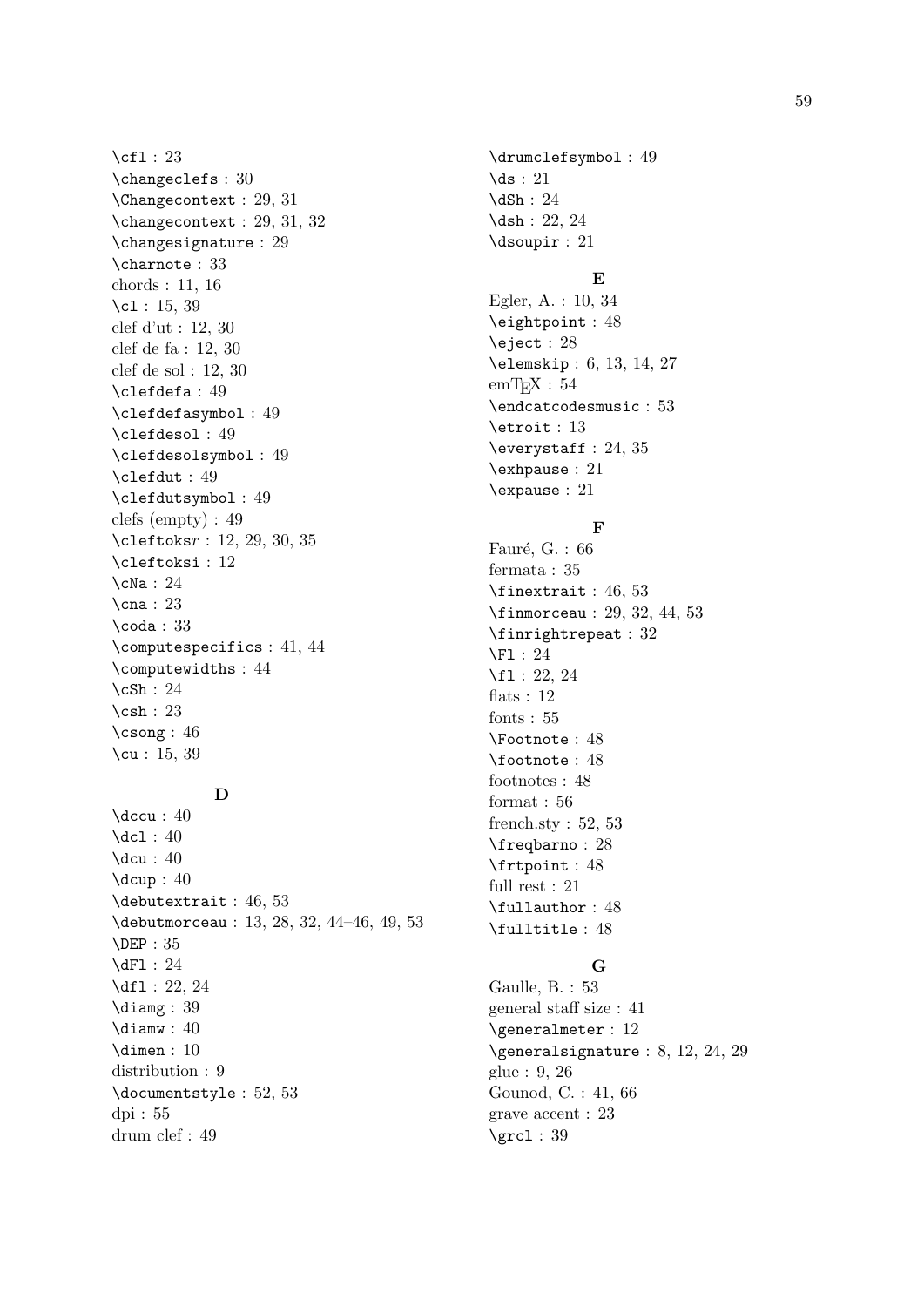\grcu : 39 gregorian music : 39, 45, 49 guillemets : 53 GUTenberg : 53

#### $H$

half rest : 21 harmonic notes : 50 Haydn, J. : 38 \hb : 20 \hbox : 27 \hfil : 27 \hh : 20 \hl: 14-16, 22 \hoffset : 48, 65 \hpause : 21 \hrule : 10, 27 \hs : 21 \hsize : 14, 48 \hskip : 21 \hu : 15, 22 \huitsoupir : 21 \hup : 17

I

\Ibbbbbl : 21 \ibbbbbl: 18 \Ibbbbbu : 21 \ibbbbbu : 18 \Ibbbbl : 21 \ibbbbl: 18 \Ibbbbu : 21 \ibbbbu : 18 \Ibbbl : 21 \ibbbl: 18 \Ibbbu : 21 \ibbbu : 18 \Ibbl : 21 \ibbl : 18 \Ibbu : 21 \ibbu : 18 \Ibl : 21 \ibl: 18, 19 \Ibu : 21 \ibu : 18 \Ilegl : 25, 26 \ilegl : 25 \Ilegu : 25, 26 \ilegu : 25 INITEX : 56 \input : 65 instrument : 12 instrument number : 8  $\iota$  instrument  $r : 13$ \interbeam : 43, 44 \interfacteur : 43–45 \interinstrument : 43, 45, 46 \Interligne : 43–45 \interligne : 43 \Internote : 43 \internote : 43 \Interportee : 43 \interportee : 43, 45 \interportee+\interinstrument : 43 \Invertslur : 26 \it : 48 \ITenl : 25 \Itenl : 25 \itenl : 25 \ITenu : 25 \Itenu : 25 \itenu : 25

# K

\kb: 52 \kccccl : 52 \kccccu : 52  $\kccc1 : 52$ \kcccu : 52 \kccl: 52 \kccu : 40, 52 \kcl: 40, 52 \kclp : 52 \kclpp : 52 \kcu : 40, 52 \kcup : 40, 52 \kcupp : 52 \kern : 21 \kh : 52 \kl : 52 \klp : 52 \klpp : 52 \ku : 52 \kup : 52 \kupp : 52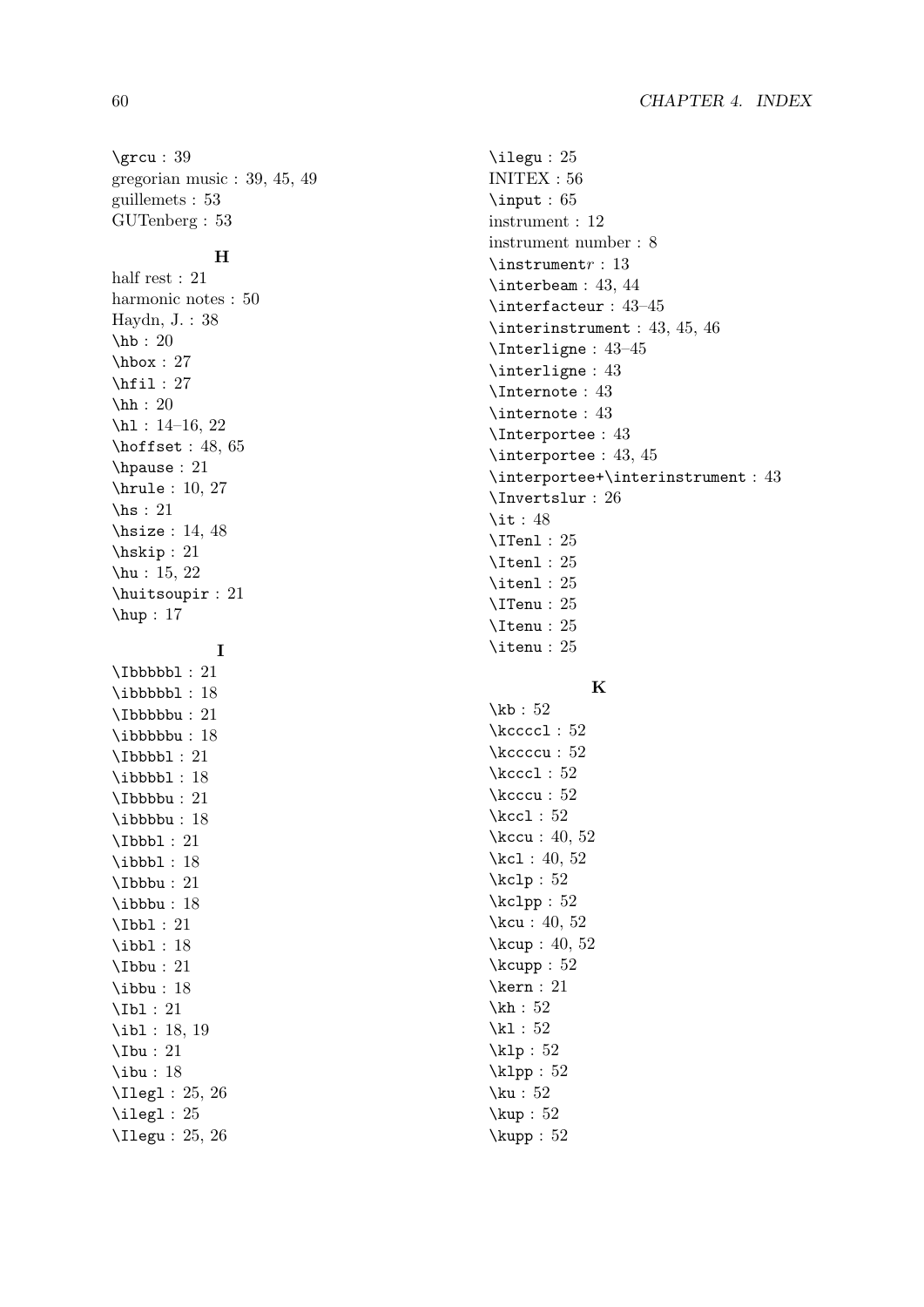#### L

\large : 13 largemusic : 53 \larpeggio : 34  $LAT$ F $X: 13$  $IAT$ FX : 48, 53 \lcharnote : 33 \ldfl : 22 \ldsh: 22 \leaders : 9 \leftrepeat : 32 \leftrepeatsymbol : 31, 32 \leftrightrepeat : 32 \leftrightrepeatsymbol : 31 legal : 48 \lfl : 22 \lh : 16 \lhl: 16 \lhu : 16 \liftslur : 26 \lna : 22 \lowersonginstrum : 13 \Lpince : 34 \lppz : 35 \lpz : 34 \lq : 16 \lql : 16 \lqu : 16 \lsf : 34 \lsh : 22 \lsong : 46 \lst : 35 \lthick : 43 \lw : 16 lyrics : 12, 43, 46, 53

#### M

\maketitle : 48 \maxbarsinline : 29 \maxlinesinpage : 29 meter : 6, 12 \meterC : 12 \metertoks i : 12 \metron : 34 \midtwotext : 33 Mitchell, R. : 10 \mordant : 34

Mozart : 7 MS-DOS : 55 musicadd.tex : 11 musicnft.tex : 11 musicper : 52 musicper.sty : 52 musicper.tex : 52 \musicsize : 11, 41, 43, 46 musictex.bck : 55 musictex.sty : 52 musictex.tex : 11 musictex.zip : 55 musictrp : 53 MusiXT<sub>E</sub>X : 10, 22, 27<br>M<sup>u</sup>T<sub>E</sub>X : 10

#### N

\Na : 24 \na : 22, 24 name of the instrument : 13 name of the voice : 13 \nbbbbbl : 18 \nbbbbbu : 18 \nbbbbu : 18 \nbbbu : 18 \nbbl: 18 \nbbu : 18 \nbinstruments : 11 \nbportees r : 12, 46 \nbporteesiii : 12 neumes : 39, 49 \nextinstrument : 53 \nextstaff : 53 \nh : 17 \normal : 13, 14 \normalnotesize : 37 \normalstems : 44 \normaltranspose : 24 \noteskip : 13, 14, 17, 21, 24, 33 \nq : 17 \nspace : 22 \nTrille : 34 \ntrille : 34 \nullthick : 43

# $\Omega$

octaviation : 23 \octfin : 24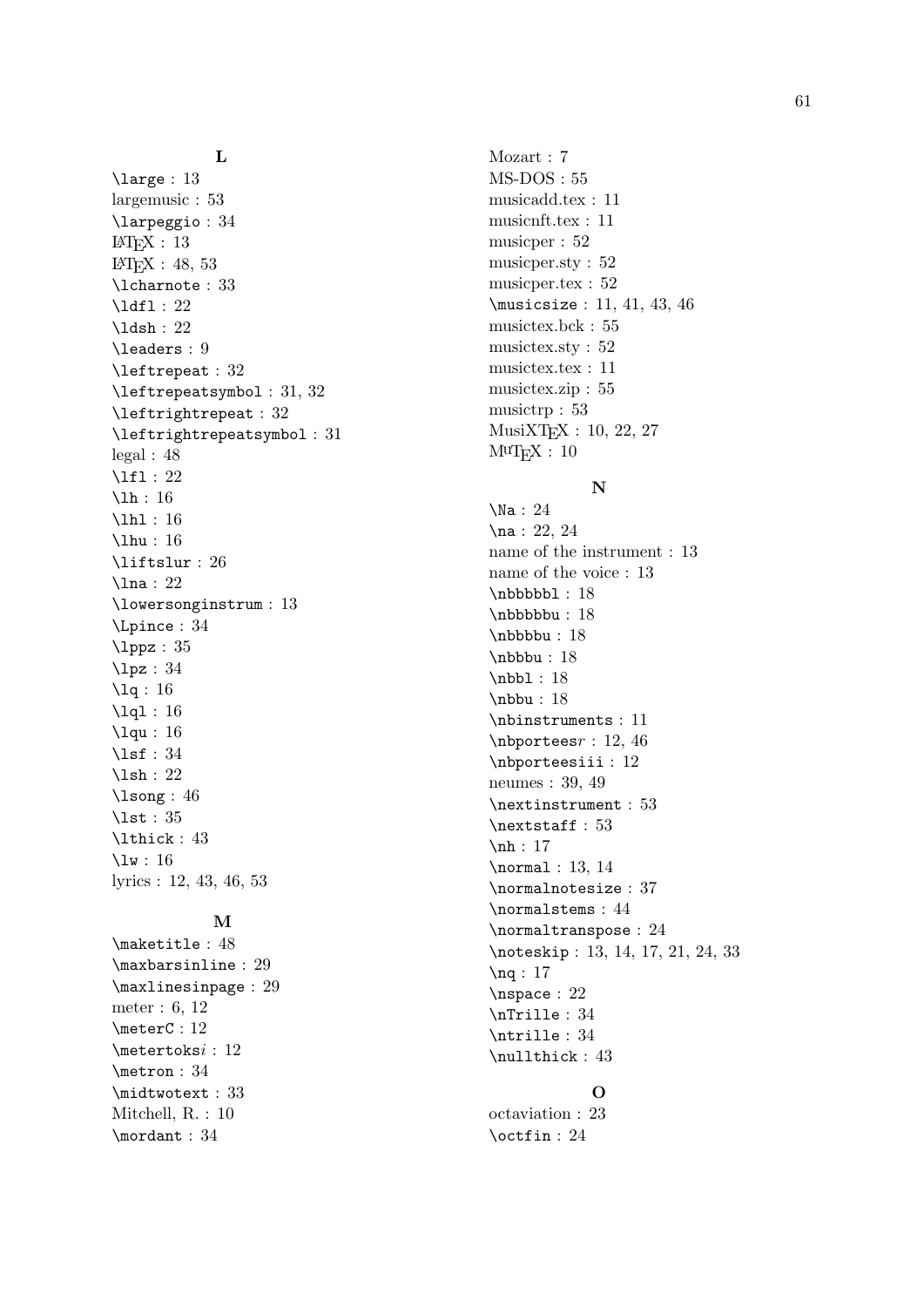\octline : 24 \octsup : 24  $\setminus$ off : 22 ornament codings : 47 ornaments : 37 \othermention : 48  $\sqrt{\text{oxb} : 52}$ \oxccccl : 52 \oxccccu : 52 \oxcccl : 52 \oxcccu : 52 \oxccl : 52 \oxccu : 40, 52 \oxcl: 40, 52 \oxclp : 52 \oxclpp : 52 \oxcu : 40, 52 \oxcup : 40, 52 \oxcupp : 52  $\sqrt{\alpha}$  : 52 \oxl : 52  $\delta$  : 52 \oxlpp : 52 \oxu : 52 \oxup : 52 \oxupp : 52 P \parindent : 13 \PAUSe : 21 \PAuse : 21 \pause : 21 \PED : 35 percussion music : 40, 45, 49 phrasing slurs : 9 piano braces : 55

\Pince : 34 \pince : 34 \Pincene : 34 \Pincenw : 34 \Pincesw : 34 pizzicato : 34 \pointdorgue : 35 \pointdurgue : 35

portées : 12 portato : 35 \pt  $p: 17$ 

punctum : 39

# Q

\qb: 18, 22 \qh: 14, 18, 22  $\qquad$ : 17 \qhpp : 17 \ql : 15 \qlp : 17  $\qquad$  : 17  $\qquadq$ s : 21  $\sqrt{qs}$  : 21 \qsk : 22, 34 \qu : 14, 15 \quartsoupir : 21  $\text{qup} : 17$ \qupp : 17 \quppp : 17

#### R

ragged lines : 9 \raggedlinestrue : 27 \raise : 21 relative accidentals : 8 \relativeaccidentals : 24 \relax : 54 repeated patterns : 20 \reprmorceau : 29, 32, 44, 49 \resetfacteurs : 46 \rh : 16 \rhl : 16 \rhu : 16 \rightrepeat : 32 \rightrepeatsymbol : 31 rimshot : 40 \rm : 48 \roff : 16, 22 \rq : 16 \rql : 16 \rqu : 16 \rw : 16

### S

\saveclefs : 30 savesets : 9 Schofer, A. : 10 \segno : 33 \seizsoupir : 21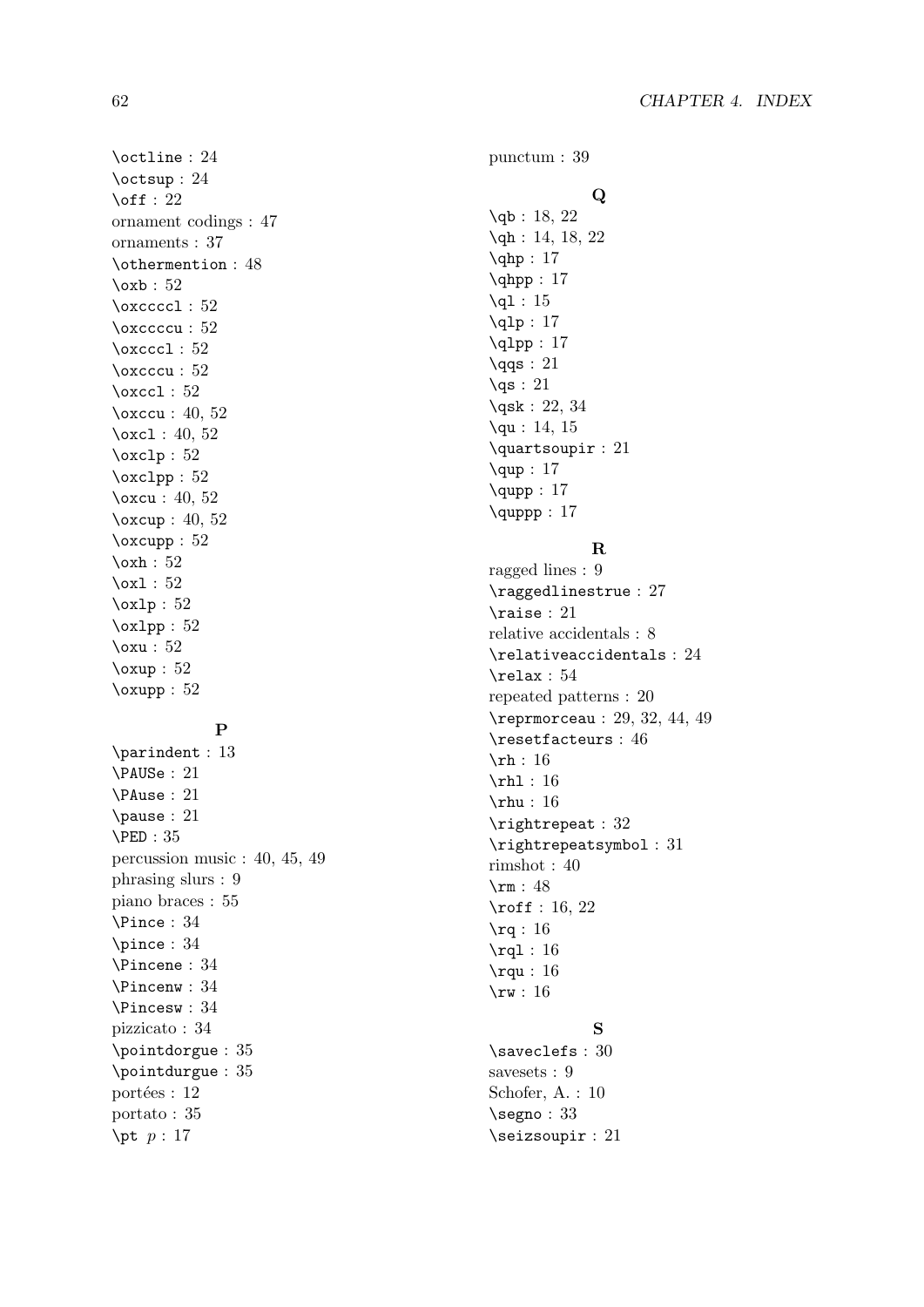\sepbarrules : 28 \setdoublebar : 29 \setleftrepeat : 32 \setleftrightrepeat : 32 \Setprimavolta : 33 \setprimavolta : 32 \setrightrepeat : 32 \Setsecondavolta : 33 \setsecondavolta : 32 sforzando : 34 \Sh : 24 \sh : 22, 24 shaker : 40  $\hbox{\scriptsize\textsf{shaker}}: 40$ sharps : 12 \shortauthor : 48 \shorttitle : 48  $\sigma : 24$ signatures : 11 \signii : 8 sizes : 11 \sk : 15, 21–23  $\sqrt{s}1 : 48$ \smallaccid : 23 \smalldFl : 24 \smalldSh : 24 \smallFl : 24  $\mathrm{smallf1}: 23$ \smallNa : 24 \smallnotesize : 37  $\mathrm{smallsh} : 24$ \smallsh : 23 \soupir : 21 spacing : 5 spacing note : 14 staccato : 35 staff size : 41 \staffbotmarg : 43–46 \stafflinesnb : 45  $\setminus$ staffspacing $r : 41, 43$ \stafftopmarg : 43, 45, 46 standard musical notation : 4 \stdbarrules : 28 Steinbach, A. : 10 \stemfactor : 44 stems : 11 style : 53

\subtitle : 48 \Suspmorceau : 29 \suspmorceau : 29, 32, 44, 49, 53 \svtpoint : 48 \systemheight : 44

#### T

tabulation : 53 \tbbbbbl : 19 \tbbbbbu : 19 \tbbbbl : 19 \tbbbbu : 19 \tbbbl : 19 \tbbbu : 19 \tbbl : 19 \tbbu : 19 \tbl : 18 \tbu : 18, 19 \temps : 23, 26, 27 tenor violin clef : 35 \tenpoint : 48 ties : 9, 25 \tinynotesize : 37 \title : 48 \tleg : 25, 26 \transpose : 8, 23, 24 \tremolord : 40 \Trille : 34 \trille : 34 \tten : 25 \turn : 34 \twfvpoint : 48 \twlpoint : 48 \twtypoint : 48

#### U

\upperfl : 23 \upperna : 23 \uppersh : 23 \uppersonginstrum : 13 \uppz : 35 \Uptext : 33, 34 \uptext : 33 \upz : 34  $\text{usf} : 34$ \ust : 35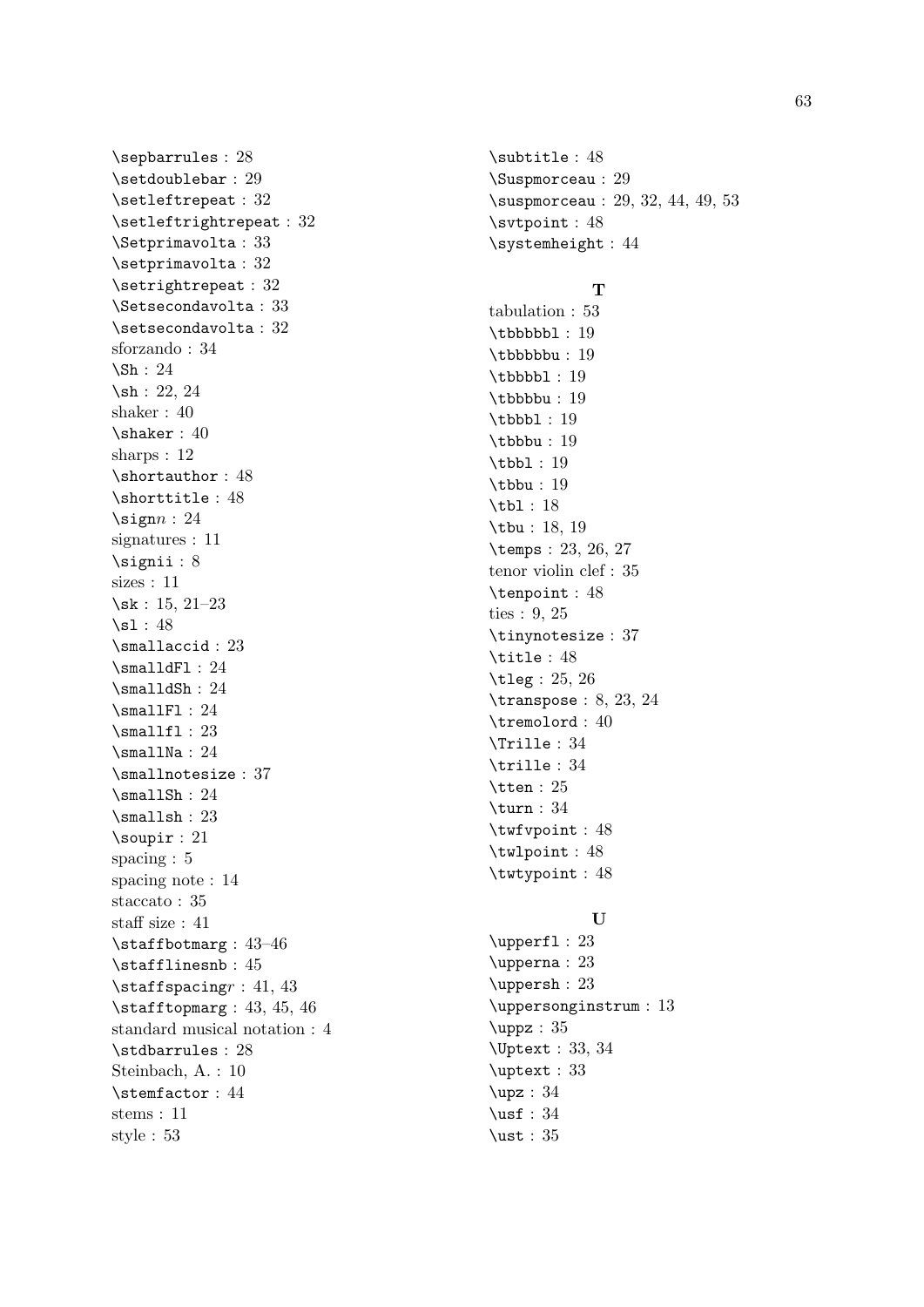# \vadjust : 35

V

\varaccid : 23 \vbox : 46 \vfootnote : 48 violin clef : 12, 30 violin harmonic notes : 40 virga : 39 VMS : 55 \vnotes : 14 \voffset : 48, 65 voices : 43 \vsize : 48

#### W

\wh : 15, 22  $\wedge$ whp : 17 Widor, C.-M. : 24, 66

# X

\xb : 52 \xbarre : 29 \xbeambarre : 36 \xccccl : 52 \xccccu : 52  $\xccc1 : 52$ \xcccu : 52 \xccl : 52 \xccu : 40, 52 \xcl: 40, 52  $\xclp : 52$ \xclpp : 52 \xcu : 40, 52 \xcup : 40, 52 \xcupp : 52 \xh: 52 \xl : 52 \xlp : 52 \xlpp : 52 \xTrille : 34 \xtrille : 34 \xu : 52 \xup : 52 \xupp : 52 Y

\yccu : 40 \ycl : 40

# \ycu : 40  $\sqrt{y}$ cup : 40 Z \zalapage : 29 \zbarre : 25, 29 \zbv : 16 \zcarpg : 39 \zcarqg : 39 \zcarrg : 39 \zchangeclefs : 30 \zcharnote : 7, 9, 33, 35, 46 \zcl : 16 \zclp : 17 \zcu : 16 \zcup : 17 \zdiamg : 39 \zdiamw : 40 \zexhpause : 21 \zexpause : 21 \zfinextrait : 46 \zh: 15 \zh1 : 16 \zhlp: 17 \zhp: 17 \zhu : 16 \zhup : 17 \zk : 52 \zmidtwotext : 33 \znh : 17 \znq : 17 \zox : 52 \zq : 6, 15 \zql : 16 \zqlp : 17 \zqp : 17 \zqu : 16  $\zeta$ zqup : 17 \zsb : 16 \zshaker : 40 \zsong : 46 \zsuspmorceau : 29 \ztremolord : 40  $\zeta$  : 16 \zwp : 17 \zwq : 16 \zx : 52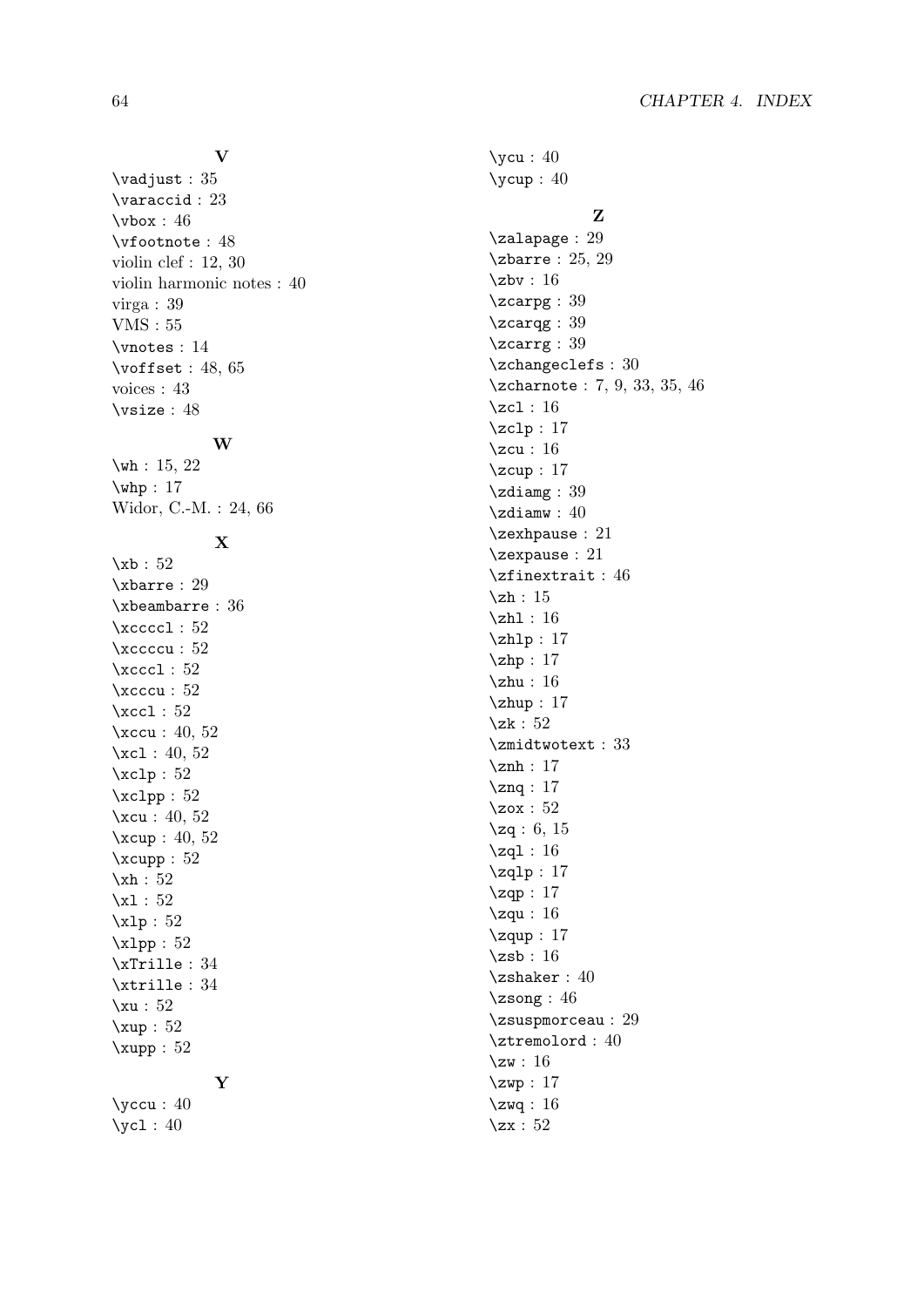# Chapter 5

# Examples

Due to compatibility problems with LAT<sub>EX</sub> (used to produce this notice) large examples must be T<sub>E</sub>X-ed separately, i.e. using T<sub>E</sub>X and not L<sup>AT</sup>EX. Therefore, the MusicTE<sub>X</sub> future user is suggested to produce some of the following examples and to look carefully at the way some special features have been coded.

When producing this examples, care should be taken about the fact that many several files are supposed to be included (by means of \input) in other files. Thus the only good files to be directly TEX-ed are those which begin with "\input musicnft" or "% \input musixtex". This latter command indicates that this exemple can be run, both with MusicTEX inserting

\input musicnft \input musictex \input musicvbm \input musictrp \input musicsty

at the beginning, or inserting the corresponding files of MusiXT<sub>EX</sub> (see corresponding manual). A simplerway of doing consists in having two formats, one for MusicT<sub>E</sub>X (see  $3.3$ ), one for MusiXT<sub>E</sub>X plus its compatibility input files.

In addition, it must be noted that most DVI previewers and laser printers have their origin at one inch below and one inch right of the right upper corner of the paper, while the musical examples have their upper left significant corner only at one centimeter right and below the left top of the paper. Therefore, special parameters have to be given to the DVI transcription programs unless special \hoffset and \voffset TEX commands are introduced within the source T<sub>EX</sub> text.

Suggested tests are:

- PACIFIQN for a long original piano work (11 pages); PACIFIQB is the same in 16 pt staff size;
- CARILLON for a sophisticated piano score (use BigT<sub>F</sub>X !);
- PRAETORI to get an ancient polyphonic song with three transpositions;
- ANGESCAO if you like Christmas carols with four voices, a three-staff organ score and the same transposed to meet ordinary singer's limitations; ANGESCAM is the same without organ. See angescax.tex to see how the same source has been used for two distinct layouts.
- HPRELFUG if you like imitations of J.-S. Bach (included in RECUEIL);
- MARCELLX if you like pre-baroque music (included in RECUEIL);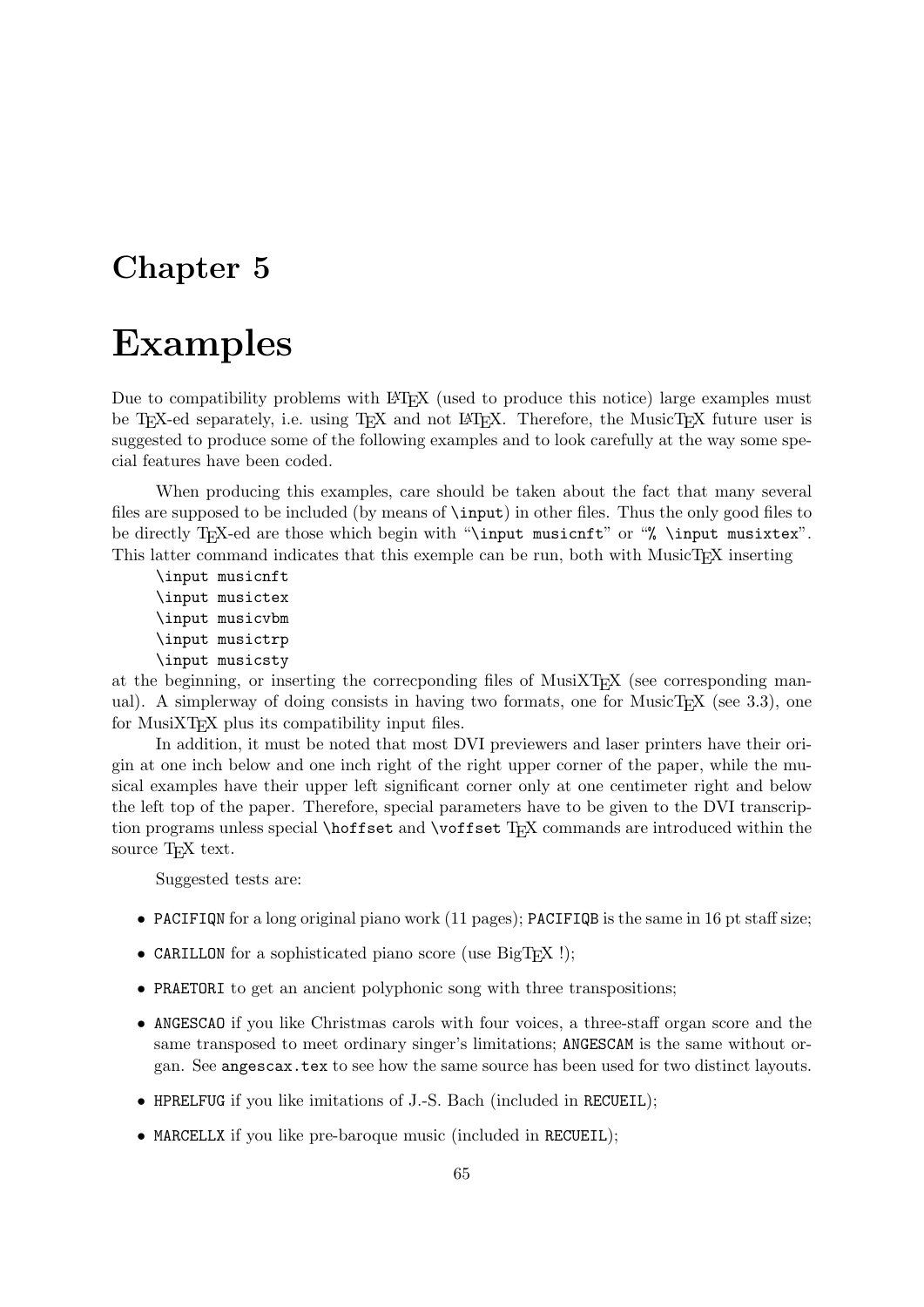- RECUEIL if you want to get all the organ works<sup>1</sup> of the author in a single book (65 pages);
- HWIDOR and NWIDOR to get the Toccata by Charles-Marie WIDOR in two different sizes;
- AVEMARIX to get the "Méditation" (alias "Ave Maria") by Charles GOUNOD for organ and violin or song. and AVEMARIO to get the same for organ solo;
- RACINE to get the "Cantique de Jean Racine" by Gabriel FAURÉ in a transcription fit for organ rather than for piano.

 $1$ All subsets of RECUEIL can be MusicTEX-ed separately.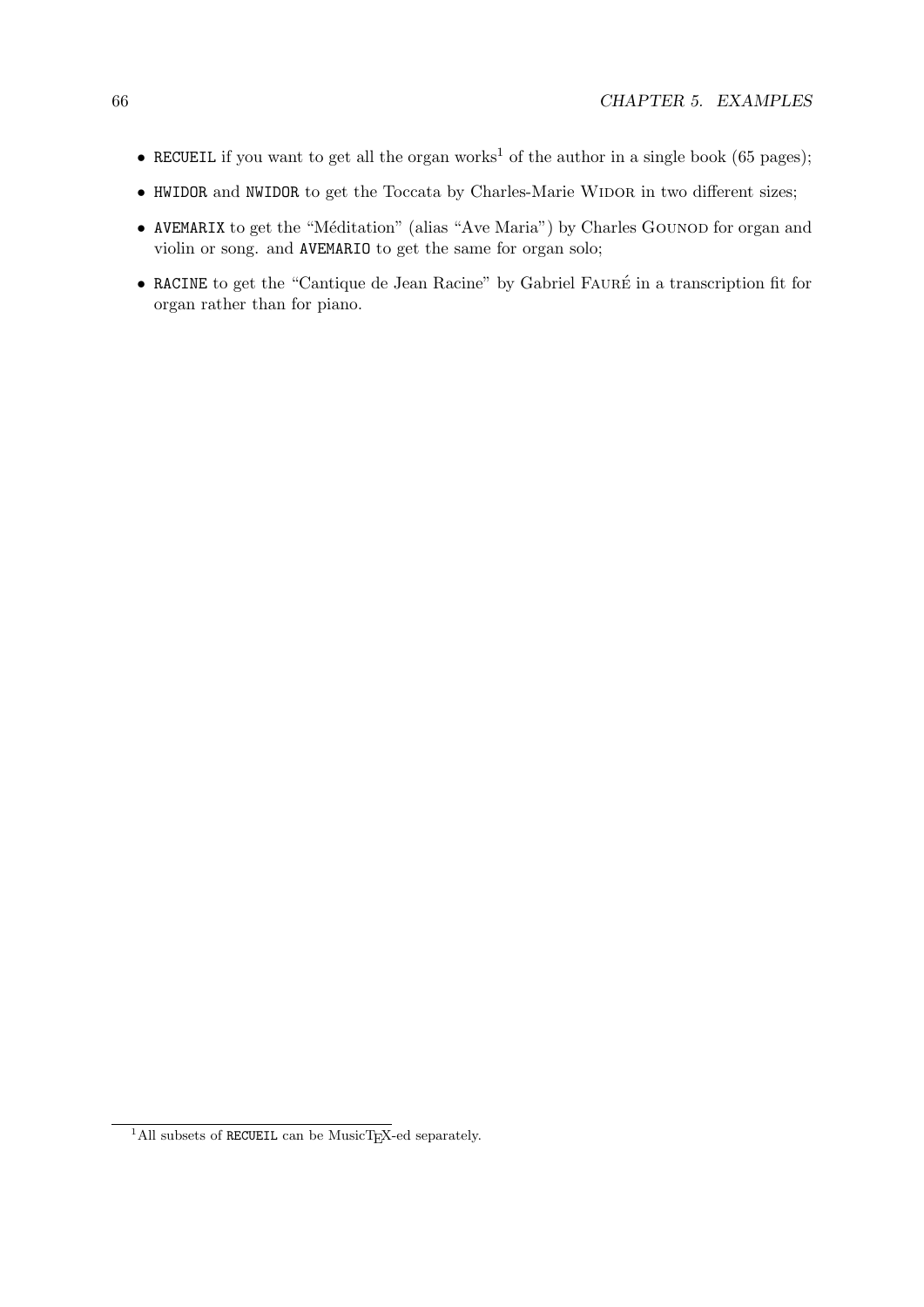# Chapter 6

# Summary of denotations

# 6.1 Pitches